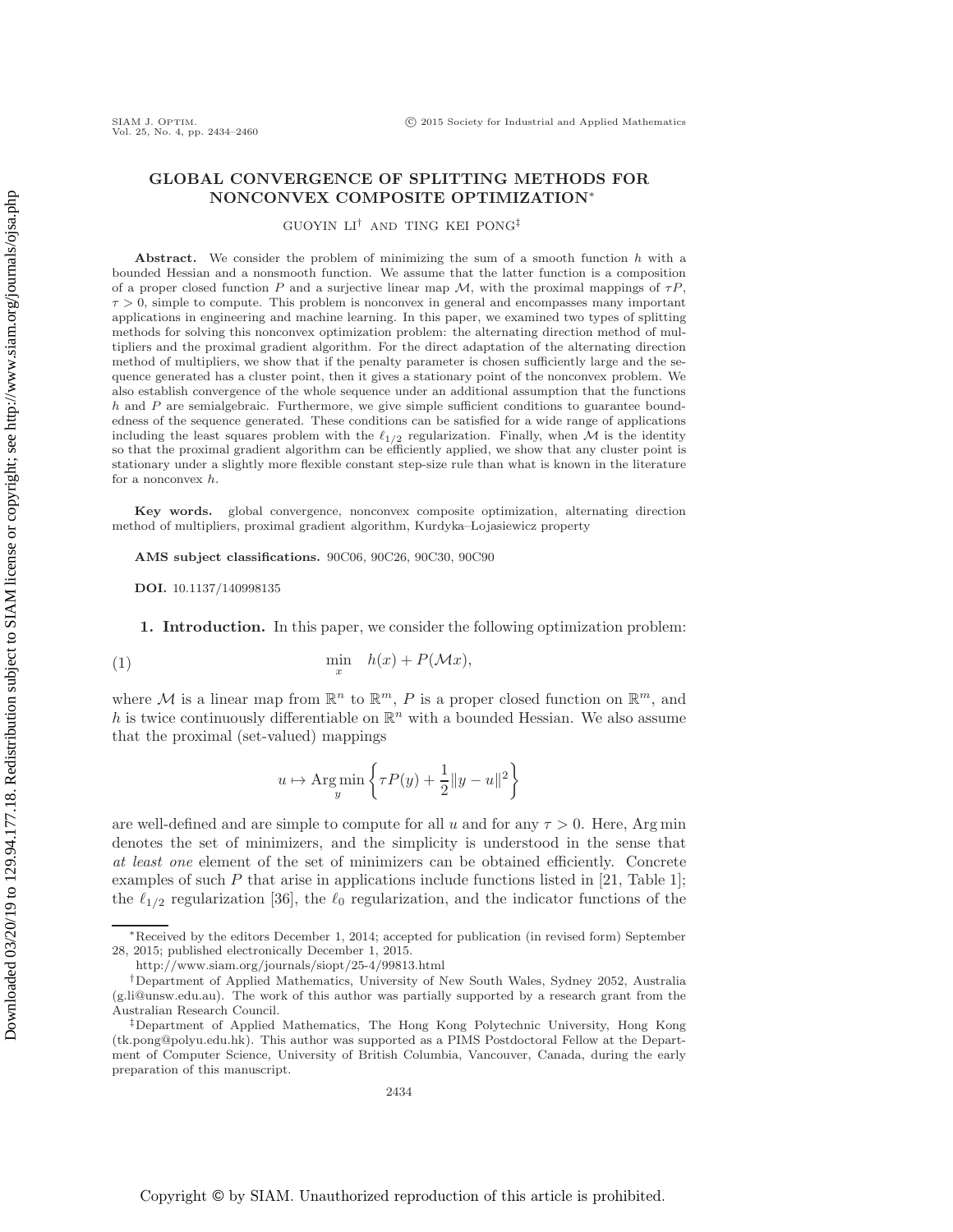set of vectors with cardinality at most  $s$  [\[6\]](#page-25-0); and matrices with rank at most  $r$  and s-sparse vectors in simplex [\[25\]](#page-26-2). Moreover, for a large class of nonconvex functions, a general algorithm has been proposed recently in [\[22\]](#page-26-3) for computing the proximal mapping.

The model problem  $(1)$  with h and P satisfying the above assumptions encompasses many important applications in engineering and machine learning; see, for example, [\[6,](#page-25-0) [11,](#page-25-1) [12,](#page-25-2) [21,](#page-26-0) [27\]](#page-26-4). In particular, many sparse learning problems are in the form of [\(1\)](#page-0-0) with h being a loss function,  $M$  being the identity map, and P being a regularizer; see, for example, [\[6\]](#page-25-0) for the use of the  $\ell_0$  norm as a regularizer, [\[12\]](#page-25-2) for the use of the  $\ell_1$  norm, [\[11\]](#page-25-1) for the use of the nuclear norm, and [\[21\]](#page-26-0) and the references therein for the use of various continuous difference-of-convex functions with simple proximal mappings. For the case when  $\mathcal M$  is not the identity map, an application in stochastic realization where  $h$  is a least squares loss function,  $P$  is the rank function, and  $M$  is the linear map that takes the variable x into a block Hankel matrix was discussed in [\[27,](#page-26-4) section II].

When  $\mathcal M$  is the identity map, the proximal gradient algorithm [\[18,](#page-25-3) [19,](#page-26-5) [30\]](#page-26-6) (also known as the forward-backward splitting algorithm) can be applied whose subproblem involves a computation of the proximal mapping of  $\tau P$  for some  $\tau > 0$ . It is known that when  $h$  and  $P$  are convex, the sequence generated from this algorithm is convergent to a globally optimal solution if the step-size is chosen from  $(0, \frac{2}{L})$ , where L is any number larger than the Lipschitz continuity modulus of  $\nabla h$ . For nonconvex h and P, the stepsize can be chosen from  $(0, \frac{1}{L})$  so that any cluster point of the sequence generated is stationary [\[9,](#page-25-4) Proposition 2.3] (see section [2](#page-2-0) for the definition of stationary points), and convergence of the whole sequence is guaranteed if the sequence generated is bounded and  $h + P$  satisfies the Kurdyka–Lojasiewicz (KL) property [\[3,](#page-25-5) Theorem 5.1, Remark 5.2(a). On the other hand, when  $\mathcal M$  is a general linear map so that the computation of the proximal mapping of  $\tau P \circ M$ ,  $\tau > 0$ , is not necessarily simple, the proximal gradient algorithm cannot be applied efficiently. In the case when  $h$  and  $P$ are both convex, one feasible approach is to apply the alternating direction method of multipliers (ADMM) [\[16,](#page-25-6) [17,](#page-25-7) [20\]](#page-26-7). This has been widely used recently; see, for example, [\[13,](#page-25-8) [14,](#page-25-9) [32,](#page-26-8) [33,](#page-26-9) [35\]](#page-26-10). While it is tempting to directly apply the ADMM to the nonconvex problem [\(1\)](#page-0-0), convergence has only been shown under specific assumptions. In particular, in [\[34\]](#page-26-11), the authors studied an application that can be modeled as [\(1\)](#page-0-0) with  $h = 0$ , P being some risk measures, and M typically being an injective linear map coming from data. They showed that any cluster point gives a stationary point, assuming square summability of the successive changes in the dual iterates. More recently, in  $[1]$ , the authors considered the case where h is a nonconvex quadratic and P is the sum of the  $\ell_1$  norm and the indicator function of the Euclidean norm ball. They showed that if the penalty parameter is chosen sufficiently large (with an explicit lower bound) and the dual iterates satisfy a particular assumption, then any cluster point gives a stationary point. In particular, their assumption is satisfied if  $M$  is surjective.

Motivated by the findings in [\[1\]](#page-25-10), in this paper we focus on the case when  $\mathcal M$  is surjective and consider both the ADMM (for a general surjective  $\mathcal{M}$ ) and the proximal gradient algorithm (for  $M$  being the identity). The contributions of this paper are as follows:

• First, we characterize cluster points of the sequence generated from the ADMM. In particular, we show that if the (fixed) penalty parameter in the ADMM is chosen sufficiently large (with a computable lower bound), and a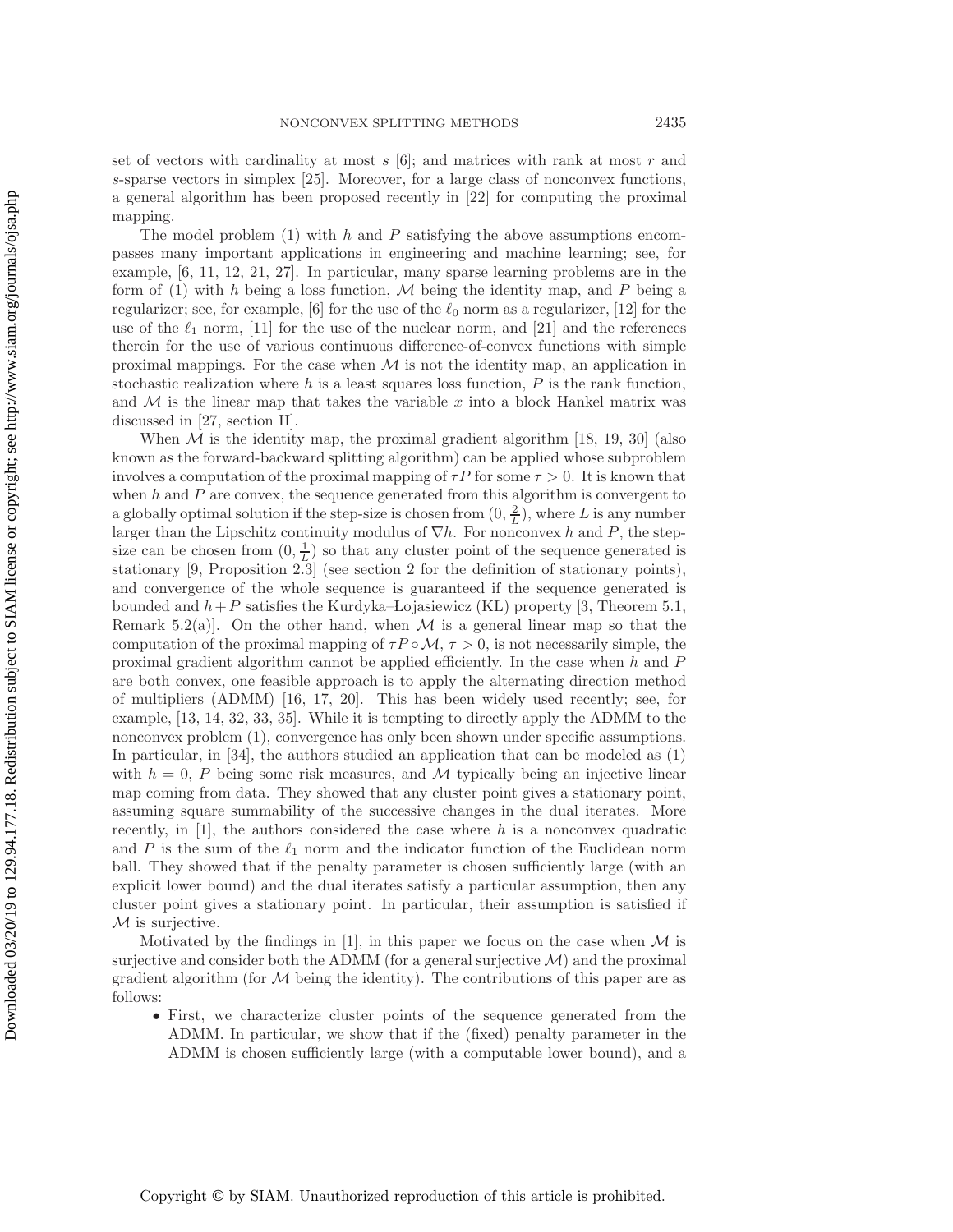cluster point of the sequence generated exists, then it gives a stationary point of problem [\(1\)](#page-0-0).

Moreover, our analysis allows replacing  $h$  in the ADMM subproblems by its local quadratic approximations so that in each iteration of this variant, the subproblems only involve computing the proximal mapping of  $\tau P$  for some  $\tau > 0$  and solving an unconstrained convex quadratic minimization problem. Furthermore, we also give simple sufficient conditions to guarantee the boundedness of the sequence generated. These conditions are satisfied in a wide range of applications; see Examples [4,](#page-12-0) [5,](#page-12-1) and [6.](#page-13-0)

- Second, under the additional assumption that  $h$  and  $P$  are semialgebraic functions, we show that if a cluster point of the sequence generated from the ADMM exists, it is actually convergent. Our assumption on semialgebraicity not only can be easily verified or recognized, but also covers a broad class of optimization problems such as problems involving quadratic functions, polyhedral norms, and the cardinality function.
- Third, we give a concrete 2-dimensional counterexample in Example [7](#page-17-0) showing that the ADMM can be divergent when  $M$  is assumed to be injective (instead of surjective).
- Finally, for the particular case when  $M$  equals the identity map, we show that the proximal gradient algorithm can be applied with a slightly more flexible step-size rule when  $h$  is nonconvex (see Theorem [5](#page-18-0) for the precise statement).

The rest of the paper is organized as follows. We discuss notation and preliminary materials in the next section. Convergence of the ADMM is analyzed in section [3,](#page-4-0) and section [4](#page-18-1) is devoted to the analysis of the proximal gradient algorithm. Some numerical results are presented in section [5](#page-20-0) to illustrate the algorithms. We give concluding remarks and discuss future research directions in section [6.](#page-24-0)

<span id="page-2-0"></span>**2. Notation and preliminaries.** We denote the n-dimensional Euclidean space as  $\mathbb{R}^n$  and use  $\langle \cdot, \cdot \rangle$  to denote the inner product and  $\|\cdot\|$  to denote the norm induced from the inner product. Linear maps are denoted by calligraphic letters. The identity map is denoted by  $\mathcal I$ . For a linear map  $\mathcal M$ ,  $\mathcal M^*$  denotes the adjoint linear map with respect to the inner product and  $\|\mathcal{M}\|$  is the induced operator norm of M. A linear self-map  $\mathcal T$  is called symmetric if  $\mathcal T = \mathcal T^*$ . For a symmetric linear self-map  $\mathcal T$ , we use  $\|\cdot\|^2_{\mathcal{T}}$  to denote its induced quadratic form given by  $\|x\|^2_{\mathcal{T}} = \langle x, \mathcal{T}x \rangle$  for all x, and we use  $\lambda_{\text{max}}$  (resp.,  $\lambda_{\text{min}}$ ) to denote the maximum (resp., minimum) eigenvalue of T. A symmetric linear self-map T is called positive semidefinite, denoted by  $T \succeq 0$ (resp., positive definite,  $\mathcal{T} \succ 0$ ), if  $||x||^2 \geq 0$  (resp.,  $||x||^2 \geq 0$ ) for all nonzero x. For two symmetric linear self-maps  $\mathcal{T}_1$  and  $\mathcal{T}_2$ , we use  $\mathcal{T}_1 \succeq \mathcal{T}_2$  (resp.,  $\mathcal{T}_1 \succ \mathcal{T}_2$ ) to denote  $\mathcal{T}_1 - \mathcal{T}_2 \succeq 0$  (resp.,  $\mathcal{T}_1 - \mathcal{T}_2 \succ 0$ ).

An extended-real-valued function  $f$  is called proper if it is finite somewhere and never equals −∞. Such a function is called closed if it is lower semicontinuous. Given a proper function  $f : \mathbb{R}^n \to \overline{\mathbb{R}} := (-\infty, \infty]$ , we use the symbol  $z \stackrel{f}{\to} x$  to indicate  $z \to x$  and  $f(z) \to f(x)$ . The domain of f is denoted by domf and is defined as  $dom f = \{x \in \mathbb{R}^n : f(x) < +\infty\}$ . Our basic *subdifferential* of f at  $x \in dom f$  (known also as the limiting subdifferential) is defined by (see, for example, [\[28,](#page-26-12) Definition 8.3])

<span id="page-2-1"></span>(2) 
$$
\partial f(x) := \left\{ v \in \mathbb{R}^n : \exists x^t \stackrel{f}{\to} x, \ v^t \to v \right\}
$$
  
with 
$$
\liminf_{z \to x^t} \frac{f(z) - f(x^t) - \langle v^t, z - x^t \rangle}{\|z - x^t\|} \ge 0 \text{ for each } t \right\}.
$$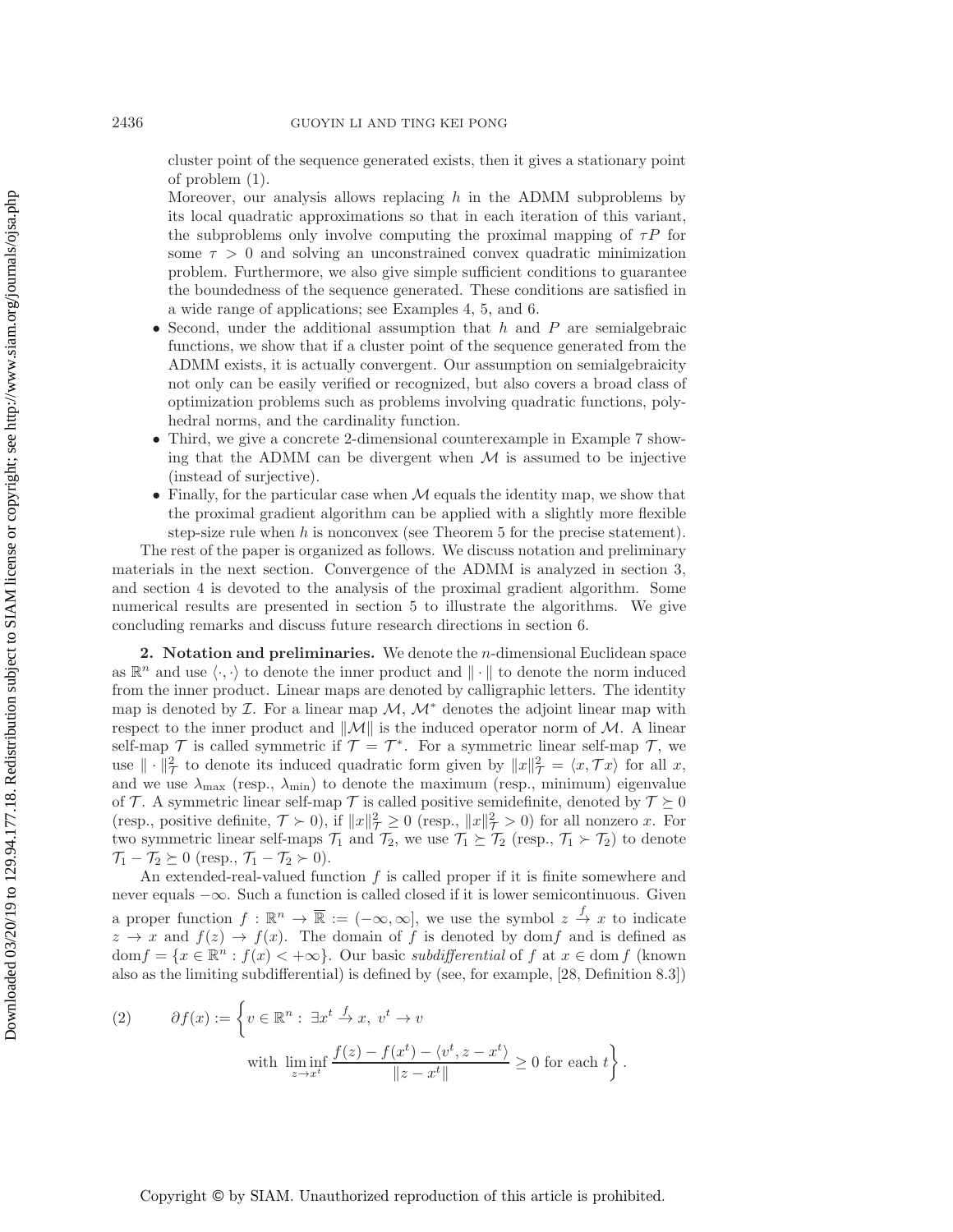It follows immediately from the above definition that this subdifferential has the following robustness property:

(3) 
$$
\left\{v \in \mathbb{R}^n : \exists x^t \stackrel{f}{\to} x, \ v^t \to v \ , v^t \in \partial f(x^t) \right\} \subseteq \partial f(x).
$$

For a convex function  $f$  the subdifferential  $(2)$  reduces to the classical subdifferential in convex analysis (see, for example, [\[28,](#page-26-12) Proposition 8.12]):

<span id="page-3-1"></span>
$$
\partial f(x) = \{ v \in \mathbb{R}^n : \langle v, z - x \rangle \le f(z) - f(x) \quad \forall \ z \in \mathbb{R}^n \}.
$$

Moreover, for a continuously differentiable function  $f$ , the subdifferential  $(2)$  reduces to the derivative of f denoted by  $\nabla f$ . For a function f with more than one group of variables, we use  $\partial_x f$  (resp.,  $\nabla_x f$ ) to denote the subdifferential (resp., derivative) of f with respect to the variable x. Furthermore, we write dom  $\partial f = \{x \in \mathbb{R}^n : \partial f(x) \neq \emptyset\}$  $\emptyset$ .

In general, the subdifferential set [\(2\)](#page-2-1) can be nonconvex (e.g., for  $f(x) = -|x|$  at 0 ∈ R) while ∂f enjoys comprehensive calculus rules based on *variational/extremal principles* of variational analysis [\[28\]](#page-26-12). In particular, when  $M$  is a surjective linear map, using  $[28, \text{ Exercise } 8.8(c)]$  $[28, \text{ Exercise } 8.8(c)]$  and  $[28, \text{ Exercise } 10.7]$ , we see that

<span id="page-3-0"></span>
$$
\partial (h + P \circ \mathcal{M})(x) = \nabla h(x) + \mathcal{M}^* \partial P(\mathcal{M}x)
$$

for any  $x \in \text{dom}(P \circ \mathcal{M})$ . Hence, at an optimal solution  $\bar{x}$ , the following necessary optimality condition always holds:

(4) 
$$
0 \in \partial (h + P \circ \mathcal{M})(\bar{x}) = \nabla h(\bar{x}) + \mathcal{M}^* \partial P(\mathcal{M}\bar{x}).
$$

Throughout this paper, we say that  $\tilde{x}$  is a stationary point of [\(1\)](#page-0-0) if  $\tilde{x}$  satisfies [\(4\)](#page-3-0) in place of  $\bar{x}$ .

For a continuously differentiable function  $\phi$  on  $\mathbb{R}^n$ , the Bregman distance  $D_{\phi}$  is defined as

<span id="page-3-3"></span>
$$
D_{\phi}(x_1, x_2) := \phi(x_1) - \phi(x_2) - \langle \nabla \phi(x_2), x_1 - x_2 \rangle
$$

for any  $x_1, x_2 \in \mathbb{R}^n$ . If  $\phi$  is twice continuously differentiable and there exists Q so that the Hessian  $\nabla^2 \phi$  satisfies  $[\nabla^2 \phi(x)]^2 \preceq \mathcal{Q}$  for all x, then for any  $x_1$  and  $x_2$  in  $\mathbb{R}^n$ , we have

<span id="page-3-2"></span>
$$
\|\nabla \phi(x_1) - \nabla \phi(x_2)\|^2 = \left\| \int_0^1 \nabla^2 \phi(x_2 + t(x_1 - x_2)) \cdot [x_1 - x_2] dt \right\|^2
$$
  
(5) 
$$
\leq \left( \int_0^1 \|\nabla^2 \phi(x_2 + t(x_1 - x_2)) \cdot [x_1 - x_2] \| dt \right)^2
$$

$$
= \left( \int_0^1 \sqrt{\langle x_1 - x_2, [\nabla^2 \phi(x_2 + t(x_1 - x_2))]^2 \cdot [x_1 - x_2] \rangle} dt \right)^2 \leq \|x_1 - x_2\|_{\mathcal{Q}}^2.
$$

On the other hand, if there exists  $\mathcal Q$  so that  $\nabla^2 \phi(x) \succeq \mathcal Q$  for all x, then

(6)  
\n
$$
D_{\phi}(x_1, x_2) = \int_0^1 \langle \nabla \phi(x_2 + t(x_1 - x_2)) - \nabla \phi(x_2), x_1 - x_2 \rangle dt
$$
\n
$$
= \int_0^1 \int_0^1 t \langle x_1 - x_2, \nabla^2 \phi(x_2 + st(x_1 - x_2)) \cdot [x_1 - x_2] \rangle ds \, dt \ge \frac{1}{2} ||x_1 - x_2||^2_{\mathcal{Q}}
$$

for any  $x_1$  and  $x_2$  in  $\mathbb{R}^n$ .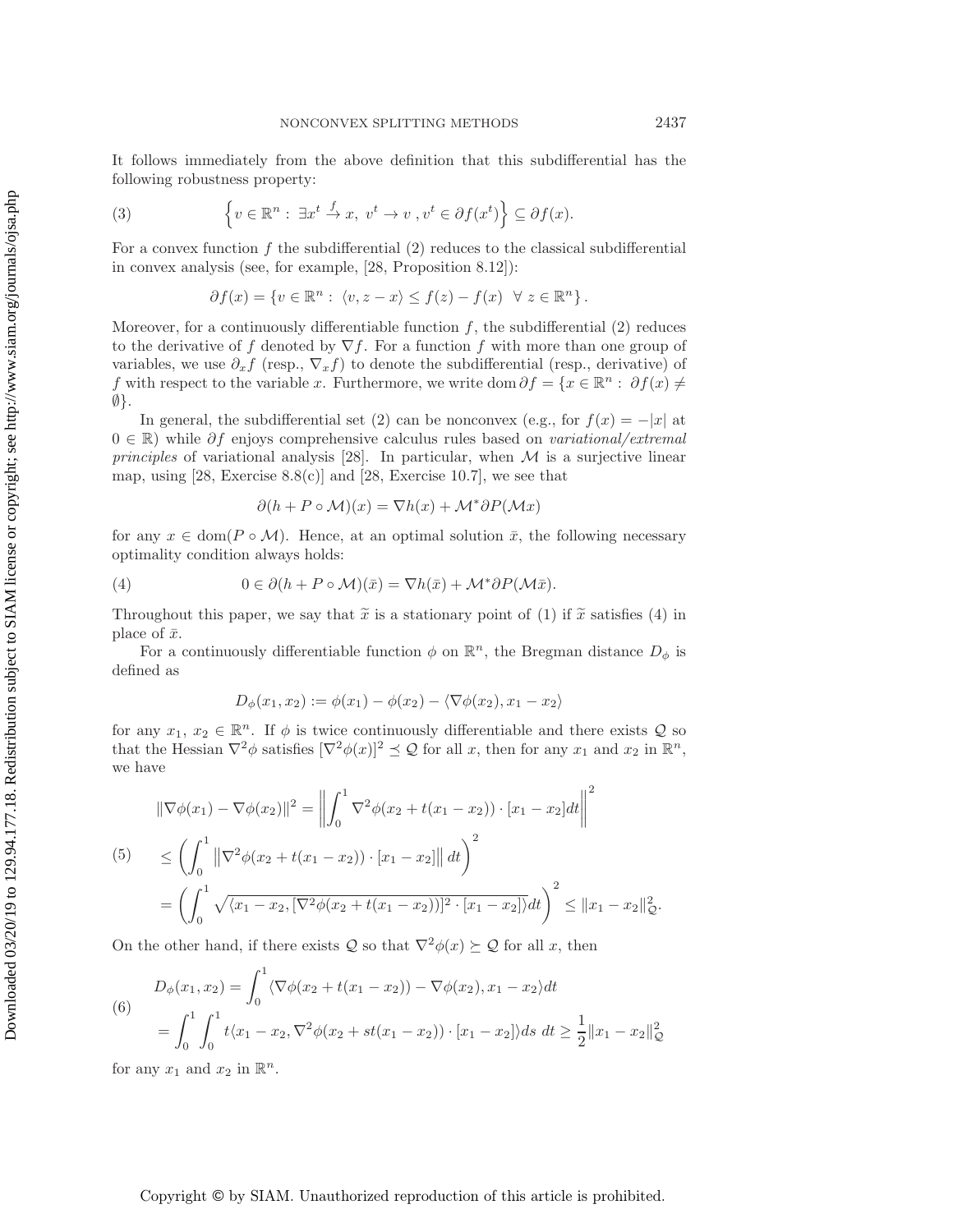A semialgebraic set  $S \subseteq \mathbb{R}^n$  is a finite union of sets of the form

$$
\{x \in \mathbb{R}^n : h_1(x) = \cdots = h_k(x) = 0, g_1(x) < 0, \ldots, g_l(x) < 0\},\
$$

where  $h_1, \ldots, h_k$  and  $g_1, \ldots, g_l$  are polynomials with real coefficients in n variables. In other words, S is a union of finitely many sets, each defined by finitely many polynomial equalities and strict inequalities. A map  $F : \mathbb{R}^n \to \mathbb{R}$  is semialgebraic if  $gphF \in \mathbb{R}^{n+1}$  is a semialgebraic set. Semialgebraic sets and semialgebraic mappings enjoy many nice structural properties. One important property which we will use later on is the Kurdyka–Lojasiewicz (KL) property.

<span id="page-4-2"></span>Definition 1 (KL property and KL function). *A proper function* f *is said to have the Kurdyka–Lojasiewicz (KL) property at*  $\hat{x} \in \text{dom }\partial f$  *if there exist*  $\eta \in (0, \infty]$ *, a neighborhood* V of  $\hat{x}$ , and a continuous concave function  $\varphi : [0, \eta) \to \mathbb{R}_+$  *such that* 

(i)  $\varphi(0) = 0$  *and*  $\varphi$  *is continuously differentiable on*  $(0, \eta)$  *with positive derivatives;* (ii) *for all*  $x \in V$  *satisfying*  $f(\hat{x}) < f(x) < f(\hat{x}) + \eta$ , *it holds that* 

$$
\varphi'(f(x) - f(\hat{x})) \operatorname{dist}(0, \partial f(x)) \ge 1.
$$

*A proper closed function* f *satisfying the KL property at all points in* dom ∂f *is called a KL function.*

It is known that a proper closed semialgebraic function is a KL function as such a function satisfies the KL property for all points in dom  $\partial f$  with  $\varphi(s) = cs^{1-\theta}$  for some  $\theta \in [0, 1)$  and some  $c > 0$  (for example, see [\[2,](#page-25-11) section 4.3]; further discussion can be found in [\[8,](#page-25-12) Corollary 16] and [\[7,](#page-25-13) section 2]).

<span id="page-4-0"></span>**3. Alternating direction method of multipliers.** In this section, we study the alternating direction method of multipliers (ADMM) for finding a stationary point of [\(1\)](#page-0-0). To describe the algorithm, we first reformulate [\(1\)](#page-0-0) as

$$
\min_{x,y} h(x) + P(y)
$$
  
s.t.  $y = \mathcal{M}x$ 

to decouple the linear map and the nonsmooth part. Recall that the augmented Lagrangian function for the above problem is defined, for each  $\beta > 0$ , as

$$
L_{\beta}(x, y, z) := h(x) + P(y) - \langle z, \mathcal{M}x - y \rangle + \frac{\beta}{2} ||\mathcal{M}x - y||^{2}.
$$

Our algorithm is then presented as follows:

<span id="page-4-1"></span>**Proximal ADMM. Step 0.** Input  $(x^0, z^0)$ ,  $\beta > 0$ , and a twice continuously differentiable convex function  $\phi(x)$ . **Step 1.** Set (7)  $\sqrt{ }$  $\sqrt{2}$  $\sqrt{ }$  $y^{t+1} \in \operatorname{Arg\,min}_{y} L_{\beta}(x^t, y, z^t),$  $x^{t+1} \in \text{Arg}\min_{x} \{ L_{\beta}(x, y^{t+1}, z^t) + D_{\phi}(x, x^t) \},$  $z^{t+1} = z^t - \beta(\mathcal{M}x^{t+1} - y^{t+1}).$ **Step 2.** If a termination criterion is not met, go to Step 1.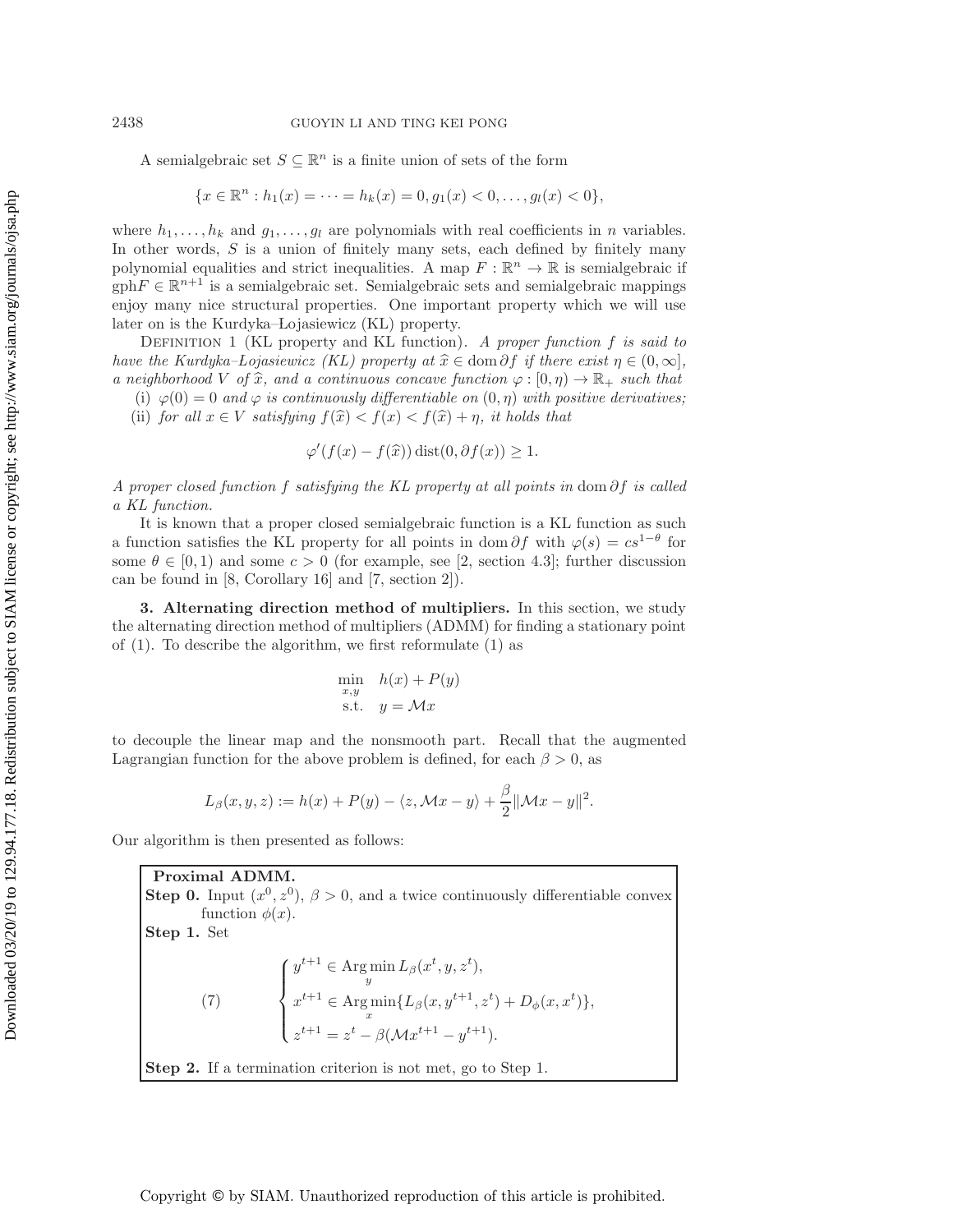Notice that the first subproblem is essentially computing the proximal mapping of  $\tau P$  for some  $\tau > 0$ . The above algorithm is called the proximal ADMM since, in the second subproblem, we allow a proximal term  $D_{\phi}$  and hence a choice of  $\phi$  to simplify this subproblem. If  $\phi = 0$ , then this algorithm reduces to the usual ADMM described in, for example, [\[16\]](#page-25-6). For other popular nontrivial choices of  $\phi$ , see Remark [1](#page-5-0) below.

We next study global convergence of the above algorithm under suitable assumptions. Specifically, we consider the following assumption.

Assumption 1.

- (i)  $MM^* \succeq \sigma \mathcal{I}$  *for some*  $\sigma > 0$ *, and there exist*  $\mathcal{Q}_1$ *,*  $\mathcal{Q}_2$  *such that for all x,*  $\mathcal{Q}_1 \succeq \nabla^2 h(x) \succeq \mathcal{Q}_2.$
- (ii)  $\beta > 0$  *and*  $\phi$  *are chosen so that* 
	- there exist  $\mathcal{T}_1 \succeq \mathcal{T}_2 \succeq 0$  so that  $\mathcal{T}_1^2 \succeq [\nabla^2 \phi(x)]^2 \succeq \mathcal{T}_2^2$  for all x;<br>
	  $Q_1 + \beta M^* M + \mathcal{T}_2 \succ \delta \mathcal{T}$  for some  $\delta > 0$ ;
	- $\mathcal{Q}_2 + \beta \mathcal{M}^* \mathcal{M} + \mathcal{T}_2 \succeq \delta \mathcal{I}$  for some  $\delta > 0$ ;
	- with  $Q_3 \succeq [\nabla^2 h(x) + \nabla^2 \phi(x)]^2$  *for all x, there exists*  $\gamma \in (0,1)$  *so that*

<span id="page-5-4"></span>
$$
\delta \mathcal{I} + \mathcal{T}_2 \succ \frac{2}{\sigma \beta} \mathcal{H}_{\gamma}, \quad \text{where} \quad \mathcal{H}_{\gamma} := \left( \frac{1}{\gamma} \mathcal{Q}_3 + \frac{1}{1 - \gamma} \mathcal{T}_1^2 \right).
$$

<span id="page-5-0"></span>*Remark* 1 (comments on Assumption 1). Point (i) says  $M$  is surjective. The first and second points in (ii) would be satisfied if  $\phi(x)$  is chosen to be  $\frac{L}{2}||x||^2 - h(x)$ , where  $L$  is at least as large as the Linschitz continuity modulus of  $\nabla h(x)$ . In this case, one L is at least as large as the Lipschitz continuity modulus of  $\nabla h(x)$ . In this case, one can pick  $\mathcal{T}_1 = 2L\mathcal{I}$  and  $\mathcal{T}_2 = 0$ . This choice is of particular interest since it simplifies the x-update in  $(7)$  to a convex quadratic programming problem; see [\[31,](#page-26-13) section 2.1]. Indeed, under this choice, we have

$$
D_{\phi}(x, x^{t}) = \frac{L}{2} ||x - x^{t}||^{2} - h(x) + h(x^{t}) + \langle \nabla h(x^{t}), x - x^{t} \rangle,
$$

and hence the second subproblem becomes

<span id="page-5-1"></span>
$$
\min_{x} \frac{L}{2} \|x - x^t\|^2 + \langle \nabla h(x^t) - \mathcal{M}^* z^t, x - x^t \rangle + \frac{\beta}{2} \|\mathcal{M} x - y^{t+1}\|^2.
$$

Finally, point 3 in (ii) can always be enforced by picking  $\beta$  sufficiently large if  $\phi$ ,  $\mathcal{T}_1$ and  $\mathcal{T}_2$  are chosen independently of  $\beta$ . In addition, in the case where  $\mathcal{T}_1 = 0$  and hence  $\mathcal{T}_2 = 0$ , it is not hard to show that the requirement that  $\delta \mathcal{I} + \mathcal{T}_2 \succ \frac{2}{\sigma \beta} \mathcal{H}_{\gamma}$  for some  $\gamma \in (0, 1)$  is indeed equivalent to imposing  $\delta \mathcal{I} \succ \frac{2}{\sigma \beta} \mathcal{Q}_3$ .

Before stating our convergence results, we note first that from the optimality conditions, the iterates generated satisfy

(8) 
$$
0 \in \partial P(y^{t+1}) + z^t - \beta(\mathcal{M}x^t - y^{t+1}),
$$
  
\n
$$
0 = \nabla h(x^{t+1}) - \mathcal{M}^*z^t + \beta \mathcal{M}^*(\mathcal{M}x^{t+1} - y^{t+1}) + (\nabla \phi(x^{t+1}) - \nabla \phi(x^t)).
$$

<span id="page-5-2"></span>Hence, if

(9) 
$$
\lim_{t \to \infty} \|y^{t+1} - y^t\|^2 + \|x^{t+1} - x^t\|^2 + \|z^{t+1} - z^t\|^2 = 0,
$$

<span id="page-5-3"></span>and if for a cluster point  $(x^*, y^*, z^*)$  of the sequence  $\{(x^t, y^t, z^t)\}\$ we have

(10) 
$$
\lim_{i \to \infty} P(y^{t_i+1}) = P(y^*)
$$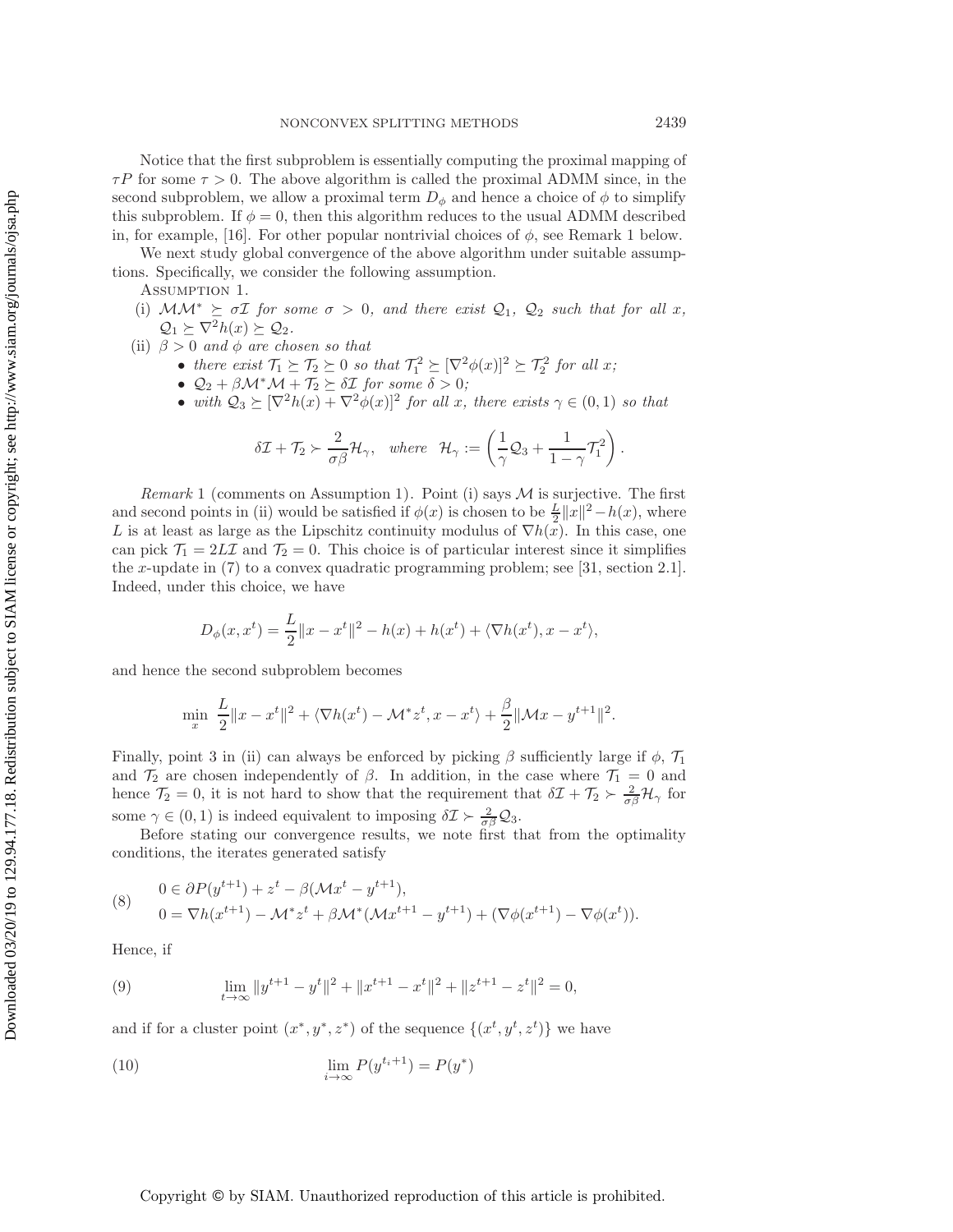along a convergent subsequence  $\{(x^{t_i}, y^{t_i}, z^{t_i})\}$  that converges to  $(x^*, y^*, z^*)$ , then  $x^*$ is a stationary point of [\(1\)](#page-0-0). To see this, notice from [\(8\)](#page-5-1) and the definition of  $z^{t+1}$ that

<span id="page-6-0"></span>(11) 
$$
\begin{cases}\n-z^{t+1} - \beta \mathcal{M}(x^{t+1} - x^t) \in \partial P(y^{t+1}), \\
\nabla h(x^{t+1}) - \mathcal{M}^* z^{t+1} = -\nabla \phi(x^{t+1}) + \nabla \phi(x^t), \\
\mathcal{M}x^{t+1} - y^{t+1} = \frac{1}{\beta}(z^t - z^{t+1}).\n\end{cases}
$$

<span id="page-6-1"></span>Passing to the limit in [\(11\)](#page-6-0) along the subsequence  $\{(x^{t_i}, y^{t_i}, z^{t_i})\}$  and invoking [\(9\)](#page-5-2),  $(10)$ , and  $(3)$ , it follows that

(12) 
$$
\nabla h(x^*) = \mathcal{M}^* z^*, \quad -z^* \in \partial P(y^*), \quad y^* = \mathcal{M} x^*.
$$

In particular,  $x^*$  is a stationary point of the model problem  $(1)$ .

We now state our global convergence result. Our first conclusion establishes [\(9\)](#page-5-2) under Assumption [1,](#page-5-4) and so any cluster point of the sequence generated from the proximal ADMM produces a stationary point of our model problem [\(1\)](#page-0-0) such that [\(12\)](#page-6-1) holds. In the case where h is a nonconvex quadratic function with a negative semidefinite Hessian matrix and P is the sum of the  $\ell_1$  norm and the indicator function of the Euclidean norm ball, the convergence of the ADMM (i.e., proximal ADMM with  $\phi = 0$ ) was established in [\[1\]](#page-25-10). Our convergence analysis below follows the recent work in [\[1,](#page-25-10) section 3.3] and [\[34\]](#page-26-11). Specifically, we follow the idea in [\[34\]](#page-26-11) to study the behavior of the augmented Lagrangian function along the sequence generated from the proximal ADMM; we note that this was subsequently also used in [\[1,](#page-25-10) section 3.3]. We then bound the changes in  $\{z^t\}$  by those of  $\{x^t\}$ , following the brilliant observation in [\[1,](#page-25-10) section 3.3] that the changes in the dual iterates can be controlled by the changes in the primal iterates that correspond to the quadratic in their objective. However, we would like to point out two major modifications: (i) The proof in [\[1,](#page-25-10) section 3.3] cannot be directly applied because our subproblem corresponding to the y-update is not convex due to the possible nonconvexity of P. Our analysis is also complicated by the introduction of the proximal term. (ii) Using the special structure of their problem, the authors in [\[1,](#page-25-10) section 3.3] established that the augmented Lagrangian for their problem is uniformly bounded below along the sequence generated from their ADMM. In contrast, we *assume* existence of cluster points in our convergence analysis below and will discuss sufficient conditions for such an assumption in Theorem [3.](#page-11-0) On the other hand, we have to point out that although our sufficient conditions for boundedness of sequence are general enough to cover a wide range of applications, they do *not* cover the particular problem studied in [\[1\]](#page-25-10).

Our second conclusion, which is new in the literature studying convergence of ADMM in the nonconvex scenarios, states that if the algorithm is suitably initialized, we can get a strict improvement in the objective values. In particular, if suitably initialized, one will not end up with a stationary point with a larger objective value.

<span id="page-6-2"></span>Theorem 2. *Suppose that Assumption* [1](#page-5-4) *holds. Then we have the following results.*

- (i) (Global subsequential convergence.) If the sequence  $\{(x^t, y^t, z^t)\}$  generated from *the proximal ADMM has a cluster point* (x∗, y∗, z∗)*, then* [\(9\)](#page-5-2) *holds. Moreover,* x<sup>∗</sup> *is a stationary point of* [\(1\)](#page-0-0) *such that* [\(12\)](#page-6-1) *holds.*
- (ii) (Strict improvement in objective values.) *Suppose that the algorithm is initialized at a nonstationary*  $x^0$  *with*  $h(x^0) + P(\mathcal{M}x^0) < \infty$ *, and*  $z^0$  *satisfying*  $\mathcal{M}^*z^0 =$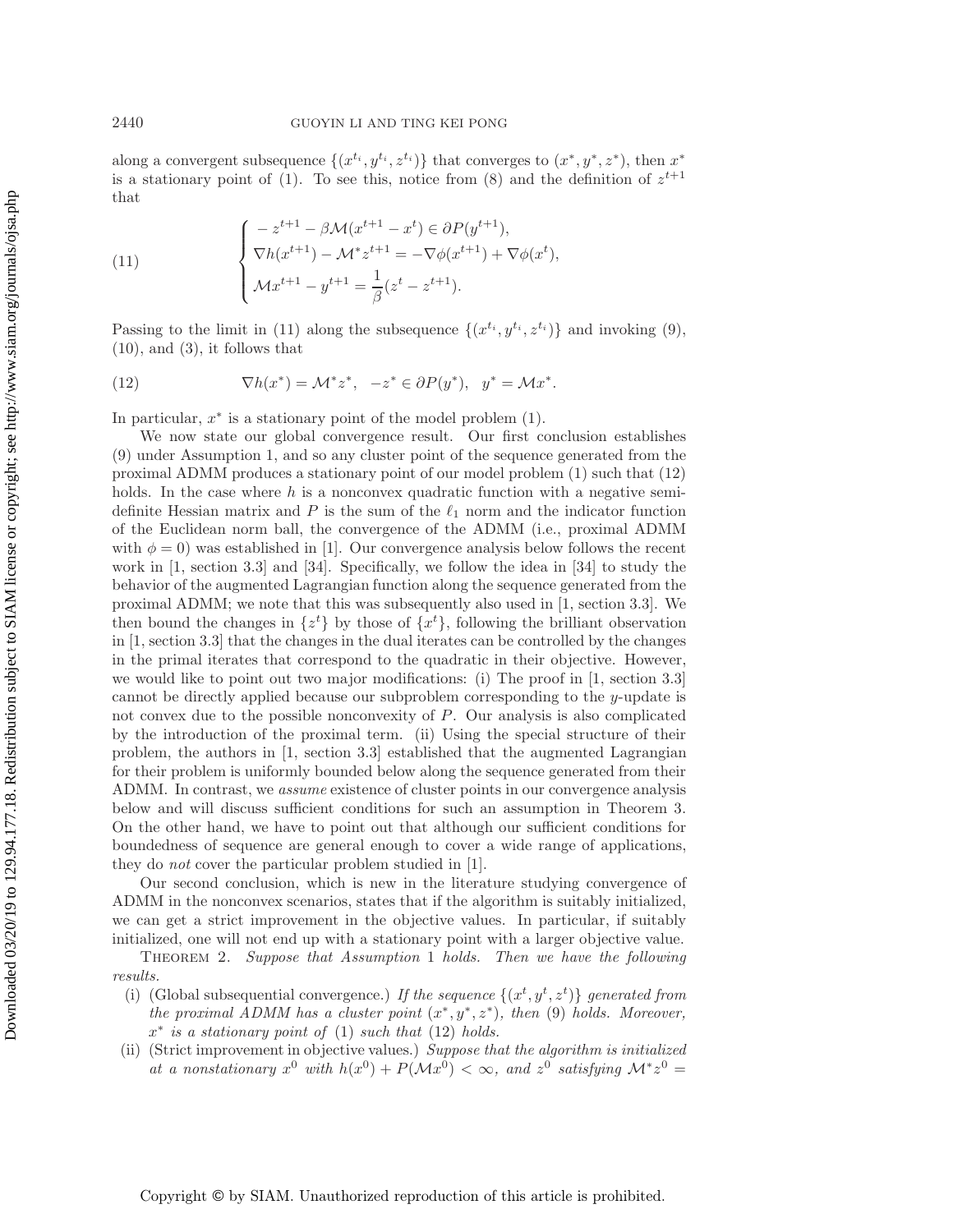$\nabla h(x^0)$ . Then for any cluster point  $(x^*, y^*, z^*)$  of the sequence  $\{(x^t, y^t, z^t)\},\; ij$ *exists, we have*

$$
h(x^*) + P(\mathcal{M}x^*) < h(x^0) + P(\mathcal{M}x^0).
$$

<span id="page-7-3"></span>*Remark* 2. The proximal ADMM does not necessarily guarantee that the objec-tive value of [\(1\)](#page-0-0) is decreasing along the sequence  $\{x^t\}$  generated. However, under the assumptions in Theorem [2,](#page-6-2) any cluster point of the sequence generated from the proximal ADMM improves the starting (nonstationary) objective value.

We now describe one way of choosing the initialization as suggested in (ii) when  $P$  is nonconvex. In this case, it is common to approximate  $P$  by a proper closed convex function  $\ddot{P}$  and obtain a relaxation to [\(1\)](#page-0-0), i.e.,

<span id="page-7-2"></span>
$$
\min_x h(x) + P(\mathcal{M}x).
$$

Then any stationary point  $\tilde{x}$  of this relaxed problem, if one exists, satisfies  $-\nabla h(\tilde{x}) \in$  $\mathcal{M}^*\partial P(\mathcal{M}\tilde{x})$ . Thus, if  $P(\mathcal{M}\tilde{x}) < \infty$ , then one can initialize the proximal ADMM by taking  $x^0 = \tilde{x}$  and  $z^0 \in -\partial \tilde{P}(\mathcal{M}\tilde{x})$  with  $\nabla h(\tilde{x}) = \mathcal{M}^* z^0$ , so that the conditions in (ii) are satisfied.

*Proof of Theorem* [2.](#page-6-2) We start by showing that [\(9\)](#page-5-2) holds. First, observe from the second relation in [\(11\)](#page-6-0) that

(13) 
$$
\mathcal{M}^* z^{t+1} = \nabla h(x^{t+1}) + \nabla \phi(x^{t+1}) - \nabla \phi(x^t).
$$

Consequently, we have

$$
\mathcal{M}^*(z^{t+1} - z^t) = \nabla h(x^{t+1}) - \nabla h(x^t) + (\nabla \phi(x^{t+1}) - \nabla \phi(x^t)) - (\nabla \phi(x^t) - \nabla \phi(x^{t-1})).
$$

<span id="page-7-0"></span>Taking norm on both sides, squaring, and making use of (i) in Assumption [1,](#page-5-4) we obtain further that

(14)  
\n
$$
\sigma \|z^{t+1} - z^t\|^2 \leq \|\mathcal{M}^*(z^{t+1} - z^t)\|^2
$$
\n
$$
= \|\nabla h(x^{t+1}) - \nabla h(x^t) + (\nabla \phi(x^{t+1}) - \nabla \phi(x^t)) - (\nabla \phi(x^t) - \nabla \phi(x^{t-1}))\|^2
$$
\n
$$
\leq \frac{1}{\gamma} \|\nabla h(x^{t+1}) - \nabla h(x^t) + \nabla \phi(x^{t+1}) - \nabla \phi(x^t)\|^2 + \frac{1}{1 - \gamma} \|\nabla \phi(x^t) - \nabla \phi(x^{t-1})\|^2
$$
\n
$$
\leq \frac{1}{\gamma} \|x^{t+1} - x^t\|_{\mathcal{Q}_3}^2 + \frac{1}{1 - \gamma} \|x^t - x^{t-1}\|_{\mathcal{T}_1^2}^2,
$$

where  $\gamma \in (0,1)$  is defined in point 3 in (ii) of Assumption [1,](#page-5-4) and we made use of the relation  $||a + b||^2 \le \frac{1}{\gamma} ||a||^2 + \frac{1}{1-\gamma} ||b||^2$  for the first inequality, while the last inequality<br>follows from points 1 and 2 in (ii) of Assumption 1 and from (5). On the other hand follows from points 1 and 3 in (ii) of Assumption [1](#page-5-4) and from [\(5\)](#page-3-2). On the other hand, from the definition of  $z^{t+1}$ , we have

$$
y^{t+1} = \mathcal{M}x^{t+1} + \frac{1}{\beta}(z^{t+1} - z^t),
$$

<span id="page-7-1"></span>which implies

(15) 
$$
\|y^{t+1} - y^t\| \le \|\mathcal{M}(x^{t+1} - x^t)\| + \frac{1}{\beta}\|z^{t+1} - z^t\| + \frac{1}{\beta}\|z^t - z^{t-1}\|.
$$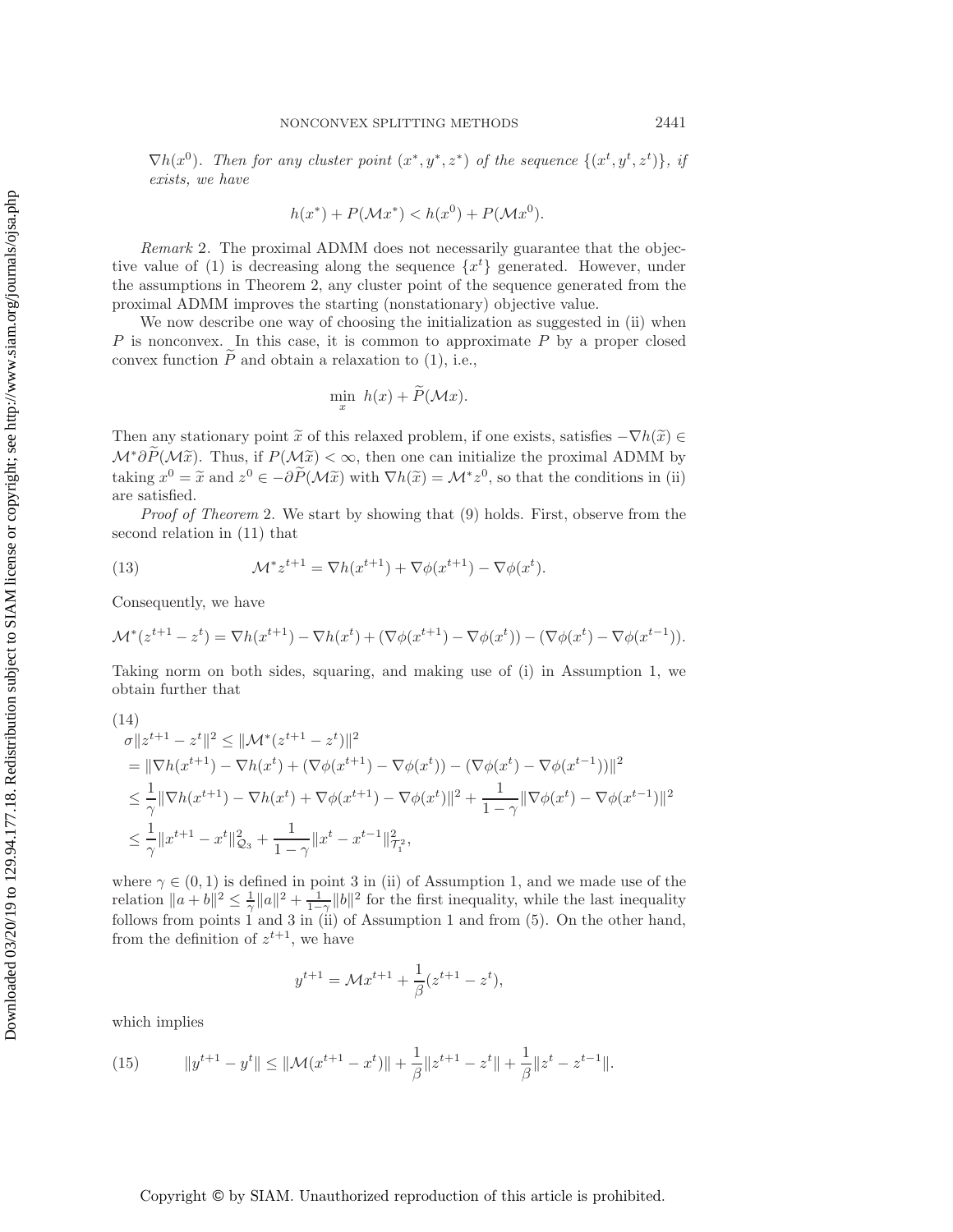In view of  $(14)$  and  $(15)$ , to establish  $(9)$ , it suffices to show that

(16) 
$$
\lim_{t \to \infty} ||x^{t+1} - x^t|| = 0.
$$

<span id="page-8-1"></span><span id="page-8-0"></span>We now prove [\(16\)](#page-8-0). We start by noting that

$$
L_{\beta}(x^{t+1}, y^{t+1}, z^{t+1}) - L_{\beta}(x^{t+1}, y^{t+1}, z^t) = -(z^{t+1} - z^t)^T (\mathcal{M} x^{t+1} - y^{t+1})
$$
  
=  $\frac{1}{\beta} \|z^{t+1} - z^t\|^2 \le \frac{1}{\sigma \beta} (\|x^{t+1} - x^t\|^2_{\frac{1}{\gamma} \mathcal{Q}_3} + \|x^t - x^{t-1}\|^2_{\frac{1}{1-\gamma} \mathcal{T}_1^2}).$ 

Next, recall from [\[23,](#page-26-14) p. 553, Ex. 17] that the operation of taking positive square root preserves the positive semidefinite ordering. Thus, point 1 in (ii) of Assumption [1](#page-5-4) implies that  $\nabla^2 \phi(x) \succeq \mathcal{T}_2$  for all x. From this and point 2 in (ii) of Assumption [1,](#page-5-4) we see further that the function  $x \mapsto L_{\beta}(x, y^{t+1}, z^t) + D_{\phi}(x, x^t)$  is strongly convex with modulus at least  $\delta$ . Using this, the definition of  $x^{t+1}$  (as a minimizer), and [\(6\)](#page-3-3), we have

<span id="page-8-2"></span>
$$
(18) \qquad L_{\beta}(x^{t+1}, y^{t+1}, z^t) - L_{\beta}(x^t, y^{t+1}, z^t) \leq -\frac{\delta}{2} \|x^{t+1} - x^t\|^2 - \frac{1}{2} \|x^{t+1} - x^t\|^2_{\mathcal{I}^2}.
$$

Moreover, using the definition of  $y^{t+1}$  as a minimizer, we have

<span id="page-8-3"></span>(19) 
$$
L_{\beta}(x^{t}, y^{t+1}, z^{t}) - L_{\beta}(x^{t}, y^{t}, z^{t}) \leq 0.
$$

Summing  $(17)$ ,  $(18)$ , and  $(19)$ , we obtain that

<span id="page-8-6"></span>(20) 
$$
L_{\beta}(x^{t+1}, y^{t+1}, z^{t+1}) - L_{\beta}(x^t, y^t, z^t) \le \frac{1}{2} \|x^{t+1} - x^t\|_{\frac{2}{\sigma\beta\gamma}}^2 \varrho_{3-\delta\mathcal{I}-\mathcal{T}_2} + \frac{1}{2} \|x^t - x^{t-1}\|_{\frac{2}{\sigma\beta(1-\gamma)}}^2 \tau_1^2.
$$

<span id="page-8-4"></span>Summing the above relation from  $t = M, \ldots, N-1$  with  $M \geq 1$ , we see that

$$
L_{\beta}(x^{N}, y^{N}, z^{N}) - L_{\beta}(x^{M}, y^{M}, z^{M})
$$
\n
$$
\leq \frac{1}{2} \sum_{t=M}^{N-1} ||x^{t+1} - x^{t}||_{\frac{2}{\sigma\beta\gamma}}^{2} \mathcal{Q}_{3-\delta\mathcal{I}-\mathcal{T}_{2}} + \frac{1}{2} \sum_{t=M}^{N-1} ||x^{t} - x^{t-1}||_{\frac{2}{\sigma\beta(1-\gamma)}\mathcal{T}_{1}^{2}}
$$
\n
$$
= \frac{1}{2} \sum_{t=M}^{N-1} ||x^{t+1} - x^{t}||_{\frac{2}{\sigma\beta\gamma}}^{2} \mathcal{Q}_{3-\delta\mathcal{I}-\mathcal{T}_{2}} + \frac{1}{2} \sum_{t=M-1}^{N-2} ||x^{t+1} - x^{t}||_{\frac{2}{\sigma\beta(1-\gamma)}\mathcal{T}_{1}^{2}}
$$
\n(21)\n
$$
= \frac{1}{2} \sum_{t=M}^{N-2} ||x^{t+1} - x^{t}||_{\frac{2}{\sigma\beta}}^{2} \mathcal{H}_{\gamma-\delta\mathcal{I}-\mathcal{T}_{2}} + \frac{1}{2} ||x^{N} - x^{N-1}||_{\frac{2}{\sigma\beta\gamma}}^{2} \mathcal{Q}_{3-\delta\mathcal{I}-\mathcal{T}_{2}}
$$
\n
$$
+ \frac{1}{2} ||x^{M} - x^{M-1}||_{\frac{2}{\sigma\beta(1-\gamma)}\mathcal{T}_{1}^{2}}
$$
\n
$$
\leq -\frac{1}{2} \sum_{t=M}^{N-2} ||x^{t+1} - x^{t}||_{\mathcal{R}}^{2} + \frac{1}{2} ||x^{M} - x^{M-1}||_{\frac{2}{\sigma\beta(1-\gamma)}\mathcal{T}_{1}^{2}}^{2},
$$

where  $\mathcal{R} := \delta \mathcal{I} + \mathcal{T}_2 - \frac{2}{\sigma \beta} \mathcal{H}_{\gamma} > 0$  due to point 3 in (ii) of Assumption [1;](#page-5-4) the last inequality follows from  $\delta \mathcal{I} + \mathcal{T}_2 - \frac{2}{\sigma \beta \gamma} Q_3 \succeq \mathcal{R} \succ 0.$ 

Now, suppose that  $(x^*, y^*, z^*)$  is a cluster point of the sequence  $\{(x^t, y^t, z^t)\}$  and consider a convergent subsequence, i.e.,

<span id="page-8-5"></span>(22) 
$$
\lim_{i \to \infty} (x^{t_i}, y^{t_i}, z^{t_i}) = (x^*, y^*, z^*).
$$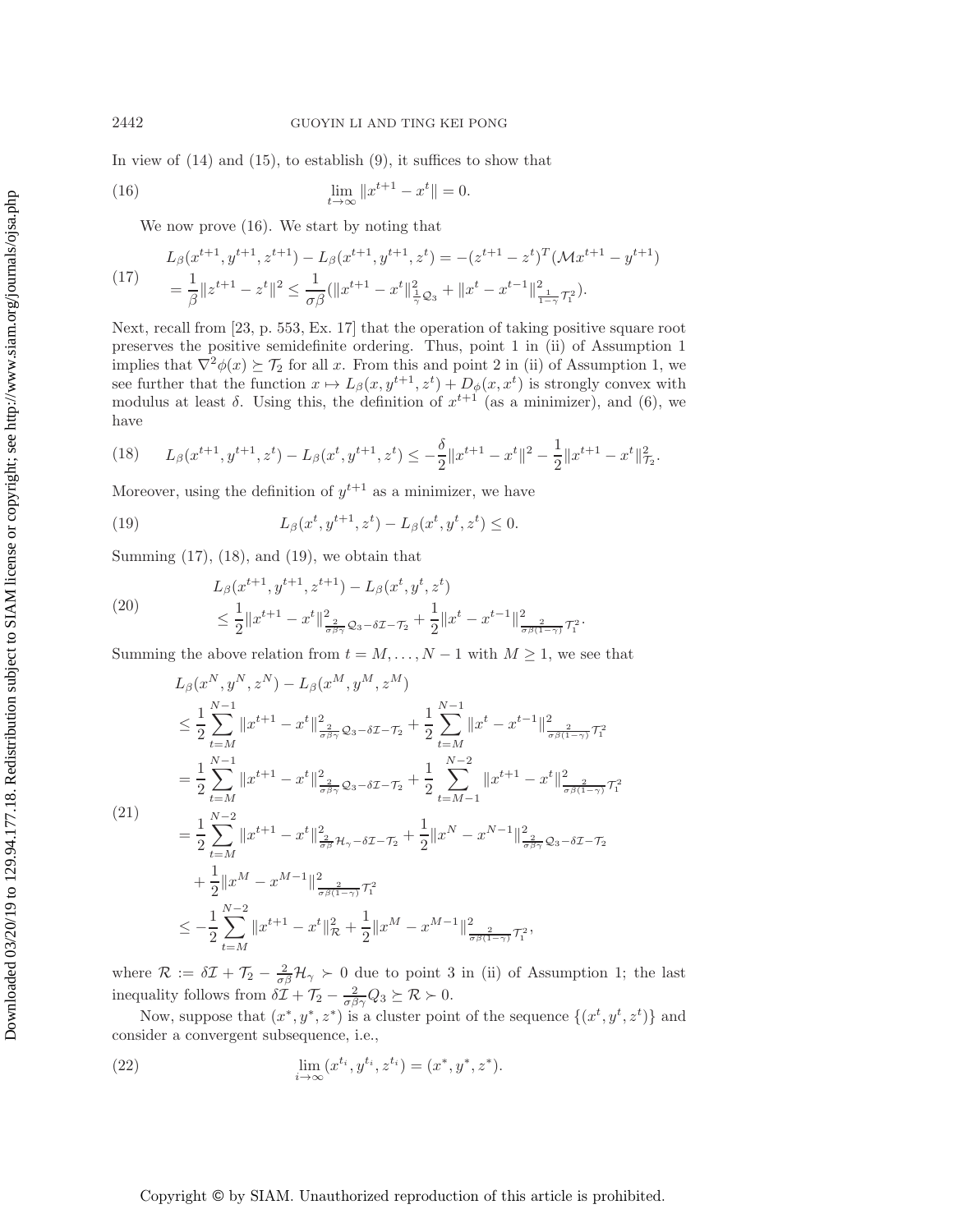From lower semicontinuity of  $L$ , we see that

$$
(23)\ \liminf_{i\to\infty} L_{\beta}(x^{t_i}, y^{t_i}, z^{t_i}) \ge h(x^*) + P(y^*) - \langle z^*, \mathcal{M}x^* - y^* \rangle + \frac{\beta}{2} ||\mathcal{M}x^* - y^*||^2 > -\infty,
$$

where the last inequality follows from the properness assumption on  $P$ . On the other hand, putting  $M = 1$  and  $N = t_i$  in [\(21\)](#page-8-4), we see that

$$
(24) \ L_{\beta}(x^{t_i}, y^{t_i}, z^{t_i}) - L_{\beta}(x^1, y^1, z^1) \leq -\frac{1}{2} \sum_{t=1}^{t_i-2} \|x^{t+1} - x^t\|_{\mathcal{R}}^2 + \frac{1}{2} \|x^1 - x^0\|_{\frac{2}{\sigma\beta(1-\gamma)}}^2 \tau_i^2.
$$

Passing to the limit in [\(24\)](#page-9-0) and making use of [\(23\)](#page-9-1) and (ii) in Assumption [1,](#page-5-4) we conclude that

<span id="page-9-1"></span><span id="page-9-0"></span>
$$
0 \ge -\frac{1}{2} \sum_{t=1}^{\infty} \|x^{t+1} - x^t\|_{\mathcal{R}}^2 > -\infty.
$$

The desired relation [\(16\)](#page-8-0) now follows from this and the fact that  $\mathcal{R} \succ 0$ . Consequently, [\(9\)](#page-5-2) holds.

We next show that [\(10\)](#page-5-3) holds along the convergent subsequence in [\(22\)](#page-8-5). Indeed, from the definition of  $y^{t_i}$  (as a minimizer), we have

$$
L_{\beta}(x^{t_i}, y^{t_i+1}, z^{t_i}) \le L_{\beta}(x^{t_i}, y^*, z^{t_i}).
$$

Taking the limit and using [\(22\)](#page-8-5), we see that

$$
\limsup_{i \to \infty} L_{\beta}(x^{t_i}, y^{t_i+1}, z^{t_i}) \le h(x^*) + P(y^*) - \langle z^*, \mathcal{M}x^* - y^* \rangle + \frac{\beta}{2} ||\mathcal{M}x^* - y^*||^2.
$$

On the other hand, from lower semicontinuity, [\(22\)](#page-8-5), and [\(9\)](#page-5-2), we have

$$
\liminf_{i \to \infty} L_{\beta}(x^{t_i}, y^{t_i+1}, z^{t_i}) \ge h(x^*) + P(y^*) - \langle z^*, \mathcal{M}x^* - y^* \rangle + \frac{\beta}{2} ||\mathcal{M}x^* - y^*||^2.
$$

The above two relations show that  $\lim_{i\to\infty} P(y^{t_i+1}) = P(y^*)$ . This together with [\(9\)](#page-5-2) and the discussions preceding this theorem shows that  $x^*$  is a stationary point of [\(1\)](#page-0-0) and that [\(12\)](#page-6-1) holds. This proves (i).

Next, we suppose that the algorithm is initialized at a nonstationary  $x^0$  with  $h(x^{0}) + P(\mathcal{M}x^{0}) < \infty$  and  $z^{0}$  chosen with  $\mathcal{M}^{*}z^{0} = \nabla h(x^{0})$ ; we also write  $y^{0} = \mathcal{M}x^{0}$ . We first show that  $x^1 \neq x^0$ . To this end, we notice that

<span id="page-9-2"></span>
$$
\mathcal{M}^*(z^1 - z^0) = \nabla h(x^1) + \nabla \phi(x^1) - \nabla \phi(x^0) - \mathcal{M}^* z^0
$$
  
= 
$$
\nabla h(x^1) - \nabla h(x^0) + \nabla \phi(x^1) - \nabla \phi(x^0).
$$

Proceeding as in [\(14\)](#page-7-0), we have

(25) 
$$
\sigma \|z^1 - z^0\|^2 \leq \frac{1}{\gamma} \|x^1 - x^0\|^2_{\mathcal{Q}_3}.
$$

On the other hand, combining the relations  $z^1 = z^0 - \beta(\mathcal{M}x^1 - y^1)$  and  $y^0 = \mathcal{M}x^0$ , we see that

<span id="page-9-3"></span>(26) 
$$
y^1 - y^0 = \mathcal{M}(x^1 - x^0) + \frac{1}{\beta}(z^1 - z^0).
$$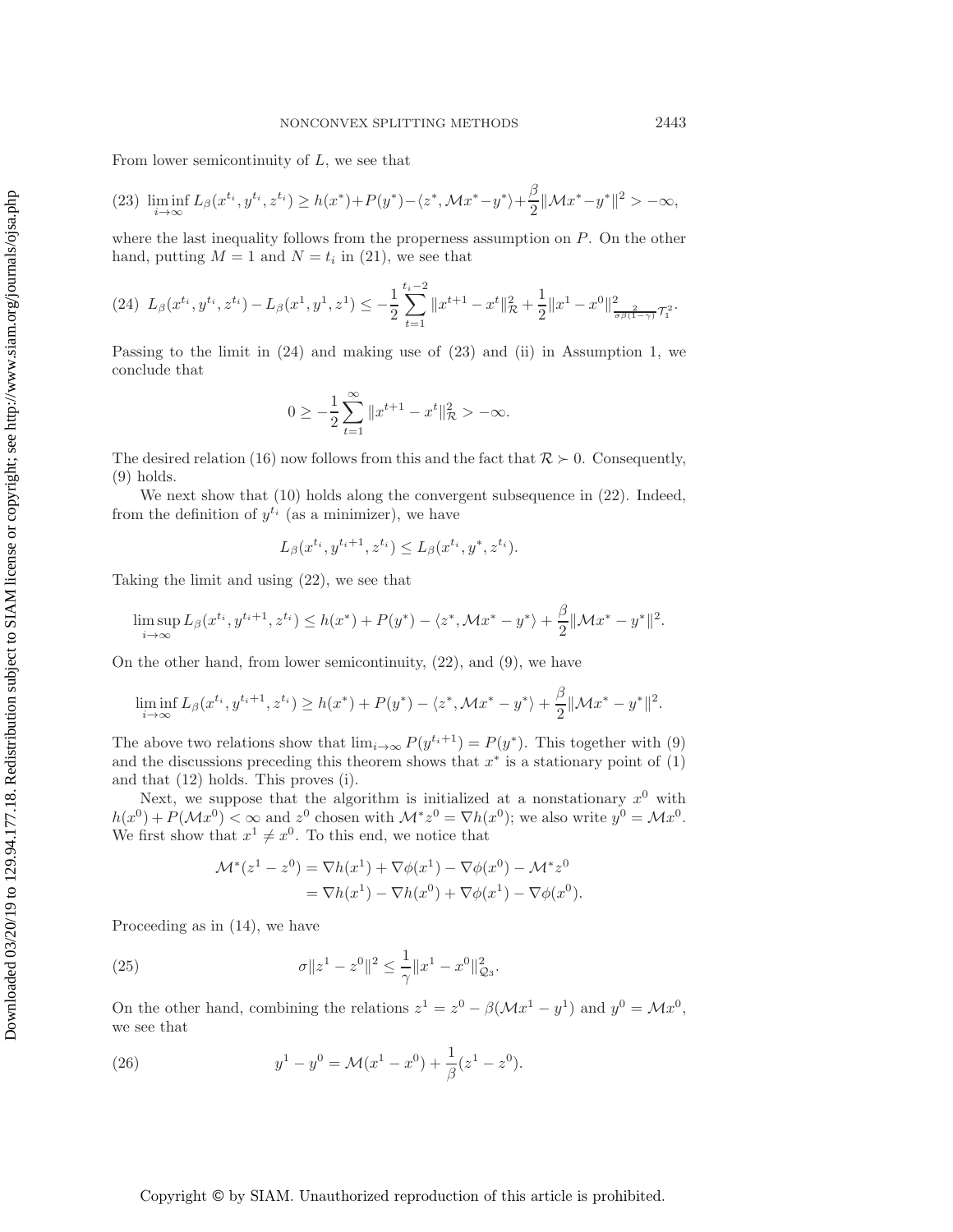Consequently, if  $x^1 = x^0$ , then it follows from [\(25\)](#page-9-2) and [\(26\)](#page-9-3) that  $z^1 = z^0$  and  $y^1 = y^0$ . This together with [\(11\)](#page-6-0) implies that

<span id="page-10-0"></span>
$$
0 \in \nabla h(x^0) + \mathcal{M}^* \partial P(\mathcal{M} x^0),
$$

i.e.,  $x^0$  is a stationary point. Since  $x^0$  is nonstationary by assumption, we must have  $x^1 \neq x^0$ .

We now derive an upper bound on  $L_\beta(x^N, y^N, z^N) - L_\beta(x^0, y^0, z^0)$  for any  $N > 1$ . To this end, using the definition of augmented Lagrangian functions, the  $z$ -update, and [\(25\)](#page-9-2), we have

$$
L_{\beta}(x^1, y^1, z^1) - L_{\beta}(x^1, y^1, z^0) = \frac{1}{\beta} \|z^1 - z^0\|^2 \le \frac{1}{\sigma \beta \gamma} \|x^1 - x^0\|_{\mathcal{Q}_3}^2.
$$

Combining this relation with [\(18\)](#page-8-2) and [\(19\)](#page-8-3), we obtain the estimate

(27) 
$$
L_{\beta}(x^1, y^1, z^1) - L_{\beta}(x^0, y^0, z^0) \leq \frac{1}{2} ||x^1 - x^0||_{\frac{2}{\sigma\beta\gamma}}^2 \mathcal{Q}_3 - \delta\mathcal{I} - \mathcal{T}_2.
$$

<span id="page-10-1"></span>On the other hand, by specializing [\(21\)](#page-8-4) to  $N > M = 1$  and recalling that  $\mathcal{R} > 0$ , we see that

(28)

$$
L_{\beta}(x^N, y^N, z^N) - L_{\beta}(x^1, y^1, z^1) \le -\frac{1}{2} \sum_{t=1}^{N-2} \|x^{t+1} - x^t\|_{\mathcal{R}}^2 + \frac{1}{2} \|x^1 - x^0\|_{\frac{2}{\sigma\beta(1-\gamma)}}^2 \tau_1^2
$$
  

$$
\le \frac{1}{2} \|x^1 - x^0\|_{\frac{2}{\sigma\beta(1-\gamma)}}^2 \tau_1^2.
$$

Combining  $(27)$ ,  $(28)$ , and the definition of  $\mathcal{R}$ , we obtain

$$
L_{\beta}(x^N, y^N, z^N) - L_{\beta}(x^0, y^0, z^0) \le -\frac{1}{2} ||x^1 - x^0||^2_{\mathcal{R}} < 0,
$$

where the strict inequality follows from the fact that  $x^1 \neq x^0$  and the fact that  $\mathcal{R} \succ 0$ . The conclusion of the theorem now follows by taking the limit in the above inequality along any convergent subsequence and noting that  $y^0 = \mathcal{M}x^0$  by assumption and that  $y^* = \mathcal{M}x^*$ .  $\Box$ 

<span id="page-10-2"></span>We illustrate in the following examples how the parameters can be chosen in special cases.

*Example* 1. Suppose that  $\mathcal{M} = \mathcal{I}$  and that  $\nabla h$  is Lipschitz continuous with modulus bounded by L. Then one can take  $\mathcal{Q}_1 = L\mathcal{I}$  and  $\mathcal{Q}_2 = -L\mathcal{I}$ . Moreover, Assumption [1\(](#page-5-4)i) holds with  $\sigma = 1$ . Furthermore, one can take  $\phi(x) = \frac{L}{2} ||x||^2 - h(x)$ <br>so that  $\mathcal{T}_2 = 2LT$   $\mathcal{T}_2 = 0$  and  $\mathcal{Q}_2 = L^2T$ . For the second and third points of so that  $\mathcal{T}_1 = 2L\mathcal{I}, \mathcal{T}_2 = 0$ , and  $\mathcal{Q}_3 = L^2\mathcal{I}$ . For the second and third points of Assumption [1\(](#page-5-4)ii) to hold, one can choose  $\gamma = \frac{1}{2}$ , and then  $\beta$  can be chosen so that  $\beta - L - \delta > 0$  and that  $\beta - L = \delta > 0$  and that

$$
\delta > \frac{4}{\beta}L^2 + \frac{4}{\beta}(2L)^2 = \frac{20}{\beta}L^2.
$$

<span id="page-10-3"></span>These can be achieved by picking  $\beta > 5L$ .

*Example* 2. Suppose again that  $\mathcal{M} = \mathcal{I}$  and  $h(x) = \frac{1}{2} ||\mathcal{A}x - b||^2$  for some linear map A and vector b. Then one can take  $\phi = 0$  so that  $\mathcal{T}_1 = \mathcal{T}_2 = 0$ , and  $\mathcal{Q}_1 = L\mathcal{I}$ ,  $\mathcal{Q}_2 = 0$ ,  $\mathcal{Q}_3 = L^2 \mathcal{I}$ , where  $L = \lambda_{\text{max}}(\mathcal{A}^* \mathcal{A})$ . Observe that Assumption [1\(](#page-5-4)i) holds with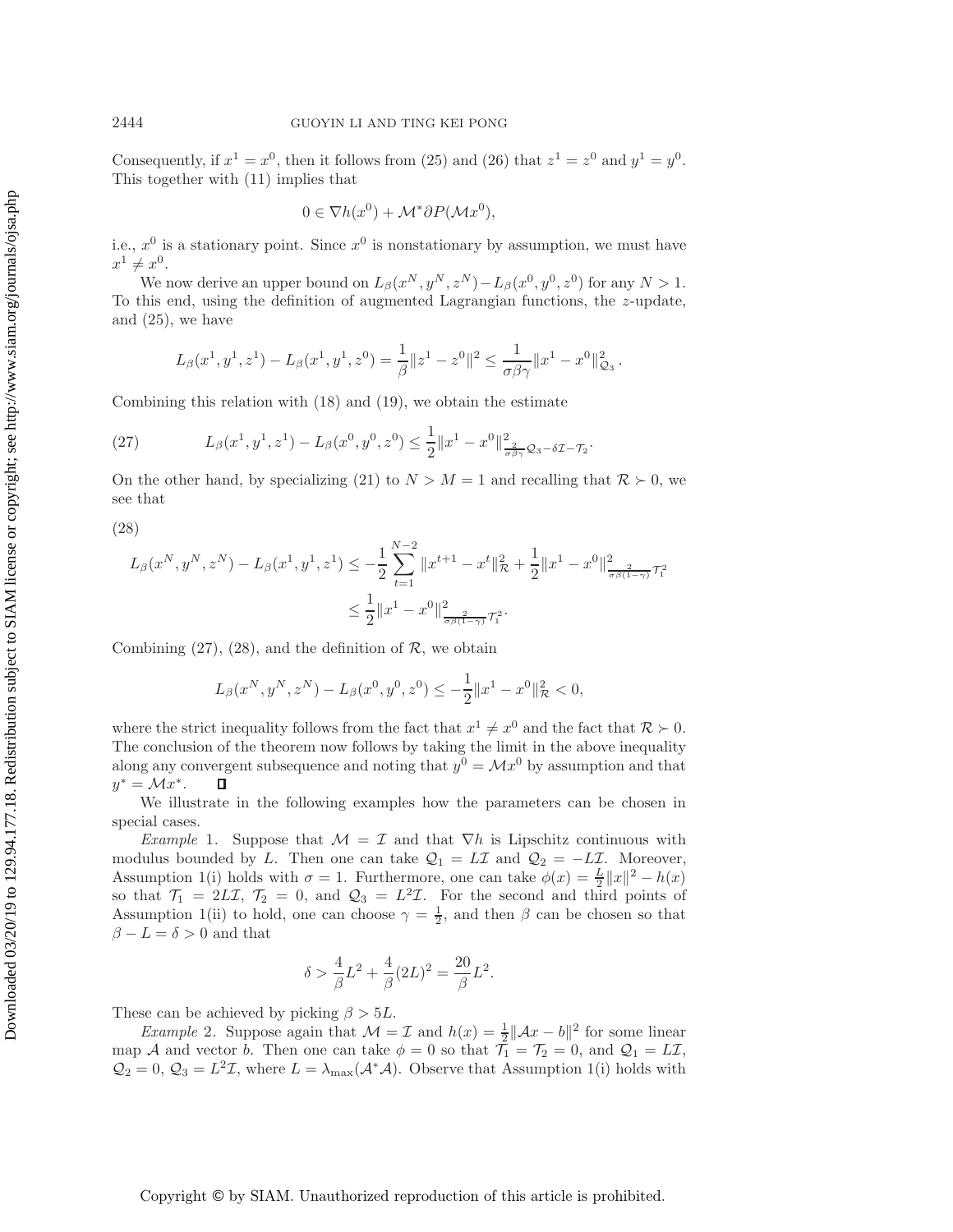$\sigma = 1$ . For the second and third points of Assumption [1\(](#page-5-4)ii) to hold, we only need to  $\sigma = 1$ . For the second and third points of Assumption 1(ii) to hold, we only need to pick β so that  $\beta = \delta > \frac{2}{\beta}L^2$ , i.e.,  $\beta > \sqrt{2}L$ , while  $\gamma$  can be any number chosen from  $(\frac{\sqrt{2}L}{\beta}, 1).$ 

<span id="page-11-4"></span>*Example* 3. Suppose that  $M$  is a general surjective linear map and  $h$  is strongly convex. Specifically, assume that  $h(x) = \frac{1}{2} ||x - \hat{x}||^2$  for some  $\hat{x}$  so that  $\mathcal{Q}_1 = \mathcal{Q}_2 = \mathcal{I}$ .<br>Then we can take  $\phi = 0$  and hence  $\mathcal{T}_2 = \mathcal{T}_2 = 0$ ,  $\mathcal{Q}_2 = \mathcal{T}$ . Assumption 1(i) holds with Then we can take  $\phi = 0$  and hence  $\mathcal{T}_1 = \mathcal{T}_2 = 0$ ,  $\mathcal{Q}_3 = \mathcal{I}$ . Assumption [1\(](#page-5-4)i) holds with  $\sigma = \lambda_{\min}(\mathcal{M}\mathcal{M}^*)$ . The second point of Assumption [1\(](#page-5-4)ii) holds with  $\delta = 1$ . For the third point to hold, it suffices to pick  $\beta > 2/\sigma$ , while  $\gamma$  can be any number chosen from  $(\frac{2}{\sigma\beta}, 1)$ .

We next give some sufficient conditions under which the sequence  $\{(x^t, y^t, z^t)\}$ generated from the proximal ADMM under Assumption [1](#page-5-4) is bounded. This would guarantee the existence of cluster point, which is the assumption required in Theorem [2.](#page-6-2)

<span id="page-11-3"></span><span id="page-11-0"></span>Theorem 3 (boundedness of sequence generated from the proximal ADMM). *Suppose that Assumption* [1](#page-5-4) *holds, and*  $\beta$  *is further chosen so that there exists*  $0 < \zeta$ 2βγ *with*

(29) 
$$
\inf_{x} \left\{ h(x) - \frac{1}{\sigma \zeta} \|\nabla h(x)\|^2 \right\} =: h_0 > -\infty.
$$

*Suppose that either*

- (i) M *is invertible and*  $\liminf_{\|y\| \to \infty} P(y) = \infty$ *; or*
- (ii)  $\liminf_{\|x\| \to \infty} h(x) = \infty$  *and*  $\inf_{y} P(y) > -\infty$ *.*

Then the sequence  $\{(x^t, y^t, z^t)\}$  generated from the proximal ADMM is bounded. *Proof*. First, observe from [\(20\)](#page-8-6) that

$$
\left( L_{\beta}(x^{t+1}, y^{t+1}, z^{t+1}) + \frac{1}{2} ||x^{t+1} - x^t||_{\frac{2}{\sigma\beta(1-\gamma)}}^2 \tau_1^2 \right) - \left( L_{\beta}(x^t, y^t, z^t) + \frac{1}{2} ||x^t - x^{t-1}||_{\frac{2}{\sigma\beta(1-\gamma)}}^2 \tau_1^2 \right) \leq \frac{1}{2} ||x^{t+1} - x^t||_{\frac{2}{\sigma\beta}\mathcal{H}_{\gamma}-\delta\mathcal{I}-\mathcal{T}_2}^2 \leq 0,
$$

where the last inequality follows from point 3 in (ii) of Assumption [1.](#page-5-4) In particular, the sequence  $\{L_{\beta}(x^t, y^t, z^t) + \frac{1}{2} ||x^t - x^{t-1}||_{\frac{2}{\sigma\beta(1-\gamma)}}^2 \tau_1^2$ } is decreasing, and consequently we have, for all  $t \geq 1$ , that

<span id="page-11-1"></span>
$$
(30)\ \ L_{\beta}(x^t, y^t, z^t) + \frac{1}{2} \|x^t - x^{t-1}\|_{\frac{2}{\sigma\beta(1-\gamma)}}^2 \tau_1^2 \le L_{\beta}(x^1, y^1, z^1) + \frac{1}{2} \|x^1 - x^0\|_{\frac{2}{\sigma\beta(1-\gamma)}}^2 \tau_1^2.
$$

<span id="page-11-2"></span>Next, recall from [\(13\)](#page-7-2) that

(31)  

$$
\sigma ||z^t||^2 \le ||\mathcal{M}^* z^t||^2 = ||\nabla h(x^t) + \nabla \phi(x^t) - \nabla \phi(x^{t-1})||^2
$$

$$
\le \frac{1}{\gamma} ||\nabla h(x^t)||^2 + \frac{1}{1-\gamma} ||\nabla \phi(x^t) - \nabla \phi(x^{t-1})||^2
$$

$$
\le \frac{1}{\gamma} ||\nabla h(x^t)||^2 + \frac{1}{1-\gamma} ||x^t - x^{t-1}||^2_{\mathcal{T}_1^2}.
$$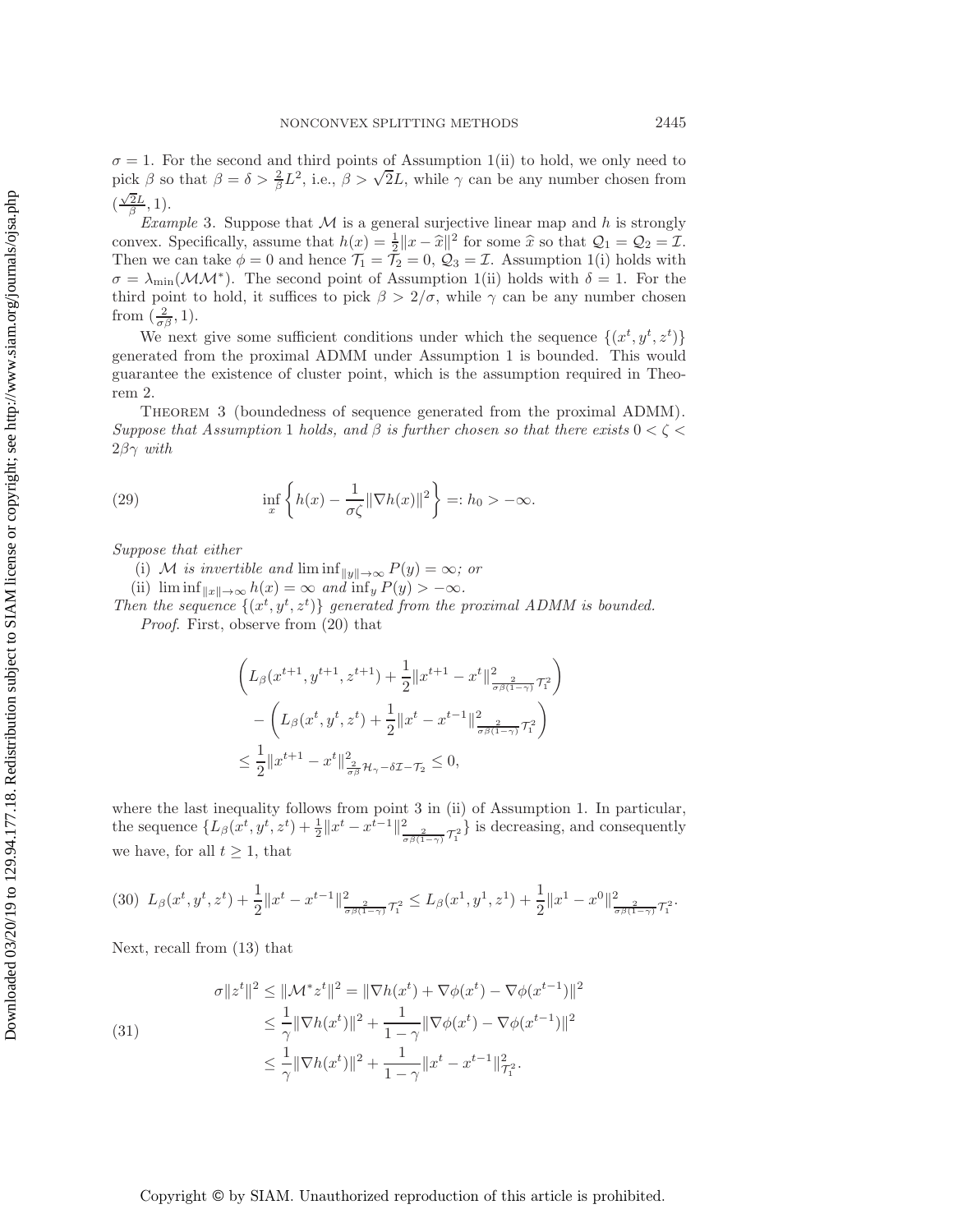<span id="page-12-2"></span>Plugging this into [\(30\)](#page-11-1), we see further that

$$
(32)
$$
\n
$$
L_{\beta}(x^{1}, y^{1}, z^{1}) + \frac{1}{2} ||x^{1} - x^{0}||_{\frac{2}{\sigma\beta(1-\gamma)}T_{1}^{2}}^{2} \geq L_{\beta}(x^{t}, y^{t}, z^{t}) + \frac{1}{2} ||x^{t} - x^{t-1}||_{\frac{2}{\sigma\beta(1-\gamma)}T_{1}^{2}}^{2}
$$
\n
$$
= h(x^{t}) + P(y^{t}) + \frac{\beta}{2} ||\mathcal{M}x^{t} - y^{t} - \frac{z^{t}}{\beta}||^{2} - \frac{1}{2\beta} ||z^{t}||^{2} + \frac{1}{2} ||x^{t} - x^{t-1}||_{\frac{2}{\sigma\beta(1-\gamma)}T_{1}^{2}}^{2}
$$
\n
$$
\geq h(x^{t}) + P(y^{t}) + \frac{\beta}{2} ||\mathcal{M}x^{t} - y^{t} - \frac{z^{t}}{\beta}||^{2} - \frac{1}{2\sigma\beta\gamma} ||\nabla h(x^{t})||^{2} + \frac{1}{2} ||x^{t} - x^{t-1}||_{\frac{2}{\sigma\beta(1-\gamma)}T_{1}^{2}}^{2}
$$
\n
$$
= \mu h(x^{t}) + (1 - \mu)h(x^{t}) + P(y^{t}) + \frac{\beta}{2} ||\mathcal{M}x^{t} - y^{t} - \frac{z^{t}}{\beta}||^{2}
$$
\n
$$
- \frac{1}{2\sigma\beta\gamma} ||\nabla h(x^{t})||^{2} + \frac{1}{2} ||x^{t} - x^{t-1}||_{\frac{2}{\sigma\beta(1-\gamma)}T_{1}^{2}}^{2}
$$
\n
$$
\geq \mu h(x^{t}) + (1 - \mu)h_{0} + \frac{c}{\sigma} ||\nabla h(x^{t})||^{2} + P(y^{t}) + \frac{\beta}{2} ||\mathcal{M}x^{t} - y^{t} - \frac{z^{t}}{\beta}||^{2}
$$
\n
$$
+ \frac{1}{2} ||x^{t} - x^{t-1}||_{\frac{2}{\sigma\beta(1-\gamma)}T_{1}^{2}}^{2},
$$

where  $c := \frac{1-\mu}{\zeta} - \frac{1}{2\beta\gamma}$ , and  $\mu \in (0,1)$  is chosen so that  $(1-\mu)\beta > \zeta/(2\gamma)$ , i.e.,  $c > 0$ .<br>Now gunners that the conditions in (i) hold. Note that  $\liminf_{\zeta \to \zeta} B(\omega) = \infty$ 

Now, suppose that the conditions in (i) hold. Note that  $\liminf_{\|y\| \to \infty} P(y) = \infty$ implies inf<sub>y</sub>  $P(y) > -\infty$ . This together with [\(32\)](#page-12-2) and  $(1 - \mu)\beta > \zeta/(2\gamma)$  implies that  $\{y^t\}$ ,  $\{\nabla h(x^t)\}$ , and  $\{\|x^t - x^{t-1}\|_{\mathcal{T}_1^2}\}$  are bounded. Boundedness of  $\{z^t\}$  follows from these and [\(31\)](#page-11-2). Moreover, the boundedness of  $\{x^{t}\}\$  follows from the boundedness of  $\{y^t\}$ ,  $\{z^t\}$ , the invertibility of M, and the third relation in [\(7\)](#page-4-1). Next, consider the conditions in (ii). Since P is bounded below, [\(32\)](#page-12-2) and the coerciveness of  $h(x)$ give the boundedness of  $\{x^t\}$ . The boundedness of  $\{z^t\}$  follows from this and [\(31\)](#page-11-2). Finally, the boundedness of  $\{y^t\}$  follows from these and the third relation in [\(7\)](#page-4-1). This completes the proof. П

Notice that in order to guarantee boundedness of the sequence generated from the proximal ADMM, we have to choose  $\beta$  to satisfy both Assumption [1](#page-5-4) and [\(29\)](#page-11-3). We illustrate the conditions in Theorem [3](#page-11-0) in the next few examples. In particular, we shall see that such a choice of  $\beta$  does exist in the following examples.

<span id="page-12-0"></span>*Example* 4. Consider the problem in Example [1,](#page-10-2) and suppose in addition that  $h(x) = \frac{1}{2} ||Ax - b||^2$  for some linear map A and vector b, and that P is coercive,<br>i.e.  $\liminf_{x \to a} P(y) = \infty$ . This includes the model of  $\ell_1$  regularization considered i.e.,  $\liminf_{\|y\| \to \infty} P(y) = \infty$ . This includes the model of  $\ell_{\frac{1}{2}}$  regularization considered in [\[36\]](#page-26-1). Since  $h(x) = \frac{1}{2} ||Ax - b||^2$ , we have (33) (33)

<span id="page-12-3"></span>
$$
h(x) - \frac{1}{2\sqrt{2}L} \|\nabla h(x)\|^2 = \frac{1}{2} \|\mathcal{A}x - b\|^2 - \frac{1}{2\sqrt{2}L} \|\mathcal{A}^*(\mathcal{A}x - b)\|^2 \ge \frac{1}{2} \left(1 - \frac{1}{\sqrt{2}}\right) \|\mathcal{A}x - b\|^2 \ge 0,
$$

where  $L = \lambda_{\text{max}}(\mathcal{A}^*\mathcal{A})$ . Thus, [\(29\)](#page-11-3) holds with  $\sigma = 1$  and  $\zeta = 2\sqrt{2}L < 5L < 2\beta\gamma$ , where  $\gamma = \frac{1}{2}$ . Hence, the sequence generated from the proximal ADMM is bounded, according to Theorem 3 (i) according to Theorem [3](#page-11-0) (i).

<span id="page-12-1"></span>*Example* 5. Consider the problem in Example [2,](#page-10-3) and suppose in addition that P is coercive, i.e.,  $\liminf_{\|y\| \to \infty} P(y) = \infty$ . This covers the model of  $\ell_{\frac{1}{2}}$  regularization considered in [\[36\]](#page-26-1). We show that  $\{(x^t, y^t, z^t)\}\$ is bounded by verifying the conditions considered in [50]. We show that  $\{(x', y', z')\}$  is bounded by vertifying the conditions in Theorem [3.](#page-11-0) Indeed, we have from [\(33\)](#page-12-3) that [\(29\)](#page-11-3) holds with  $\sigma = 1$  and  $\zeta = 2\sqrt{2}L$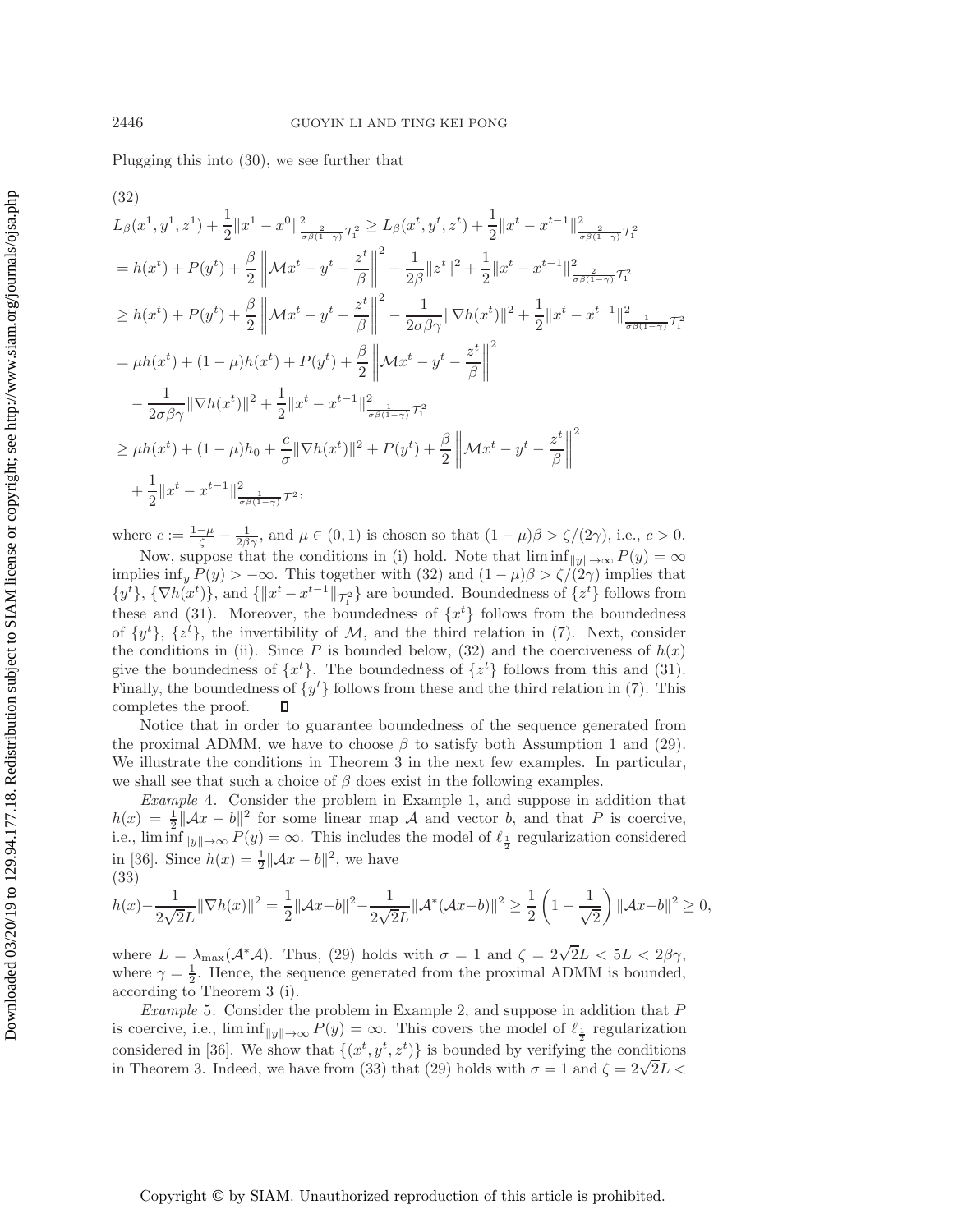$2\beta\gamma$ ; recall that  $L = \lambda_{\max}(\mathcal{A}^*\mathcal{A})$  and  $\gamma$  can be chosen from  $(\frac{\sqrt{2}L}{\beta}, 1)$  in this example. The conclusion now follows from Theorem [3\(](#page-11-0)i).

<span id="page-13-0"></span>*Example* 6. Consider the problem in Example [3,](#page-11-4) and assume in addition that  $\inf_y P(y) > -\infty$ . We show that  $\{(x^t, y^t, z^t)\}\$ is bounded by showing that [\(29\)](#page-11-3) holds for our choice of  $\beta$ . The conclusion will then follow from Theorem [3\(](#page-11-0)ii).

To this end, note that  $h(x) = \frac{1}{2} ||x - \hat{x}||^2$  and thus

$$
h(x) - \frac{1}{4} \|\nabla h(x)\|^2 = \frac{1}{4} \|x - \widehat{x}\|^2 \ge 0.
$$

Thus, [\(29\)](#page-11-3) holds with  $\zeta = 4/\sigma < 2\beta\gamma$ ; recall that  $\gamma$  can be chosen from  $(\frac{2}{\sigma\beta}, 1)$  in this example.

*Remark* 3. We further comment on the condition [\(29\)](#page-11-3). In particular, we shall argue that for a fairly large class of twice continuously differentiable function  $h$  with a bounded Hessian, there exists  $\nu > 0$  so that

$$
\inf_{x} \left\{ h(x) - \frac{1}{2\nu} \|\nabla h(x)\|^2 \right\} > -\infty.
$$

Actually, let  $h$  be a twice continuously differentiable function with a bounded Hessian and  $\inf_x h(x) =: \alpha > -\infty$ . Then it is well known that

$$
\inf_x \left\{h(x) - \frac{1}{2L} \|\nabla h(x)\|^2 \right\} > -\infty,
$$

where L is a Lipschitz continuity modulus of  $\nabla h(x)$ . We include a simple proof for the convenience of the readers. Indeed,

$$
\alpha \le h\left(x - \frac{1}{L}\nabla h(x)\right)
$$
  
\n
$$
\le h(x) + \left\langle \nabla h(x), \left(x - \frac{1}{L}\nabla h(x)\right) - x \right\rangle + \frac{L}{2} \left\| \left(x - \frac{1}{L}\nabla h(x)\right) - x \right\|^2
$$
  
\n
$$
= h(x) - \frac{1}{2L} \|\nabla h(x)\|^2,
$$

where the first inequality follows from the fact that h is bounded from below by  $\alpha$ , and the second inequality follows from the fact that the gradient is Lipschitz continuous with modulus  $L$ . Consequently, for a twice continuously differentiable function  $h$ with a bounded Hessian, the condition [\(29\)](#page-11-3) holds for some  $\sigma \zeta > 0$  if and only if h is bounded below.

We now study convergence of the whole sequence generated by the ADMM (i.e., proximal ADMM with  $\phi = 0$ ) when the objective function is semialgebraic. The proof of this theorem relies heavily on the KL property. For recent applications of KL property to convergence analysis of a broad class of optimization methods, see [\[3\]](#page-25-5). We would like to point out that our analysis is adapted from [\[3\]](#page-25-5), and we cannot directly apply the results there since some of their assumptions are not satisfied in our settings. We will further comment on this in Remark [4.](#page-17-1)

<span id="page-13-1"></span>Theorem 4 (global convergence for the whole sequence). *Suppose that Assumption* [1](#page-5-4) *holds with*  $T_1 = 0$  *(and hence*  $\phi = 0$ *) and that* h *and* P *are semialgebraic functions. Suppose further that the sequence*  $\{(x^t, y^t, z^t)\}$  generated from the ADMM has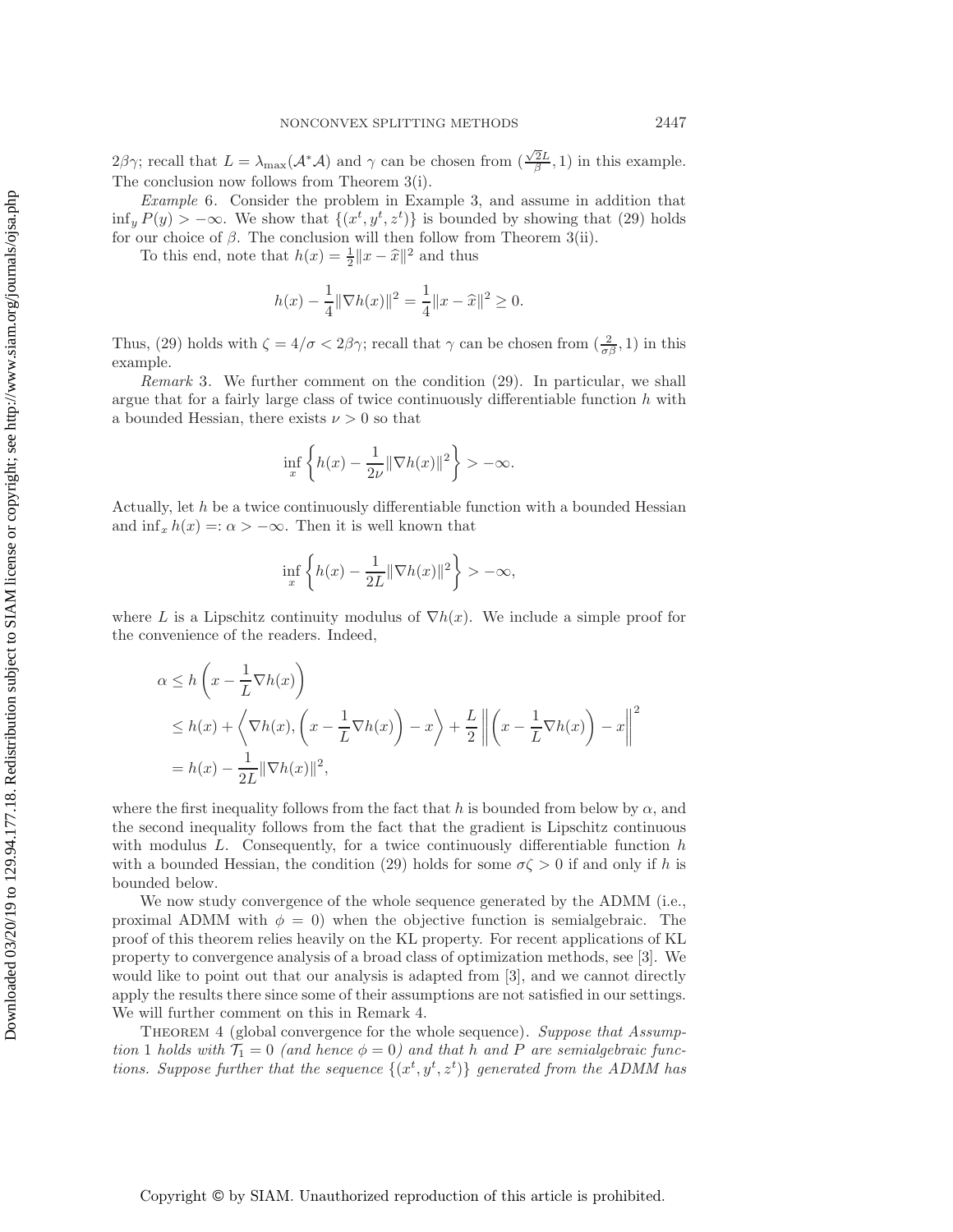*a cluster point*  $(x^*, y^*, z^*)$ *. Then the sequence*  $\{(x^t, y^t, z^t)\}$  *converges to*  $(x^*, y^*, z^*)$ *and* x<sup>∗</sup> *is a stationary point of* [\(1\)](#page-0-0)*. Moreover,*

(34) 
$$
\sum_{t=1}^{\infty} \|x^{t+1} - x^t\| < \infty.
$$

*Proof.* The conclusion that  $x^*$  is a stationary point of [\(1\)](#page-0-0) follows from Theorem [2.](#page-6-2) Moreover, [\(9\)](#page-5-2) holds. We now establish convergence.

First, consider the subdifferential of  $L_\beta$  at  $(x^{t+1}, y^{t+1}, z^{t+1})$ . Specifically, we have

<span id="page-14-5"></span>
$$
\nabla_x L_{\beta}(x^{t+1}, y^{t+1}, z^{t+1}) = \nabla h(x^{t+1}) - \mathcal{M}^* z^{t+1} + \beta \mathcal{M}^* (\mathcal{M} x^{t+1} - y^{t+1})
$$
  
=  $\beta \mathcal{M}^* (\mathcal{M} x^{t+1} - y^{t+1}) = -\mathcal{M}^* (z^{t+1} - z^t),$ 

where the last two equalities follow from the second and third relations in  $(11)$ . Similarly,

$$
\nabla_z L_{\beta}(x^{t+1}, y^{t+1}, z^{t+1}) = -(\mathcal{M}x^{t+1} - y^{t+1}) = \frac{1}{\beta}(z^{t+1} - z^t),
$$
  

$$
\partial_y L_{\beta}(x^{t+1}, y^{t+1}, z^{t+1}) = \partial P(y^{t+1}) + z^{t+1} - \beta(\mathcal{M}x^{t+1} - y^{t+1})
$$
  

$$
\Rightarrow z^{t+1} - z^t - \beta \mathcal{M}(x^{t+1} - x^t),
$$

since  $0 \in \partial P(y^{t+1}) + z^t - \beta(\mathcal{M}x^t - y^{t+1})$  from [\(8\)](#page-5-1). The above relations together with the assumption that  $\mathcal{T}_1 = 0$  and [\(14\)](#page-7-0) imply the existence of a constant  $C > 0$  so that

(35) 
$$
\text{dist}(0, \partial L_{\beta}(x^{t+1}, y^{t+1}, z^{t+1})) \le C \|x^{t+1} - x^t\|.
$$

Moreover, from [\(20\)](#page-8-6) and  $\mathcal{T}_1 = 0$  (and hence  $\mathcal{T}_2 = 0$ ), we see that

$$
(36)\ \ L_{\beta}(x^t, y^t, z^t) - L_{\beta}(x^{t+1}, y^{t+1}, z^{t+1}) \geq -\frac{1}{2} \|x^{t+1} - x^t\|_{\frac{2}{\sigma\beta\gamma}}^2 \mathcal{Q}_3 - \delta x \geq D \|x^{t+1} - x^t\|^2
$$

for some  $D > 0$ . In particular,  $\{L_\beta(x^t, y^t, z^t)\}\$ is decreasing. Since  $L_\beta$  is also bounded below along the subsequence in [\(22\)](#page-8-5), we conclude that  $\lim_{t\to\infty} L_{\beta}(x^t, y^t, z^t)$  exists.

We now show that  $\lim_{t\to\infty} L_{\beta}(x^t, y^t, z^t) = l^*$ ; here, we write  $l^* := L_{\beta}(x^*, y^*, z^*)$ for notational simplicity. To this end, notice from the definition of  $y^{t+1}$  as a minimizer that

<span id="page-14-4"></span><span id="page-14-3"></span><span id="page-14-2"></span><span id="page-14-1"></span>
$$
L_{\beta}(x^t, y^{t+1}, z^t) \le L_{\beta}(x^t, y^*, z^t).
$$

<span id="page-14-0"></span>Using this relation, [\(9\)](#page-5-2), and the continuity of  $L_\beta$  with respect to the x and z variables, we have

(37) 
$$
\limsup_{j \to \infty} L_{\beta}(x^{t_j+1}, y^{t_j+1}, z^{t_j+1}) \leq L_{\beta}(x^*, y^*, z^*),
$$

where  $\{(x^{t_j}, y^{t_j}, z^{t_j})\}$  is a subsequence that converges to  $(x^*, y^*, z^*)$ . On the other hand, from [\(9\)](#page-5-2), we see that  $\{(x^{t_j+1}, y^{t_j+1}, z^{t_j+1})\}$  also converges to  $(x^*, y^*, z^*)$ . This together with the lower semicontinuity of  $L_\beta$  implies

(38) 
$$
\liminf_{j \to \infty} L_{\beta}(x^{t_j+1}, y^{t_j+1}, z^{t_j+1}) \ge L_{\beta}(x^*, y^*, z^*).
$$

Combining [\(37\)](#page-14-0), [\(38\)](#page-14-1), and the existence of  $\lim L_{\beta}(x^t, y^t, z^t)$ , we conclude that

(39) 
$$
\lim_{t \to \infty} L_{\beta}(x^t, y^t, z^t) = l^*,
$$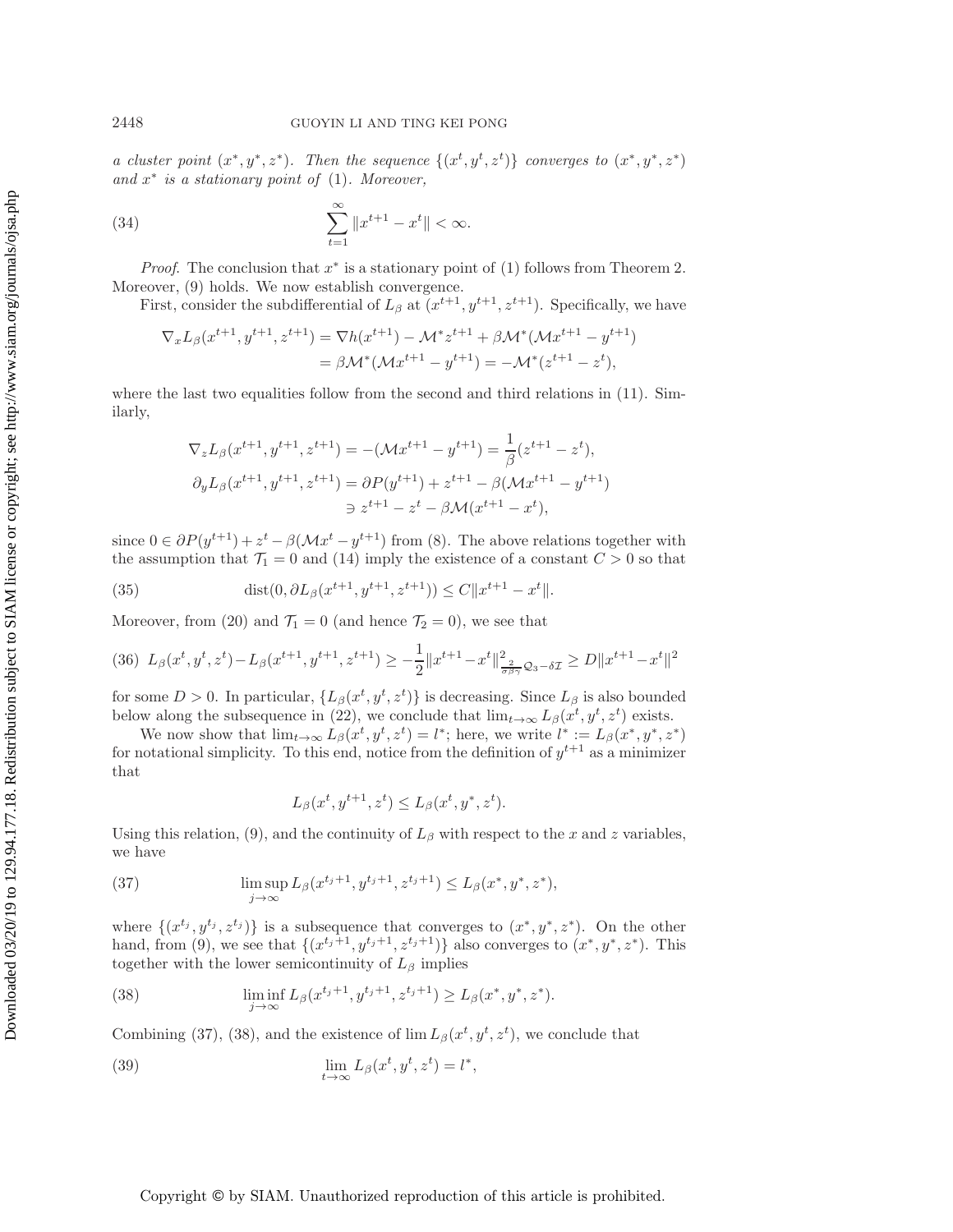as claimed. Furthermore, if  $L_{\beta}(x^t, y^t, z^t) = l^*$  for some  $t \geq 1$ , since the sequence is decreasing, we must have  $L_{\beta}(x^t, y^t, z^t) = L_{\beta}(x^{t+k}, y^{t+k}, z^{t+k})$  for all  $k \geq 0$ . From [\(36\)](#page-14-2), we see that  $x^t = x^{t+k}$  and hence  $z^t = z^{t+k}$  from the fact that  $\mathcal{T}_1 = 0$  and [\(14\)](#page-7-0) for all  $k \geq 0$ . Consequently, we conclude from [\(15\)](#page-7-1) that  $y^{t+1} = y^{t+k}$  for all  $k \geq 1$ , meaning that the algorithm terminates finitely. Since the conclusion of this theorem holds trivially if the algorithm terminates finitely, from now on, we only consider the case where  $L_{\beta}(x^t, y^t, z^t) > l^*$  for all  $t \geq 1$ .

Next, notice that the function  $(x, y, z) \mapsto L_{\beta}(x, y, z)$  is semialgebraic due to the semialgebraicity of  $h$  and  $P$ . Thus, it is a KL function from [\[2,](#page-25-11) section 4.3]. From the property of KL functions, there exist  $\eta > 0$ , a neighborhood V of  $(x^*, y^*, z^*)$ , and a continuous concave function  $\varphi : [0, \eta) \to \mathbb{R}_+$  as described in Definition [1](#page-4-2) so that for all  $(x, y, z) \in V$  satisfying  $l^* < L_\beta(x, y, z) < l^* + \eta$ , we have

(40) 
$$
\varphi'(L_{\beta}(x,y,z)-l^*)\operatorname{dist}(0,\partial L_{\beta}(x,y,z))\geq 1.
$$

<span id="page-15-0"></span>Pick  $\rho > 0$  so that

$$
\mathbf{B}_{\rho} := \left\{ (x, y, z) : ||x - x^*|| < \rho, ||y - y^*|| < (||\mathcal{M}|| + 1)\rho, ||z - z^*|| < \sqrt{\frac{\lambda_{\max}(\mathcal{Q}_3)}{\sigma}} \rho \right\} \subseteq V
$$

and set  $B_\rho := \{x : ||x - x^*|| < \rho\}$ . From the second relation in [\(11\)](#page-6-0) and [\(12\)](#page-6-1), we obtain for any  $t \geq 1$  that

$$
\sigma \|z^{t} - z^{*}\|^{2} \leq \|\mathcal{M}^{*}(z^{t} - z^{*})\|^{2} = \|\nabla h(x^{t}) - \nabla h(x^{*})\|^{2} \leq \lambda_{\max}(\mathcal{Q}_{3})\|x^{t} - x^{*}\|^{2}.
$$

Hence  $||z^t - z^*|| < \sqrt{\frac{\lambda_{\max}(\mathcal{Q}_3)}{\sigma}} \rho$  whenever  $x^t \in B_\rho$  and  $t \geq 1$ . Moreover, from the definition of  $z^{t+1}$  and [\(12\)](#page-6-1), we see that whenever  $t \geq 1$ ,

$$
||y^{t} - y^{*}|| = \left\|\mathcal{M}(x^{t} - x^{*}) + \frac{1}{\beta}(z^{t} - z^{t-1})\right\| \le \|\mathcal{M}\| \|x^{t} - x^{*}\| + \frac{1}{\beta}\|z^{t} - z^{t-1}\|.
$$

Since there exists  $N_0 \geq 1$  so that for all  $t \geq N_0$ , we have  $||z^t - z^{t-1}|| < \beta \rho$  (such an  $N_0$  exists due to [\(9\)](#page-5-2)), it follows that  $||y^t - y^*|| < (||\mathcal{M}|| + 1)\rho$  whenever  $x^t \in B_\rho$  and  $t \geq N_0$ . Thus, if  $x^t \in B_\rho$  and  $t \geq N_0$ , we have  $(x^t, y^t, z^t) \in B_\rho \subseteq V$ . Moreover, it is not hard to see that there exists  $(x^N, y^N, z^N)$  with  $N \geq N_0$  such that

(i)  $x^N \in B_\rho;$ 

(ii) 
$$
l^* < L_{\beta}(x^N, y^N, z^N) < l^* + \eta;
$$
  
(iii)  $||x^N - x^*|| + 2\sqrt{\frac{L_{\beta}(x^N, y^N, z^N) - l^*}{D}} + \frac{C}{D}\varphi(L_{\beta}(x^N, y^N, z^N) - l^*) < \rho.$ 

Indeed, these properties follow from the fact that  $(x^*, y^*, z^*)$  is a cluster point, [\(39\)](#page-14-3), and that  $L_{\beta}(x^t, y^t, z^t) > l^*$  for all  $t \geq 1$ .

<span id="page-15-1"></span>We next show that if  $x^t \in B_\rho$  and  $l^* < L_\beta(x^t, y^t, z^t) < l^* + \eta$  for some fixed  $t \geq N_0$ , then

(41) 
$$
\|x^{t+1} - x^t\| + (\|x^{t+1} - x^t\| - \|x^t - x^{t-1}\|)
$$

$$
\leq \frac{C}{D}[\varphi(L_\beta(x^t, y^t, z^t) - l^*) - \varphi(L_\beta(x^{t+1}, y^{t+1}, z^{t+1}) - l^*)].
$$

To see this, notice that  $x^t \in B_\rho$  and  $t \ge N_0$  imply  $(x^t, y^t, z^t) \in \mathbf{B}_\rho \subseteq V$ . Hence, [\(40\)](#page-15-0) holds for  $(x^t, y^t, z^t)$ . Combining [\(35\)](#page-14-4), [\(36\)](#page-14-2), [\(40\)](#page-15-0), and the concavity of  $\phi$ , we conclude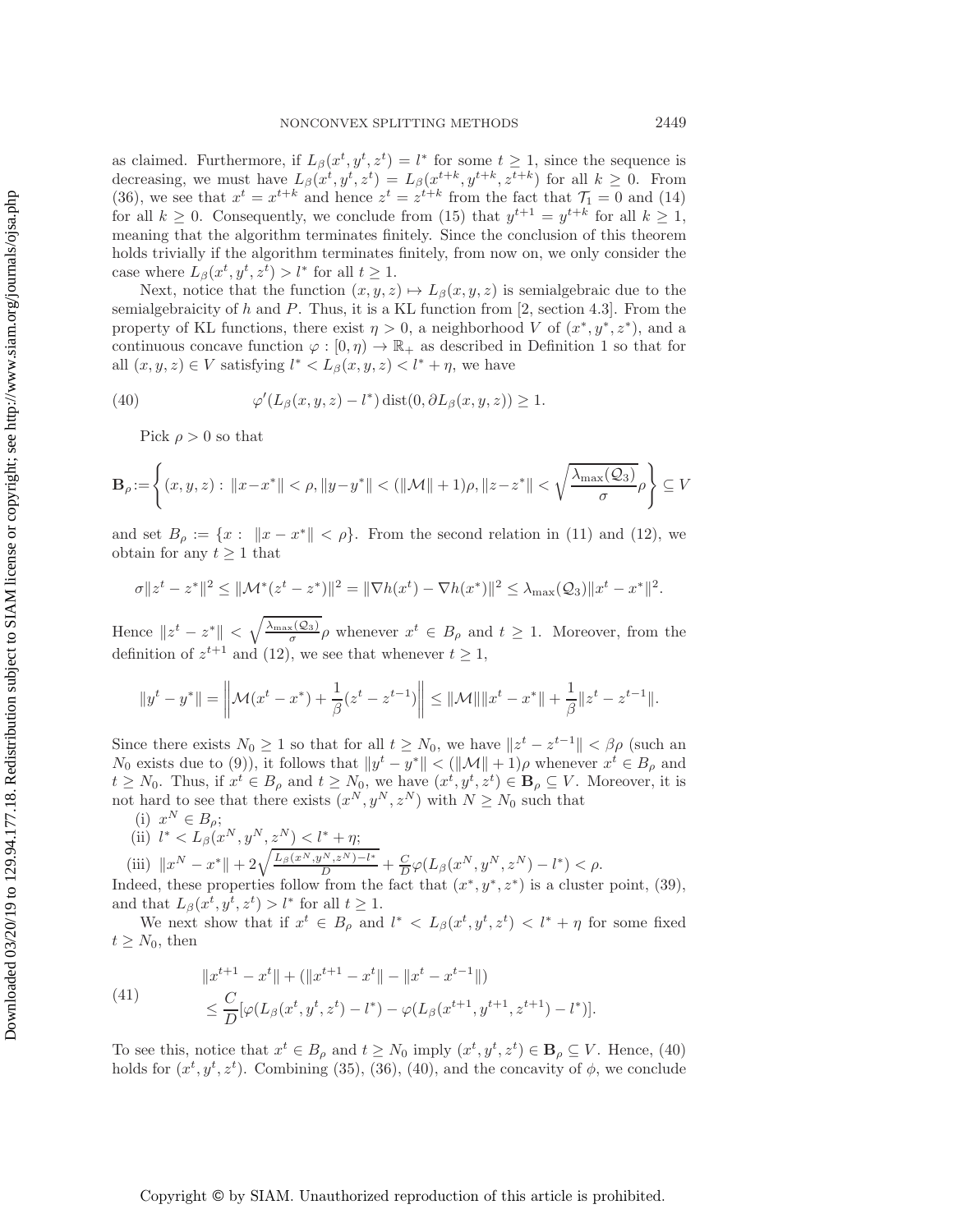that for all such  $t$ 

$$
C||x^{t} - x^{t-1}|| \cdot [\varphi(L_{\beta}(x^{t}, y^{t}, z^{t}) - l^{*}) - \varphi(L_{\beta}(x^{t+1}, y^{t+1}, z^{t+1}) - l^{*})]
$$
  
\n
$$
\geq \text{dist}(0, \partial L_{\beta}(x^{t}, y^{t}, z^{t})) \cdot [\varphi(L_{\beta}(x^{t}, y^{t}, z^{t}) - l^{*}) - \varphi(L_{\beta}(x^{t+1}, y^{t+1}, z^{t+1}) - l^{*})]
$$
  
\n
$$
\geq \text{dist}(0, \partial L_{\beta}(x^{t}, y^{t}, z^{t})) \cdot \varphi'(L_{\beta}(x^{t}, y^{t}, z^{t}) - l^{*}) \cdot [L_{\beta}(x^{t}, y^{t}, z^{t}) - L_{\beta}(x^{t+1}, y^{t+1}, z^{t+1})]
$$
  
\n
$$
\geq D||x^{t+1} - x^{t}||^{2}.
$$

Dividing both sides by D, taking the square root, using the inequality  $2\sqrt{ab} \le a + b$ as in the proof of [\[3,](#page-25-5) Lemma 2.6], and rearranging terms, we conclude that [\(41\)](#page-15-1) holds.

We now show that  $x^t \in B_\rho$  whenever  $t \geq N$ . We establish this claim by induction, and our proof is similar to the proof of [\[3,](#page-25-5) Lemma 2.6]. The claim is true for  $t = N$ by construction. For  $t = N + 1$ , we have

$$
||x^{N+1} - x^*|| \le ||x^{N+1} - x^N|| + ||x^N - x^*||
$$
  
\n
$$
\le \sqrt{\frac{L_\beta(x^N, y^N, z^N) - L_\beta(x^{N+1}, y^{N+1}, z^{N+1})}{D}} + ||x^N - x^*||
$$
  
\n
$$
\le \sqrt{\frac{L_\beta(x^N, y^N, z^N) - l^*}{D}} + ||x^N - x^*|| < \rho,
$$

where the first inequality follows from  $(36)$ . Now, suppose the claim is true for  $t =$  $N,\ldots,N+k-1$  for some  $k>1$ ; i.e.,  $x^{N},\ldots,x^{N+k-1}\in B_{\rho}$ . We now consider the case when  $t = N + k$ :

$$
||x^{N+k} - x^*|| \le ||x^N - x^*|| + ||x^N - x^{N+1}|| + \sum_{j=1}^{k-1} ||x^{N+j+1} - x^{N+j}||
$$
  
\n
$$
= ||x^N - x^*|| + 2||x^N - x^{N+1}|| - ||x^{N+k} - x^{N+k-1}||
$$
  
\n
$$
+ \sum_{j=1}^{k-1} [||x^{N+j+1} - x^{N+j}|| + (||x^{N+j+1} - x^{N+j}|| - ||x^{N+j} - x^{N+j-1}||)]
$$
  
\n
$$
\le ||x^N - x^*|| + 2||x^N - x^{N+1}||
$$
  
\n
$$
+ \frac{C}{D} \sum_{j=1}^{k-1} [\varphi(L_{\beta}(x^{N+j}, y^{N+j}, z^{N+j}) - l^*) - \varphi(L_{\beta}(x^{N+j+1}, y^{N+j+1}, z^{N+j+1}) - l^*)]
$$
  
\n
$$
\le ||x^N - x^*|| + 2||x^N - x^{N+1}|| + \frac{C}{D}\varphi(L_{\beta}(x^{N+1}, y^{N+1}, z^{N+1}) - l^*),
$$

where the first inequality follows from [\(41\)](#page-15-1), the monotonicity of  $\{L_\beta(x^t, y^t, z^t)\}\$ from [\(36\)](#page-14-2), and the induction assumption that  $x^N, \ldots, x^{N+k-1} \in B_\rho$ . Moreover, in view of [\(36\)](#page-14-2) and the definition of  $\rho$ , we see that the last expression above is less than  $\rho$ . Hence,  $||x^{N+k} - x^*|| < \rho$  as claimed, and we have shown that  $x^t \in B_\rho$  for  $t \ge N$  by induction.

Since  $x^t \in B_\rho$  for  $t \geq N$ , we can sum [\(41\)](#page-15-1) from  $t = N$  to  $M \to \infty$ . Invoking [\(9\)](#page-5-2), we arrive at

$$
\sum_{t=N}^{\infty} \|x^{t+1} - x^t\| \le \frac{C}{D} \varphi(L_{\beta}(x^N, y^N, z^N) - l^*) + \|x^N - x^{N-1}\|,
$$

which implies that [\(34\)](#page-14-5) holds. Convergence of  $\{x^{t}\}\$  follows immediately from this.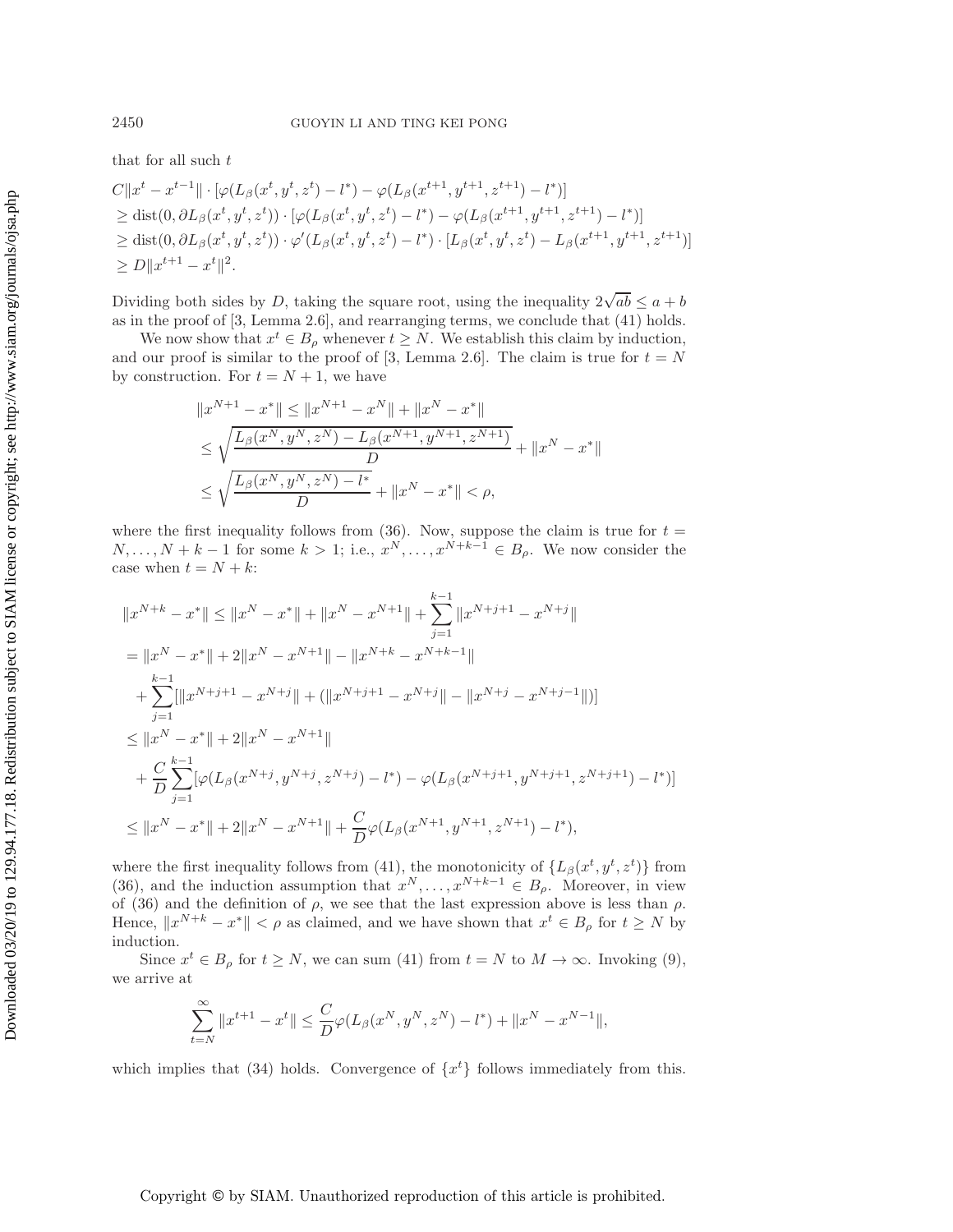Convergence of  $\{y^t\}$  follows from the convergence of  $\{x^t\}$ , the relation  $y^{t+1} = \mathcal{M}x^{t+1} + \mathcal{M}$  $\frac{1}{\beta}(z^{t+1} - z^t)$  from [\(7\)](#page-4-1), and [\(9\)](#page-5-2). Finally, the convergence of  $\{z^t\}$  follows from the surjectivity of M, and the relation  $\mathcal{M}^* z^{t+1} = \nabla h(x^{t+1})$  from [\(11\)](#page-6-0). This completes the proof.  $\Box$ 

<span id="page-17-1"></span>*Remark* 4 (comments on Theorem [4](#page-13-1)).

- (1) A close inspection of the above proof shows that the conclusion of Theorem [4](#page-13-1) continues to hold as long as the augmented Lagrangian  $L_\beta$  is a KL function. Here, we only state the case where  $h$  and  $P$  are semialgebraic because this simple sufficient condition can be easily verified.
- (2) Although a general convergence analysis framework was established in [\[3\]](#page-25-5) for a broad class of optimization problems, it is not clear to us whether their results can be applied directly here. Indeed, to ensure convergence, three basic properties, H1, H2, and H3, were imposed in [\[3,](#page-25-5) page 99]. In particular, their property H1 (sufficient descent property) in our case reads

$$
L_\beta(x^t,y^t,z^t) - L_\beta(x^{t+1},y^{t+1},z^{t+1}) \geq D(\|x^{t+1} - x^t\|^2 + \|y^{t+1} - y^t\|^2 + \|z^{t+1} - z^t\|^2)
$$

for some  $D > 0$ . On the other hand, [\(36\)](#page-14-2) in our proof only gives us that  $L_{\beta}(x^{t}, y^{t}, z^{t}) - L_{\beta}(x^{t+1}, y^{t+1}, z^{t+1}) \ge D||x^{t+1} - x^{t}||^{2}$ , which is not sufficient for property H1 to hold.

(3) In Theorem [4,](#page-13-1) we only discussed the case where  $\phi = 0$ . This condition is used to ensure that  $\{L_\beta(x^t, y^t, z^t)\}\)$  is a decreasing sequence that is at least as large as  $L_{\beta}(x^*, y^*, z^*)$ . It would be interesting to see whether the analysis here can be further extended to the case where  $\phi \neq 0$ .

Before ending this section, we comment on the behavior of ADMM [\(7\)](#page-4-1) in the case where  $M$  is assumed to be injective (instead of surjective). As suggested by the numerical experiments in [\[15\]](#page-25-14) and our preliminary numerical tests, it is conceivable that the ADMM does *not* cluster at a stationary point in general when applied to solving problem  $(1)$  with an injective M. We hereby give a concrete 2-dimensional example for nonconvergence, motivated by the recent counterexample in [\[5,](#page-25-15) Remark 6] for the convergence of the Douglas–Rachford (DR) splitting method in a nonconvex setting.<sup>[1](#page-17-2)</sup>

<span id="page-17-0"></span>*Example* 7 (divergence of ADMM [\(7\)](#page-4-1) when M is injective). Fix  $\eta \in (0, 1]$  and set  $C = \{x \in \mathbb{R}^2 : x_2 = 0\}$  and  $D = \{(0, 0), (2, \eta), (2, -\eta)\}.$  Then  $C \cap D \neq \emptyset$ . Consider the optimization problem

$$
\min_{x} \quad 0
$$
  
s.t.  $x \in C, x \in D.$ 

This problem corresponds to [\(1\)](#page-0-0) with  $h(x) = 0$ ,  $P(y) = \delta_C(y_1) + \delta_D(y_2)$ , where  $y = (y_1, y_2)$ , and M is the linear map so that  $\mathcal{M}x = (x, x)$ ; the problem can be

<span id="page-17-2"></span><sup>1</sup>The DR splitting method is a popular method for nonconvex feasibility problems and can be suitably applied to solving [\(1\)](#page-0-0) when  $\mathcal{M} = \mathcal{I}$ ; see [\[26\]](#page-26-15). Moreover, it has been brought to our attention during the revision process of this paper that the known equivalence between the ADMM and the DR splitting method in the convex case (see, for example, [\[4,](#page-25-16) Remark 3.14]) can be passed through to the nonconvex cases. Thus, the global convergence results in this paper concerning the ADMM can be specialized to obtain global convergence of the DR splitting method in some nonconvex settings. We note that the global convergence of the DR splitting method in the nonconvex settings has been studied in [\[26\]](#page-26-15) based on a new specially constructed merit function.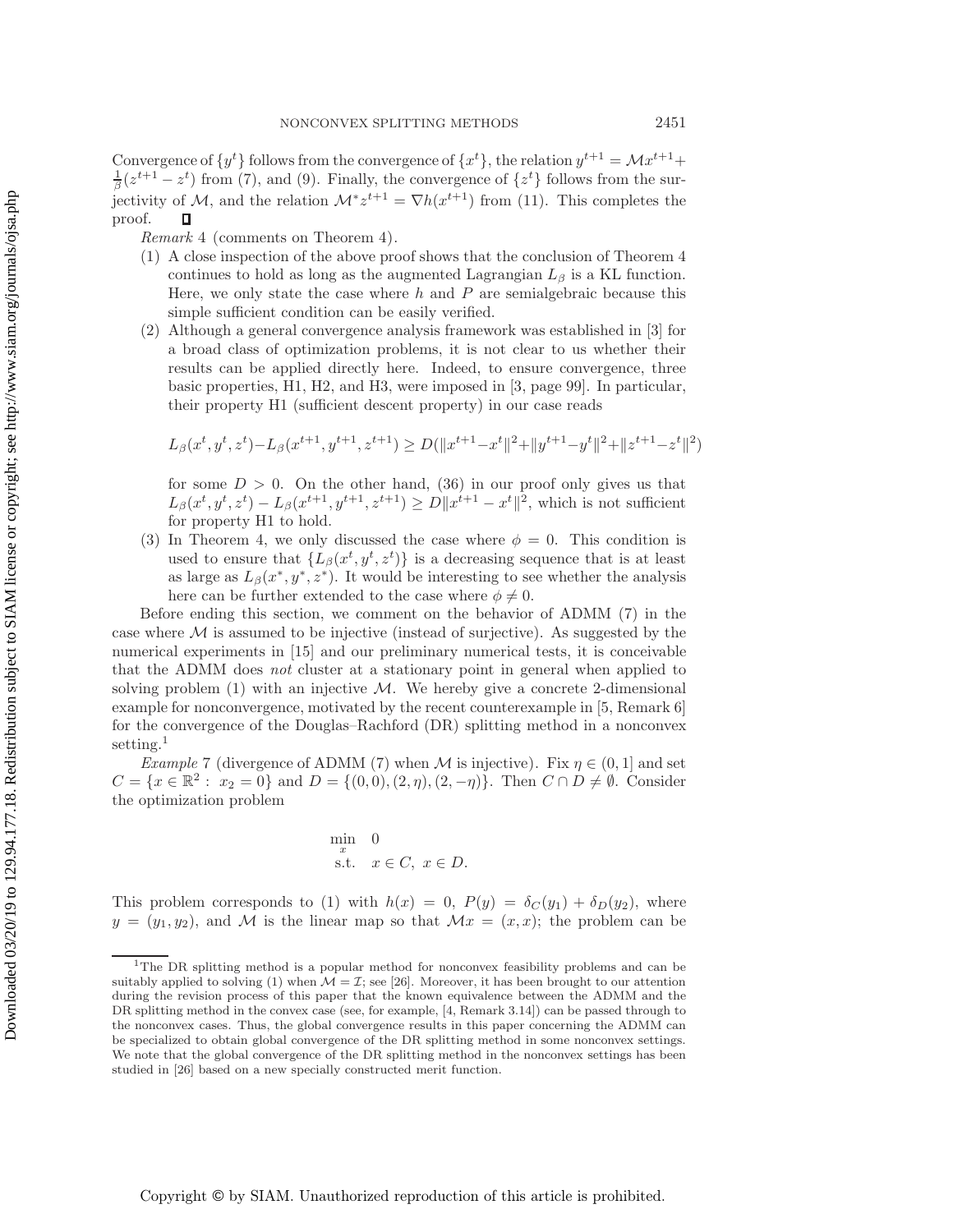equivalently reformulated as

<span id="page-18-2"></span>min  
\n<sub>x,y</sub> 0  
\ns.t. 
$$
x - y_1 = 0
$$
,  
\n $x - y_2 = 0$ ,  
\n $y_1 \in C, y_2 \in D$ ,

and the ADMM can be applied. Let  $z_1$  and  $z_2$  denote the multipliers corresponding to the first and second equality constraints, respectively. The iterates in [\(7\)](#page-4-1) (with  $\phi = 0$ ) now take the form

(42) 
$$
\begin{cases} y_1^{t+1} = P_C\left(x^t - \frac{z_1^t}{\beta}\right), \ y_2^{t+1} \in P_D\left(x^t - \frac{z_2^t}{\beta}\right), \\ x^{t+1} = \frac{1}{2}\left(y_1^{t+1} + \frac{z_1^t}{\beta} + y_2^{t+1} + \frac{z_2^t}{\beta}\right), \\ z_1^{t+1} = z_1^t - \beta(x^{t+1} - y_1^{t+1}), \\ z_2^{t+1} = z_2^t - \beta(x^{t+1} - y_2^{t+1}). \end{cases}
$$

For concreteness, whenever ambiguity arises in updating  $y_2^{t+1}$  via the projection onto<br>the personal discrete) set  $D$ , we choose the element in  $D$  that is closest to the the nonconvex (discrete) set  $D$ , we choose the element in  $D$  that is closest to the previous iterate  $y_2^t$ .<br>For each  $\beta > 0$ 

For each  $\beta > 0$ , consider the initializations  $x^0 = (2, 0)$ ,  $z_1^0 = (0, -\beta\eta)$ , and  $z_2^0 =$ For each  $\beta > 0$ , consider the initializations  $x^0 = (2, 0)$ ,  $z_1^0 = (0, -\beta\eta)$ , and  $z_2^0 = (0, \beta\eta)$ . Then it is routine to show that the ADMM described in [\(42\)](#page-18-2) will exhibit a discrete limit cycle of length 8. Specifically,  $(y_1^t, y_2^t, x^t, z_1^t, z_2^t) = (y_1^{8k+t}, y_2^{8k+t}, x_{1}^{8k+t}, z_1^{8k+t}, z_1^{8k+t})$  $z_2^{8k+t}$  for any  $1 \le t \le 8$  and  $k \ge 0$ . Moreover,

$$
y_1^t = (2,0), \ 1 \le t \le 8, \quad y_2^t = \begin{cases} (2,-\eta), & 1 \le t \le 4, \\ (2,\eta), & 5 \le t \le 8, \end{cases} \quad x^t = \begin{cases} (2,-\frac{\eta}{2}), & 1 \le t \le 4, \\ (2,\frac{\eta}{2}), & 5 \le t \le 8, \end{cases}
$$

$$
z_1^t = \left(0, \frac{(2-|t-4|)\beta\eta}{2}\right), \ 1 \le t \le 8, \quad z_2^t = -z_1^t.
$$

In particular, the sequence  $\{x^t\}$  is not convergent and the successive change of the z-update does not converge to zero.

<span id="page-18-1"></span>**4. Proximal gradient algorithm when**  $M = \mathcal{I}$ **.** In this section, we look at the model problem [\(1\)](#page-0-0) in the case where  $\mathcal{M} = \mathcal{I}$ . Since the objective is the sum of a smooth and a possibly nonsmooth part with a simple proximal mapping, it is natural to consider the proximal gradient algorithm (also known as the forward-backward splitting algorithm). In this approach, one considers the update

<span id="page-18-3"></span>(43) 
$$
x^{t+1} \in \operatorname{Arg\,min}_{x} \left\{ \langle \nabla h(x^t), x - x^t \rangle + \frac{1}{2\beta} ||x - x^t||^2 + P(x) \right\}.
$$

From our assumption on  $P$ , the update can be performed efficiently via a computation of the proximal mapping of  $\beta P$ . When  $\beta \in (0, \frac{1}{L})$ , where  $L \geq \sup\{\|\nabla^2 h(x)\| : x \in$  $\mathbb{R}^n$ , it is not hard to show that any cluster point  $x^*$  of the sequence generated above is a stationary point of [\(1\)](#page-0-0); see, for example, [\[9\]](#page-25-4). In what follows, we analyze the convergence under a slightly more flexible step-size rule.

<span id="page-18-0"></span>Theorem 5. *Suppose that there exists a twice continuously differentiable convex function* q and  $\ell > 0$  *such that for all x,* 

<span id="page-18-4"></span>(44) 
$$
-\ell \mathcal{I} \preceq \nabla^2 h(x) + \nabla^2 q(x) \preceq \ell \mathcal{I}.
$$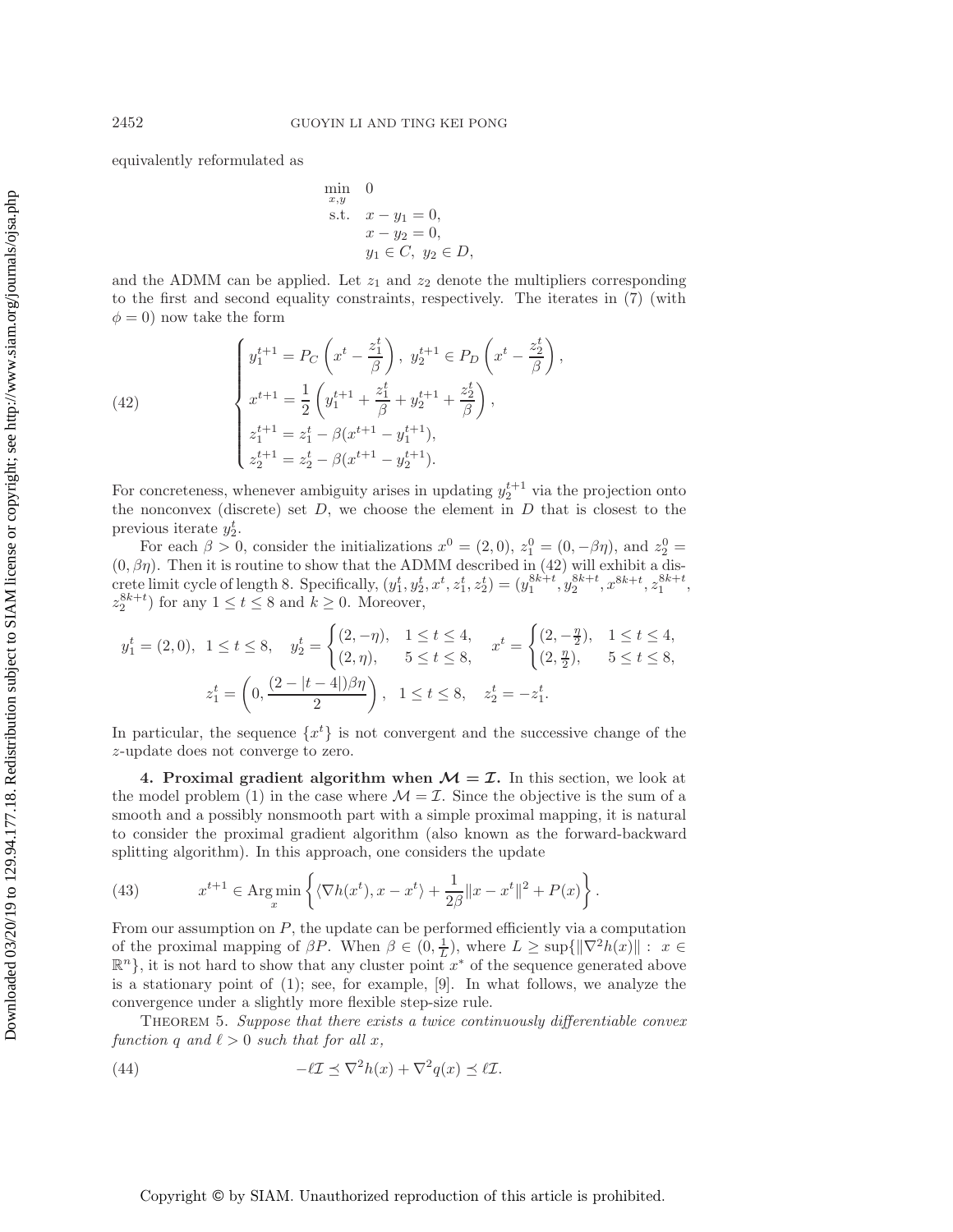Downloaded 03/20/19 to 129.94.177.18. Redistribution subject to SIAM license or copyright; see http://www.siam.org/journals/ojsa.php Downloaded 03/20/19 to 129.94.177.18. Redistribution subject to SIAM license or copyright; see http://www.siam.org/journals/ojsa.php Let  $\{x^t\}$  be generated from [\(43\)](#page-18-3) with  $\beta \in (0, \frac{1}{\ell})$ . Then the algorithm is a descent *algorithm. Moreover, any cluster point* x<sup>∗</sup> *of* {x<sup>t</sup> }*, if one exists, is a stationary*

*Remark* 5. For the algorithm to converge faster, intuitively, a larger step-size  $\beta$ should be chosen; see also Table [3.](#page-24-1) Condition [\(44\)](#page-18-4) indicates that the "concave" part of the smooth objective  $h$  does not impose any restrictions on the choice of step-size. This could result in an  $\ell$  smaller than the Lipschitz continuity modulus of  $\nabla h(x)$ , and hence allow a choice of a larger  $\beta$ . On the other hand, since the algorithm is a descent algorithm by Theorem [5,](#page-18-0) the sequence generated from [\(43\)](#page-18-3) would be bounded under standard coerciveness assumptions on the objective function.

*Proof of Theorem* [5.](#page-18-0) Notice from assumption that  $\nabla(h+q)$  is Lipschitz continuous with Lipschitz continuity modulus at most  $\ell$ . Hence

<span id="page-19-0"></span>(45) 
$$
(h+q)(x^{t+1}) \le (h+q)(x^t) + \langle \nabla h(x^t) + \nabla q(x^t), x^{t+1} - x^t \rangle + \frac{\ell}{2} ||x^{t+1} - x^t||^2.
$$

<span id="page-19-1"></span>From this we see further that

$$
(46)
$$
  
\n
$$
h(x^{t+1}) + P(x^{t+1}) = (h+q)(x^{t+1}) + P(x^{t+1}) - q(x^{t+1})
$$
  
\n
$$
\leq (h+q)(x^{t}) + \langle \nabla h(x^{t}) + \nabla q(x^{t}), x^{t+1} - x^{t} \rangle + \frac{\ell}{2} ||x^{t+1} - x^{t}||^{2} + P(x^{t+1}) - q(x^{t+1})
$$
  
\n
$$
= h(x^{t}) + \langle \nabla h(x^{t}), x^{t+1} - x^{t} \rangle + \frac{\ell}{2} ||x^{t+1} - x^{t}||^{2} + P(x^{t+1})
$$
  
\n
$$
+ q(x^{t}) + \langle \nabla q(x^{t}), x^{t+1} - x^{t} \rangle - q(x^{t+1})
$$
  
\n
$$
\leq h(x^{t}) + P(x^{t}) + \left(\frac{\ell}{2} - \frac{1}{2\beta}\right) ||x^{t+1} - x^{t}||^{2},
$$

where the first inequality follows from [\(45\)](#page-19-0), and the last inequality follows from the definition of  $x^{t+1}$  and the subdifferential inequality applied to the function q. Since  $\beta \in (0, \frac{1}{\ell})$  implies  $\frac{1}{2\beta} > \frac{\ell}{2}$ , [\(46\)](#page-19-1) shows that the algorithm is a descent algorithm.<br>Between terms in (46) and summing from  $t = 0$  to any  $N = 1 > 0$  with

Rearranging terms in [\(46\)](#page-19-1) and summing from  $t = 0$  to any  $N - 1 > 0$ , we see further that

$$
\left(\frac{1}{2\beta} - \frac{\ell}{2}\right) \sum_{t=0}^{N-1} \|x^{t+1} - x^t\|^2 \le h(x^0) + P(x^0) - h(x^N) - P(x^N).
$$

Now, let  $x^*$  be a cluster point and take any convergent subsequence  $\{x^{t_i}\}\$  that converges to x∗. Taking the limit on both sides of the above inequality along the convergent subsequence, one can see that  $\lim_{t\to\infty} ||x^{t+1} - x^t|| = 0$ . Finally, we wish to show that  $\lim_{i\to\infty} P(x^{t_i+1}) = P(x^*)$ . To this end, note first that since  $\lim_{t\to\infty} ||x^{t+1} - x^t|| = 0$ , we also have  $\lim_{t\to\infty} x^{t+1} = x^*$ . Then it follows from the lower semicontinuity of P that  $\liminf_{i\to\infty} P(x^{t_i+1}) \geq P(x^*)$ . On the other hand, from  $(43)$ , we have

$$
\langle \nabla h(x^{t_i}), x^{t_i+1} - x^{t_i} \rangle + \frac{1}{2\beta} \|x^{t_i+1} - x^{t_i}\|^2 + P(x^{t_i+1})
$$
  

$$
\leq \langle \nabla h(x^{t_i}), x^* - x^{t_i} \rangle + \frac{1}{2\beta} \|x^* - x^{t_i}\|^2 + P(x^*),
$$

which gives  $\limsup_{i\to\infty} P(x^{t_i+1}) \leq P(x^*)$ . Hence,  $\lim_{i\to\infty} P(x^{t_i+1}) = P(x^*)$ . Now, using this,  $\lim_{t\to\infty} ||x^{t+1} - x^t|| = 0$ , and [\(3\)](#page-3-1), and taking the limit along the convergent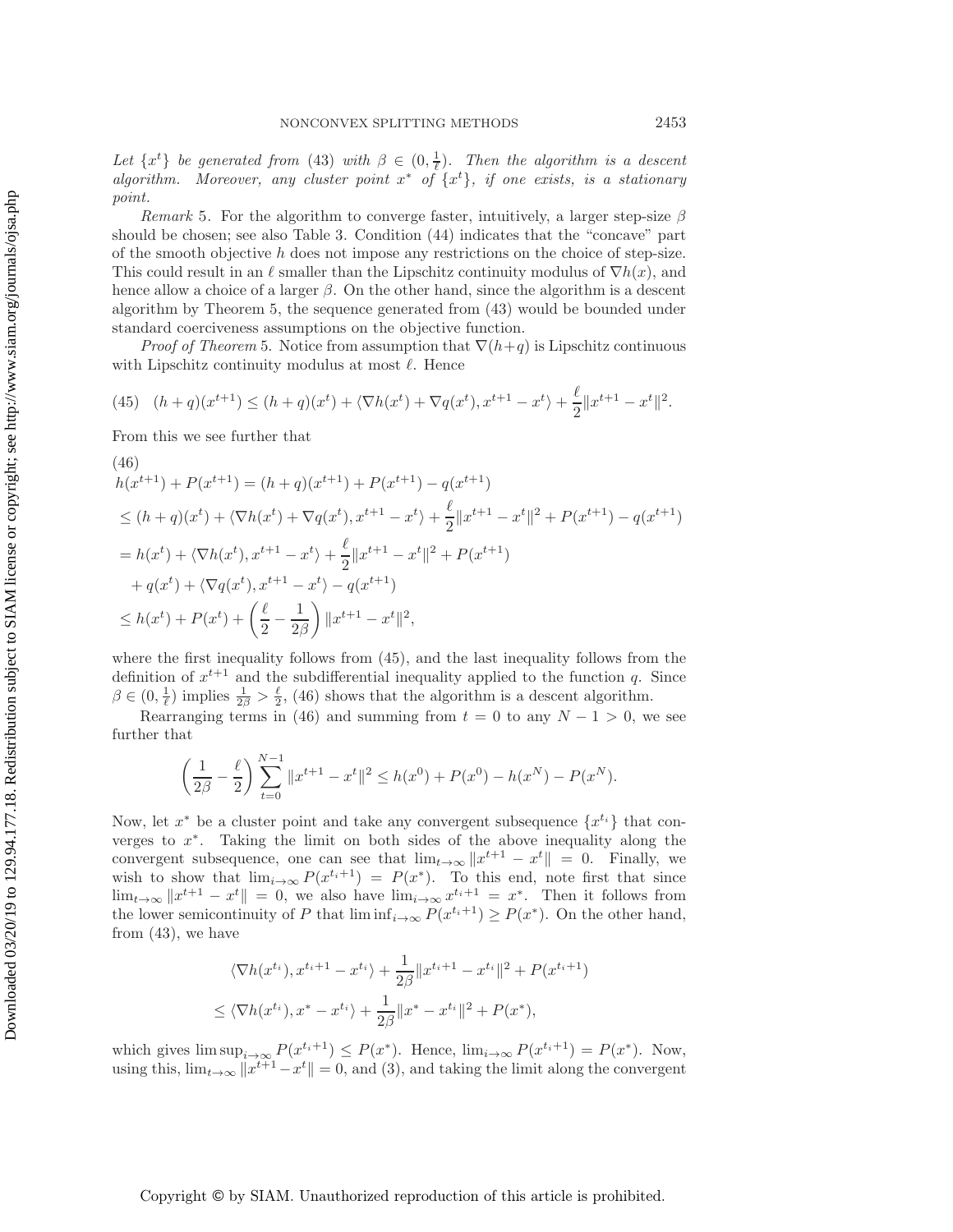subsequence in the following relation obtained from [\(43\)](#page-18-3),

(47) 
$$
0 \in \nabla h(x^t) + \frac{1}{\beta} (x^{t+1} - x^t) + \partial P(x^{t+1}),
$$

we see that the conclusion concerning stationary point holds.  $\Box$ 

<span id="page-20-1"></span>We illustrate the above theorem in the following examples.

*Example* 8. Suppose that h admits an explicit representation as a difference of two convex twice continuously differentiable functions  $h = h_1 - h_2$ , and that  $h_1$  has a Lipschitz continuous gradient with modulus at most  $L_1$ . Then [\(44\)](#page-18-4) holds with  $q = h_2$ and  $\ell = L_1$ . Hence, the step-size can be chosen from  $(0, 1/L_1)$ .

A concrete example of this kind is given by  $h(x) = \frac{1}{2}\langle x, Qx \rangle$ , where Q is a metric indefinite matrix. Then (44) holds with  $g(x) = -\frac{1}{x} \langle x, Q, x \rangle$ , where Q symmetric indefinite matrix. Then [\(44\)](#page-18-4) holds with  $q(x) = -\frac{1}{2}\langle x, Q_{-}x \rangle$ , where  $Q_{-}$ <br>is the projection of Q onto the cone of poppositive semidefinite matrices, and  $\ell$ is the projection of Q onto the cone of nonpositive semidefinite matrices, and  $\ell =$  $\lambda_{\max}(Q) > 0$ . The step-size  $\beta$  can be chosen within the open interval  $(0, 1/\lambda_{\max}(Q))$ .

In the case when  $h(x)$  is a concave quadratic, say, for example,  $h(x) = -\frac{1}{2} ||\mathcal{A}x -$ <br>for some linear map A it is easy to see that (44) holds with  $g(x) = \frac{1}{2} ||A_x||^2$  for  $|b||^2$  for some linear map A, it is easy to see that [\(44\)](#page-18-4) holds with  $q(x) = \frac{1}{2} ||Ax||^2$  for any positive number  $\ell$ . Thus, the step-size can be chosen to be any positive number. *any* positive number  $\ell$ . Thus, the step-size can be chosen to be any positive number.

*Example* 9. Suppose that h has a Lipschitz continuous gradient and it is known that all the eigenvalues of  $\nabla^2 h(x)$ , for any x, lie in the interval  $[-\lambda_2, \lambda_1]$  with  $-\lambda_2$  $0 < \lambda_1$ . If  $\lambda_1 \geq \lambda_2$ , it is clear that  $\nabla h$  is Lipschitz continuous with modulus bounded by  $\lambda_1$ , and hence the step-size for the proximal gradient algorithm can be chosen from  $(0, 1/\lambda_1)$ . On the other hand, if  $\lambda_1 < \lambda_2$ , then it is easy to see that [\(44\)](#page-18-4) holds with  $q(x) = \frac{\lambda_2 - \lambda_1}{4} ||x||^2$  and  $\ell = (\lambda_2 + \lambda_1)/2$ . Hence, the step-size can be chosen from  $(0, 2/(\lambda_1 + \lambda_2))$  $(0, 2/(\lambda_1 + \lambda_2)).$ 

We next comment on the convergence of the whole sequence. We consider the conditions H1 through H3 in [\[3,](#page-25-5) p. 99]. First, it is easy to see from [\(46\)](#page-19-1) that H1 is satisfied with  $a = \frac{1}{2\beta} - \frac{\ell}{2}$ . Next, notice from [\(47\)](#page-20-1) that if  $w^{t+1} := \nabla h(x^{t+1}) - \nabla h(x^t) -$ <br> $\frac{1}{2} (x^{t+1} - x^t)$ , then  $w^{t+1} \in \nabla h(x^{t+1}) + 3D(x^{t+1})$ . Moreover, from the definition of  $\frac{1}{\beta}(x^{t+1} - x^t)$ , then  $w^{t+1} \in \nabla h(x^{t+1}) + \partial P(x^{t+1})$ . Moreover, from the definition of  $w^{t+1}$ , we have

$$
\|w^{t+1}\|\leq \left(L+\frac{1}{\beta}\right)\|x^{t+1}-x^t\|
$$

for any  $L \geq \sup\{\|\nabla^2 h(x)\| : x \in \mathbb{R}^n\}$ . This shows that the condition H2 is satisfied with  $b = L + \frac{1}{\beta}$ . Finally, [\[3,](#page-25-5) Remark 5.2] shows that H3 is satisfied. Thus, we conclude from [\[3,](#page-25-5) Theorem 2.9] that if  $h + P$  is a KL function and a cluster point  $x^*$  of the sequence  $\{x^t\}$  exists, then the whole sequence converges to  $x^*$ .

A line-search strategy can also be incorporated to possibly speed up the above algorithm; see  $[21]$  for the case when P is a continuous difference-of-convex function. The convergence analysis there can be directly adapted. The result of Theorem [5](#page-18-0) concerning the interval of viable step-sizes can be used in designing the initial stepsize for backtracking in the line-search procedure.

<span id="page-20-0"></span>**5. Numerical simulations.** In this section, we perform numerical experiments to illustrate our algorithms. All codes are written in MATLAB. All experiments are performed on a 32-bit desktop machine with an Intel i7-3770 CPU (3.40 GHz) and 4.00 GB RAM, equipped with MATLAB 7.13 (2011b).

## **5.1. ADMM.**

**Minimizing constraints violation.** We consider the problem of finding the closest point to a given  $\hat{x} \in \mathbb{R}^n$  that violates at most r out of m equations. The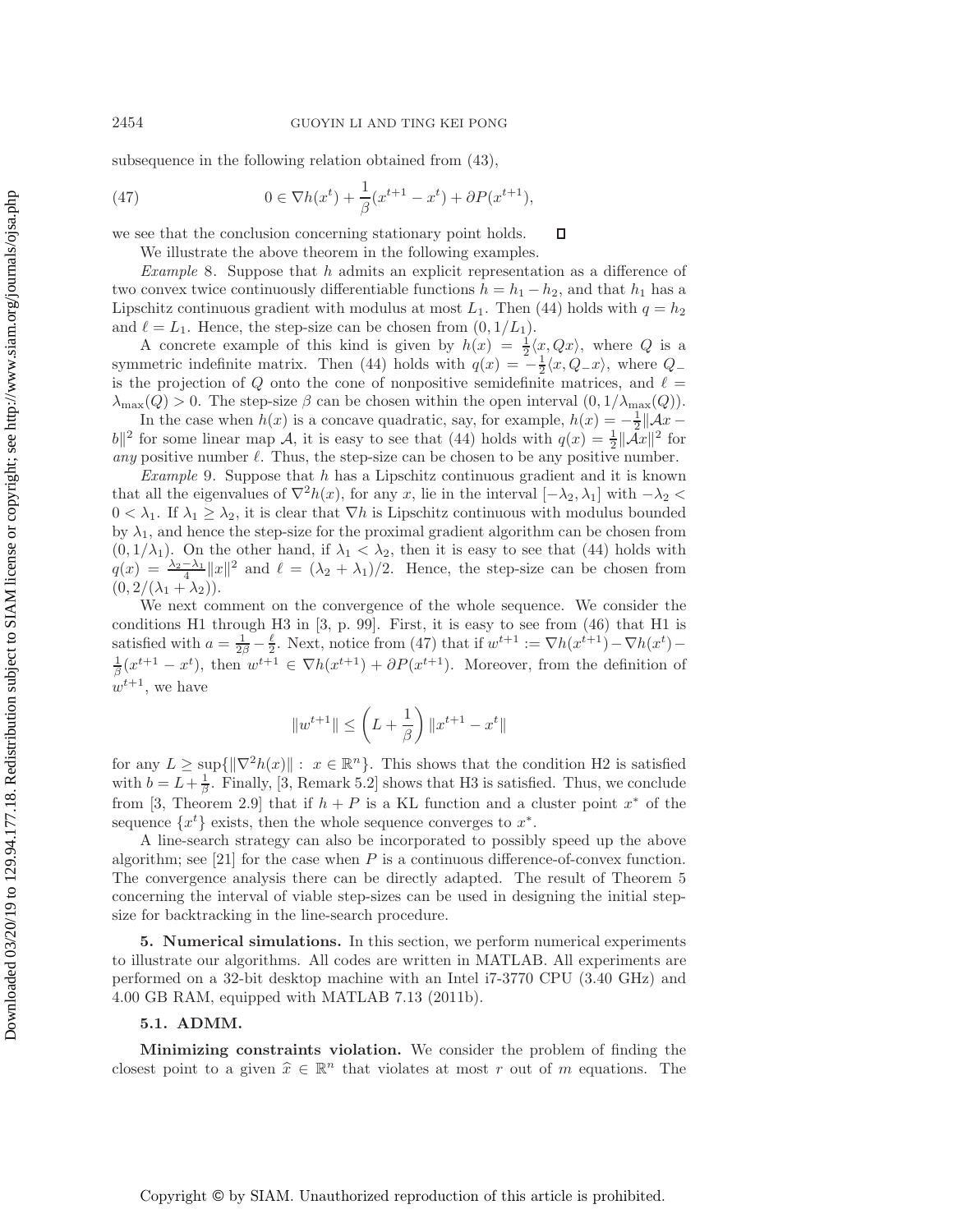<span id="page-21-0"></span>problem is presented as follows:

(48) 
$$
\min_{x} \quad \frac{1}{2} \|x - \widehat{x}\|^2 \n\text{s.t.} \quad \|\mathcal{M}x - b\|_0 \le r,
$$

where  $M \in \mathbb{R}^{m \times n}$  has full row rank,  $b \in \mathbb{R}^m$ ,  $n \geq m \geq r$ . This can be seen as a special case of [\(1\)](#page-0-0) by taking  $h(x) = \frac{1}{2} ||x - \hat{x}||^2$  and  $P(y)$  to be the indicator function<br>of the set  $\{y : ||y - b||_2 \le r\}$  which is a proper closed function; here  $||y||_2$  is the  $\ell_2$ of the set  $\{y : ||y - b||_0 \le r\}$ , which is a proper closed function; here,  $||y||_0$  is the  $\ell_0$ norm that counts the number of nonzero entries in the vector y.

We apply the ADMM (i.e., proximal ADMM with  $\phi = 0$ ) with parameters speci-fied as in Example [3,](#page-11-4) and we pick  $\beta = 1.01 \cdot (2/\sigma)$  so that  $\beta > 2/\sigma$ . From Example [6,](#page-13-0) the sequence generated from the ADMM is always bounded, and hence convergence of the sequence is guaranteed by Theorem [4.](#page-13-1) We compare our model against the standard convex model with the  $\ell_0$  norm replaced by the  $\ell_1$  norm. This latter model is solved by SDPT3 (version 4.0), called via CVX (version 1.22), using default settings.

For the ADMM, we consider two initializations: setting all variables at the origin (0 init.), or setting  $x^0$  to be the approximate solution  $\tilde{x}$  obtained from solving the convex model,  $y^0 = \mathcal{M}x^0$  and  $z^0 = (\mathcal{M}M^*)^{-1}\mathcal{M}(x^0 - \hat{x})$  ( $\ell_1$  init.). As discussed in Remark [2,](#page-7-3) when  $\tilde{x}$  is feasible for [\(48\)](#page-21-0), this latter initialization satisfies the conditions in Theorem [2\(](#page-6-2)ii). We terminate the ADMM when the sum of successive changes is small, i.e., when

<span id="page-21-2"></span>(49) 
$$
\frac{\|x^t - x^{t-1}\| + \|y^t - y^{t-1}\| + \|z^t - z^{t-1}\|}{\|x^t\| + \|y^t\| + \|z^t\| + 1} < 10^{-8}.
$$

In our experiments, we consider random instances. In particular, to guarantee that the problem [\(48\)](#page-21-0) is feasible for a fixed r, we generate the matrix  $\mathcal M$  and the right-hand side b using the following MATLAB codes:

- $J = \text{randperm}(m)$ ;
- $b = \text{randn}(m, 1);$

 $b(J(1:m-r)) = M(J(1:m-r),:) *x_corig; %$  subsystem has a solution

We then generate  $\hat{x}$  with independent and identically distributed (i.i.d.) standard Gaussian entries.

We consider  $n = 1000, 2000, 3000, 4000,$  and 5000,  $m = 500, r = 100, 200,$ and 300. We generate one random instance for each  $(n, m, r)$  and solve [\(48\)](#page-21-0) and the corresponding  $\ell_1$  relaxation. The computational results are shown in Table [1,](#page-22-0) where we report the number of violated constraints (vio) by the approximate solution x obtained, defined as  $\#\{i: |(\mathcal{M}x - b)_i| > 10^{-4}\}$ , and the distance from  $\hat{x}$  (dist) defined as  $||x - \hat{x}||$ . We also report the number of iterations the ADMM takes, as well as the CPU time of both the ADMM initialized at the origin and SDPT3 called using  $CVX<sup>2</sup>$  $CVX<sup>2</sup>$  $CVX<sup>2</sup>$  We see that the model [\(48\)](#page-21-0) allows an explicit control on the number of violated constraints. In addition, comparing with the  $\ell_1$  model, the  $\ell_0$  model solved using the ADMM always gives a solution closer to  $\hat{x}$ . Finally, the solution obtained from the ADMM initialized from an approximate solution of the  $\ell_1$  model can be slightly closer to  $\hat{x}$  than the solution obtained from the zero initialization, depending on the particular problem instance.

 $M = \text{randn}(m,n)$ ;  $x_c$ orig = randn $(n,1)$ ;

<span id="page-21-1"></span><sup>2</sup>We include the preprocessing time by CVX in the CPU time.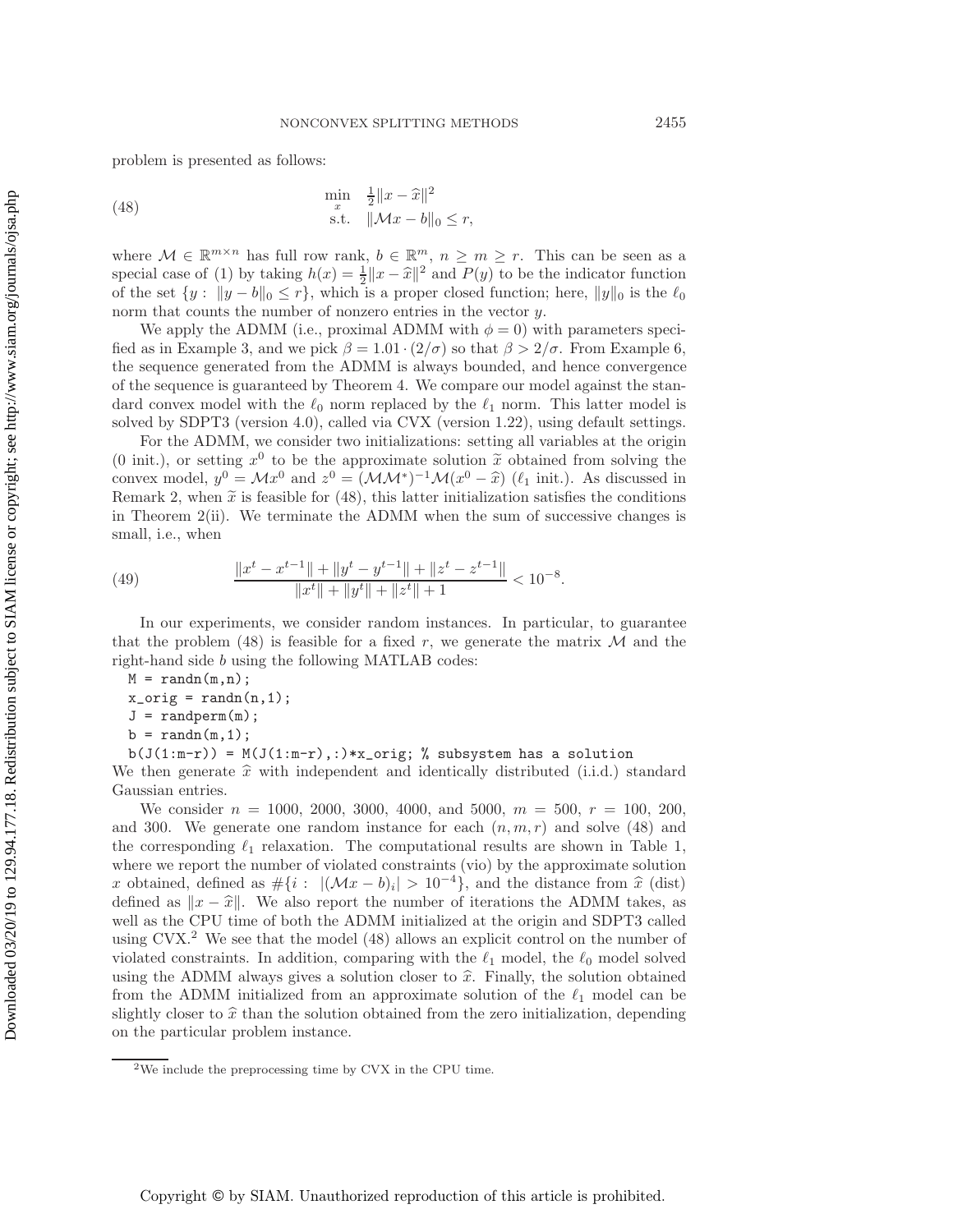<span id="page-22-0"></span>

|                                                                                    | TABLE 1 |  |
|------------------------------------------------------------------------------------|---------|--|
| Computational results for perturbation with bounded number of violated equalities. |         |  |

|       |        |                                     | $\ell_0$ -ADMM (0 init.) |     |     | $\ell_1$ -CVX |      |     | $\ell_0$ -ADMM $(\ell_1$ init.) |       |     |               |
|-------|--------|-------------------------------------|--------------------------|-----|-----|---------------|------|-----|---------------------------------|-------|-----|---------------|
| $\,r$ | $\, n$ | $  x_{\text{orig}} - \widehat{x}  $ | Iter.                    | CPU | vio | dist          | CPU  | vio | dist                            | Iter. | vio | dist          |
| 100   | 1000   | $4.70e + 001$                       | 389                      | 0.4 | 100 | $2.24e + 001$ | 10.1 | 13  | $3.25e + 001$                   | 405   | 100 | $2.18e + 001$ |
| 100   | 2000   | $6.37e + 001$                       | 158                      | 0.4 | 100 | $2.05e + 001$ | 18.4 | 6   | $2.92e + 001$                   | 150   | 100 | $1.89e + 001$ |
| 100   | 3000   | $7.72e+001$                         | 130                      | 0.7 | 100 | $1.95e + 001$ | 27.7 | 8   | $2.97e + 001$                   | 108   | 100 | $1.85e + 001$ |
| 100   | 4000   | $8.85e + 001$                       | 101                      | 0.8 | 100 | $2.01e + 001$ | 37.3 | 3   | $3.12e + 001$                   | 95    | 100 | $1.89e + 001$ |
| 100   | 5000   | $1.00e + 002$                       | 94                       | 1.0 | 100 | $2.05e + 001$ | 49.7 | 3   | $2.96e + 001$                   | 88    | 100 | $1.85e + 001$ |
| 200   | 1000   | $4.30e + 001$                       | 518                      | 0.4 | 200 | $1.50e + 001$ | 10.7 | 16  | $2.95e + 001$                   | 577   | 200 | $1.38e + 001$ |
| 200   | 2000   | $6.35e + 001$                       | 229                      | 0.6 | 200 | $1.24e + 001$ | 21.1 | 12  | $2.91e + 001$                   | 224   | 200 | $1.14e + 001$ |
| 200   | 3000   | $7.75e + 001$                       | 146                      | 0.8 | 200 | $1.22e + 001$ | 27.5 | 9   | $2.85e + 001$                   | 136   | 200 | $1.21e + 001$ |
| 200   | 4000   | $9.14e + 001$                       | 112                      | 0.9 | 200 | $1.25e + 001$ | 37.2 | 5   | $2.78e + 001$                   | 124   | 200 | $1.12e + 001$ |
| 200   | 5000   | $1.01e + 002$                       | 113                      | 1.2 | 200 | $1.17e + 001$ | 49.4 | 6   | $2.68e + 001$                   | 97    | 200 | $1.06e + 001$ |
| 300   | 1000   | $4.65e + 001$                       | 716                      | 0.7 | 300 | $7.13e+000$   | 9.2  | 22  | $2.81e + 001$                   | 836   | 300 | $7.05e + 000$ |
| 300   | 2000   | $6.36e + 001$                       | 219                      | 0.6 | 300 | $5.95e + 000$ | 18.4 | 12  | $2.68e + 001$                   | 232   | 300 | $6.33e + 000$ |
| 300   | 3000   | $7.88e + 001$                       | 158                      | 0.8 | 300 | $5.91e+000$   | 29.3 | 12  | $2.58e + 001$                   | 145   | 300 | $6.15e + 000$ |
| 300   | 4000   | $8.95e + 001$                       | 142                      | 1.1 | 300 | $5.61e + 000$ | 44.9 | 15  | $2.60e + 001$                   | 140   | 300 | $6.27e + 000$ |
| 300   | 5000   | $1.01e + 002$                       | 125                      | 1.3 | 300 | $5.54e + 000$ | 49.4 | 7   | $2.73e + 001$                   | 114   | 300 | $6.07e + 000$ |

**Piecewise constant fitting.** We consider the problem of fitting a noisy signal  $\hat{x} \in \mathbb{R}^n$  using a piecewise constant signal with r pieces (see [\[10,](#page-25-17) Example 9.16]):

<span id="page-22-1"></span>(50) 
$$
\min_{x} \frac{\frac{1}{2} \|x - \hat{x}\|^2}{\text{s.t.}} \frac{\|x - \hat{x}\|^2}{\|\mathcal{D}x\|_0 \leq r - 1},
$$

where  $\mathcal{D}x$  is the  $(n-1)$ -dimensional vector whose *i*th entry is  $x_{i+1} - x_i$ . This is a special case of [\(1\)](#page-0-0) with  $h(x) = \frac{1}{2} ||x - \hat{x}||^2$  and  $P(y)$  being the indicator function of<br>the closed set  $\{y : ||y||_2 \leq r - 1\}$ the closed set  $\{y : ||y||_0 \le r - 1\}.$ 

It is well known that  $\mathcal{DD}^* \succeq \sigma \mathcal{I}$  for  $\sigma = 2(1 + \cos(\pi - \frac{\pi}{n}))$  [\[24,](#page-26-16) Theorem 2.2], which is close to zero when n is large. Thus, the  $\beta$  chosen as in the previous problem is large and can lead to slow convergence. As a heuristic, similarly as in [\[29,](#page-26-17) Remark 2.1], we initialize  $\beta$  as  $\frac{1}{5n\sigma}$  and update  $\beta$  as  $\min\{1.0001 \cdot \frac{2}{\sigma}, 2\beta\}$  when  $\beta < \frac{2}{\sigma}$  and either  $||x^t|| > 10^{10}$  or  $||x^t - x^{t-1}|| > 10^{10}$ .  $||x^t|| > 10^{10}$  or  $||x^t - x^{t-1}|| > \frac{1000}{t}$ . It is not hard to see that the sequence generated from the ADMM under this heuristic will still cluster at a stationary point of [\(50\)](#page-22-1).

We initialize all variables at the origin and terminate when [\(49\)](#page-21-2) occurs. As a benchmark, we again look at the standard convex model with the  $\ell_0$  norm replaced by the  $\ell_1$  norm, solved by SDPT3 (version 4.0), called via CVX (version 1.22) using default settings.

In our experiments, we first generate a random piecewise constant signal and then perturb it with a Gaussian noise. Specifically, we use the following MATLAB codes:

```
J = \text{randperm}(n-2) + 1; % from 2 to n-1, candidate break-points
I = sort(J(1:r-1), 'ascend'); % r-1 break-pointsx_corig = zeros(n,1); x_corig(1:I(1)-1) = randn(1);
for i = 1:r-2x_corig(I(i):I(i+1)-1) = randn(1);
end
x_corig(I(r-1):end) = randn(1);
```
hatx =  $x_c$ orig + tau\*randn(n,1);

We consider  $n = 8000, 10000, r = 50, 100, \text{ and } \tau = 0\%, 2.5\%, \text{ and } 5\%.$  The computational results are shown in Table [2,](#page-23-0) where we present the number of iterations for our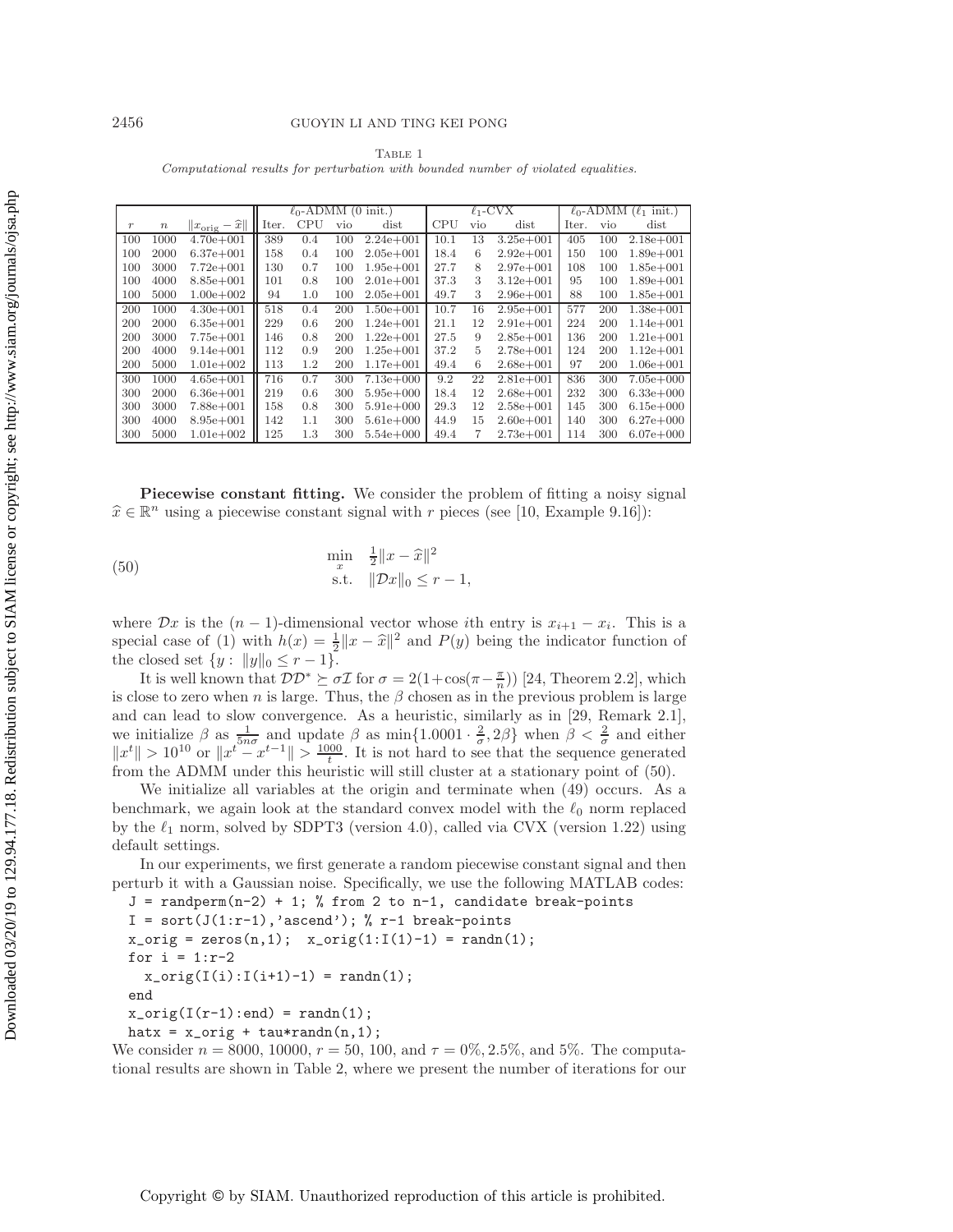<span id="page-23-0"></span>

|        |                  |                  |       |      | $\ell_0$ -ADMM |            |     | $\ell_1$ -CVX |            |
|--------|------------------|------------------|-------|------|----------------|------------|-----|---------------|------------|
| $\tau$ | $\boldsymbol{r}$ | $\boldsymbol{n}$ | Iter. | CPU  | card           | err        | CPU | card          | err        |
| 0.000  | 50               | 8000             | 4944  | 5.8  | 49             | $1.9e-008$ | 2.7 | 49            | $2.4e-003$ |
| 0.000  | 50               | 10000            | 4728  | 6.8  | 49             | $1.1e-008$ | 2.2 | 46            | 5.5e-002   |
| 0.000  | 100              | 8000             | 5961  | 7.1  | 99             | 7.3e-007   | 2.0 | 97            | $1.8e-002$ |
| 0.000  | 100              | 10000            | 7385  | 10.9 | 99             | 7.5e-007   | 2.6 | 90            | 5.9e-002   |
| 0.025  | 50               | 8000             | 4962  | 6.4  | 49             | $6.3e-003$ | 2.0 | 118           | 5.9e-002   |
| 0.025  | 50               | 10000            | 6136  | 9.8  | 49             | 5.6e-003   | 2.3 | 106           | $6.8e-002$ |
| 0.025  | 100              | 8000             | 5155  | 6.7  | 99             | $1.6e-002$ | 1.9 | 164           | 7.3e-002   |
| 0.025  | 100              | 10000            | 5685  | 9.1  | 99             | $1.5e-002$ | 2.3 | 206           | $6.4e-002$ |
| 0.050  | 50               | 8000             | 4008  | 5.1  | 49             | $2.4e-002$ | 1.7 | 137           | 5.5e-002   |
| 0.050  | 50               | 10000            | 5219  | 8.3  | 49             | $1.2e-002$ | 2.3 | 134           | $3.1e-002$ |
| 0.050  | 100              | 8000             | 3869  | 5.1  | 99             | $2.0e-002$ | 1.7 | 229           | 5.9e-002   |
| 0.050  | 100              | 10000            | 4911  | 7.9  | 99             | $1.3e-002$ | 2.6 | 237           | $4.0e-002$ |

TABLE 2 Computational results for perturbation with bounded number of violated equalities.

ADMM, the CPU time for both approaches in seconds,<sup>[3](#page-23-1)</sup> the cardinality (card) of  $\mathcal{D}x$ at the approximate solution  $x^*$  for both methods, defined as  $\#\{i: |(Dx)_i| > 10^{-4}\},\$ and the recovery error  $\frac{\|x-x_{\text{orig}}\|}{\|x_{\text{orig}}\|}$ , where  $x_{\text{orig}}$  is the original noiseless piecewise constant signal. We see that the solution from our model always has the correct number of pieces, and is always closer to the original noiseless signal.

Next, we present graphs to visualize the quality of the recovered signal via the above two methods: our ADMM method  $(\ell_0$ -ADMM) and the convex relaxation method  $(\ell_1$ -CVX). To do this, we first generate a piecewise constant signal with 20 pieces, and then perturb it with Gaussian noises with noise level 5%. The effect on recovering the original signal with the  $\ell_0$ -ADMM method and the  $\ell_1$ -CVX method is shown in Figure [1.](#page-23-2)



<span id="page-23-2"></span>Fig. 1. Computational results piecewise constant fitting.

<span id="page-23-1"></span><sup>3</sup>We include the preprocessing time by CVX in the CPU time.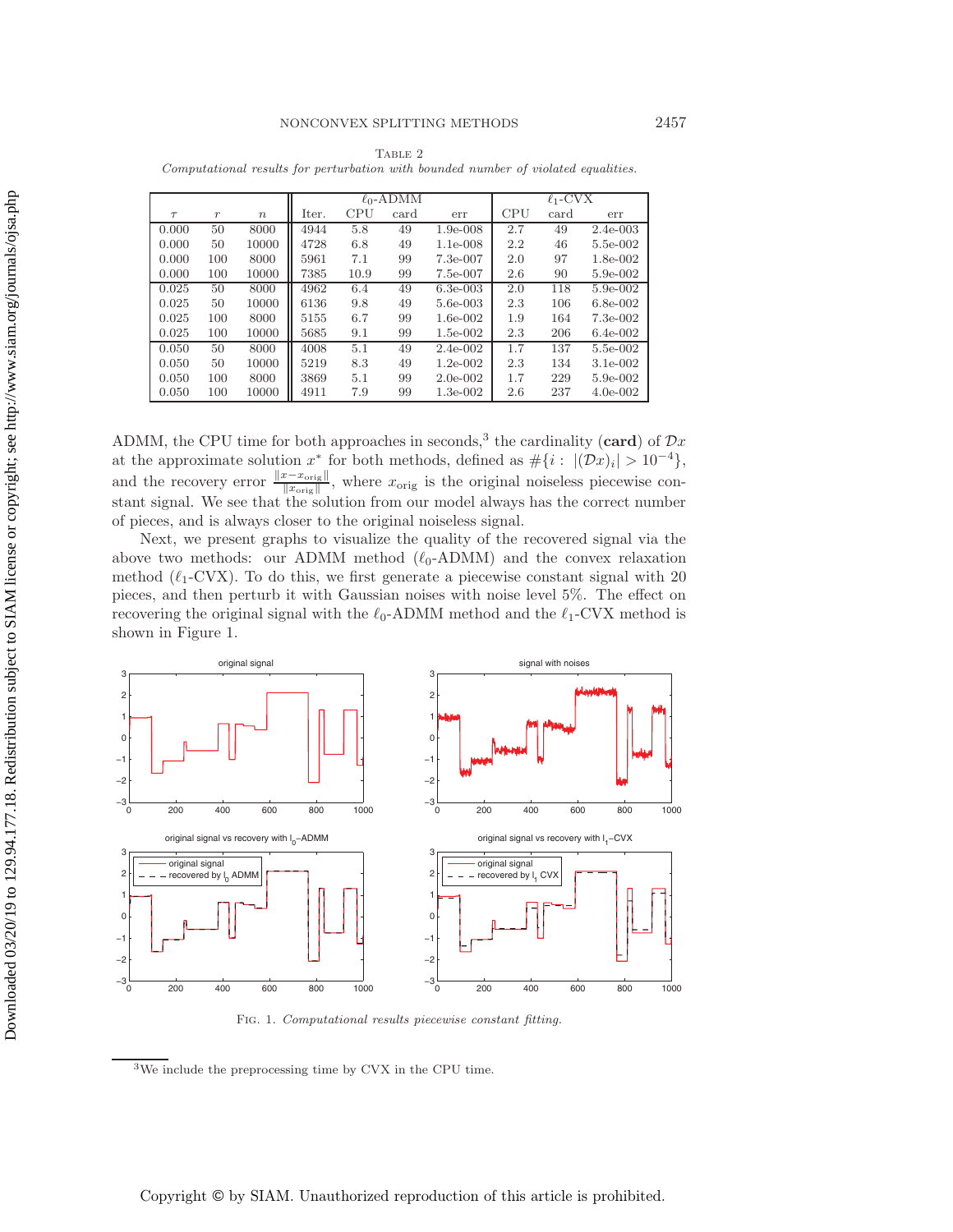<span id="page-24-2"></span>**5.2. Proximal gradient algorithm.** In this section, we consider the following concave minimization problem:

(51) 
$$
\min_{x} \quad -\frac{1}{2} ||Ax - b||^2
$$
  
s.t.  $x \in \mathcal{C}$ ,

where C is a compact convex set whose projection is easy to compute,  $A \in \mathbb{R}^{m \times n}$ , and  $b \in \mathbb{R}^m$ . We apply the proximal gradient algorithm and illustrate how the more flexible step-size rule introduced via Theorem [5](#page-18-0) affects the solution quality and the computational time. Specifically, we apply the proximal gradient algorithms with various step-size parameters  $\beta > 0$ . Since the objective in [\(51\)](#page-24-2) is concave and C is compact, we see from Theorem [5](#page-18-0) that for any  $\beta > 0$ , the sequence generated from the proximal gradient algorithm is bounded with cluster points being stationary points of  $(51).$  $(51).$ 

We initialize the algorithm at the origin and terminate when the change between successive iterates is small, i.e., when

$$
\frac{\|x^t - x^{t-1}\|}{\|x^t\| + 1} < 10^{-8}.
$$

We consider random instances. Specifically, for  $m = 1000$  and each  $n = 3000, 4000$ , 5000, and 6000, we generate a random matrix  $A \in \mathbb{R}^{m \times n}$  with i.i.d. standard Gaussian entries. We also generate  $b \in \mathbb{R}^n$  with i.i.d. standard Gaussian entries.

The computational results are reported in Table [3,](#page-24-1) where we take  $\mathcal C$  to be the unit  $\ell_1$  norm ball for the first 4 rows, and the unit  $\ell_{\infty}$  norm ball for the rest. We report the quantity  $\lambda_{\max}(\mathcal{A}^*\mathcal{A})$  for each of the random instances: the reciprocal of this quantity is typically used as an upper bound of the allowable step-size  $\beta$  in the usual proximal gradient algorithm. We consider  $\beta = 1/\lambda_{\max}(\mathcal{A}^*\mathcal{A}), 2/\lambda_{\max}(\mathcal{A}^*\mathcal{A}),$  $10/\lambda_{\text{max}}(\mathcal{A}^*\mathcal{A})$ , and  $50/\lambda_{\text{max}}(\mathcal{A}^*\mathcal{A})$  and report the terminating function value and number of iterations. We observe that the number of iterations is typically less when  $\beta$ is larger. On the other hand, we can also observe that the terminating function values are not affected by the choice of step-size  $\beta$  for the easier problems corresponding to the  $\ell_1$  norm ball, but the solution quality concerning the  $\ell_{\infty}$  norm ball does depend on the step-size  $\beta$ .

<span id="page-24-1"></span>TABLE 3 Performance of the proximal gradient algorithm with varying  $\beta$ .

|                  |                                            | $=1/\lambda_{\max}(\mathcal{A}^*\mathcal{A})$ |               | $\beta = 2/\lambda_{\max}(\mathcal{A}^*\mathcal{A})$ |               | $\beta = 10/\lambda_{\max}(\mathcal{A}^*\mathcal{A})$ |                | $\beta = 50/\lambda_{\text{max}}(\mathcal{A}^*\mathcal{A})$ |               |
|------------------|--------------------------------------------|-----------------------------------------------|---------------|------------------------------------------------------|---------------|-------------------------------------------------------|----------------|-------------------------------------------------------------|---------------|
| $\boldsymbol{n}$ | $\lambda_{\max}(\mathcal{A}^*\mathcal{A})$ | Iter.                                         | fval          | Iter.                                                | fval          | Iter.                                                 | fval           | Iter.                                                       | fval          |
| 3000             | $7.41e+003$                                | 71                                            | $-1.108e+003$ | 44                                                   | $-1.108e+003$ | 8                                                     | $-1.189e+003$  | 4                                                           | $-1.189e+003$ |
| 4000             | $8.97e+003$                                | 38                                            | $-1.205e+003$ | 21                                                   | $-1.205e+003$ |                                                       | $-1.205e+003$  | 4                                                           | $-1.205e+003$ |
| 5000             | $1.04e + 004$                              | 63                                            | $-1.102e+003$ | 34                                                   | $-1.102e+003$ | 10                                                    | $-1.102e+0.03$ | 5                                                           | $-1.102e+003$ |
| 6000             | $1.19e + 004$                              | 58                                            | $-1.135e+003$ | 30                                                   | $-1.135e+003$ | 9                                                     | $-1.135e+003$  | 4                                                           | $-1.135e+003$ |
| 3000             | $7.44e + 003$                              | 206                                           | $-7.259e+006$ | 207                                                  | $-7.180e+006$ | 70                                                    | $-7.005e+006$  | 44                                                          | $-6.829e+006$ |
| 4000             | $8.96e + 003$                              | 209                                           | $-1.154e+007$ | 175                                                  | $-1.148e+007$ | 106                                                   | $-1.136e+007$  | 55                                                          | $-1.122e+007$ |
| 5000             | $1.05e + 004$                              | 983                                           | $-1.722e+007$ | 244                                                  | $-1.709e+007$ | 179                                                   | $-1.713e+007$  | 56                                                          | $-1.694e+007$ |
| 6000             | $1.18e + 004$                              | 1068                                          | $-2.318e+007$ | 377                                                  | $-2.293e+007$ | 166                                                   | $-2.292e+007$  | 43                                                          | $-2.271e+007$ |

<span id="page-24-0"></span>**6. Conclusion and future directions.** In this paper, we study the proximal ADMM and the proximal gradient algorithm for solving problem [\(1\)](#page-0-0) with a general surjective M and  $M = \mathcal{I}$ , respectively. We prove that any cluster point of the sequence generated from the algorithms gives a stationary point by assuming merely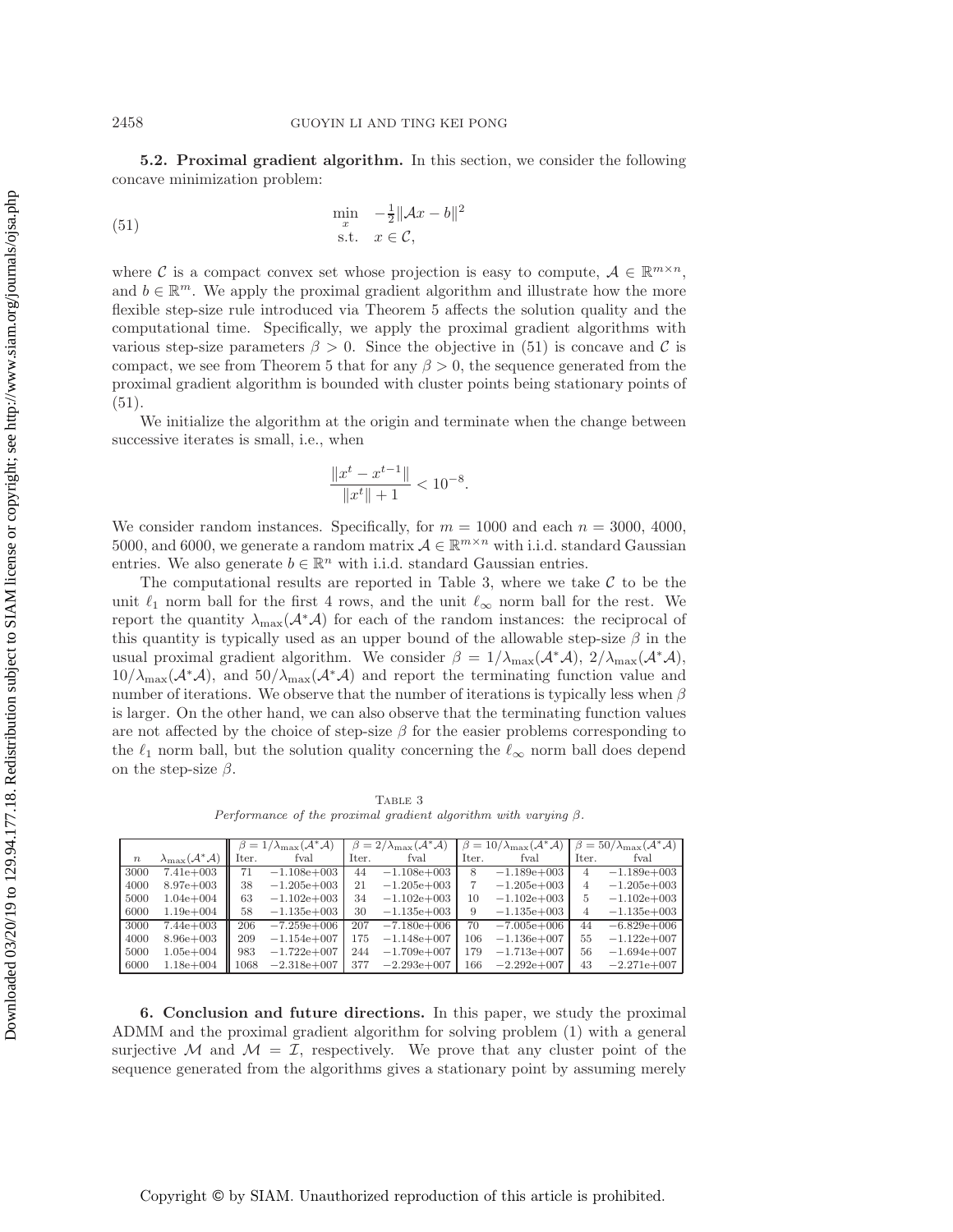a specific choice of parameters and the existence of a cluster point. We also show that if the functions  $h$  and  $P$  are in addition semialgebraic and the sequence generated by the ADMM (i.e., proximal ADMM with  $\phi = 0$ ) clusters, then the sequence is actually convergent. Furthermore, we give simple sufficient conditions for the boundedness of the sequence generated from the proximal ADMM.

One interesting future research direction would be to adapt other splitting methods for convex problems to solve  $(1)$ , especially in the case when  $\mathcal M$  is injective, and study their convergence properties.

**Acknowledgments.** The second author would like to thank Ernie Esser and Gabriel Goh for enlightening discussions. The authors would also like to thank the anonymous referees for suggestions that helped improve the manuscript.

#### REFERENCES

- <span id="page-25-10"></span>[1] B. P. W. Ames and M. Hong, Alternating Direction Method of Multipliers for Penalized Zero-Variance Discriminant Analysis, preprint, 2014; available online from [http://arxiv.](http://arxiv.org/abs/1401.5492) [org/abs/1401.5492.](http://arxiv.org/abs/1401.5492)
- <span id="page-25-11"></span>[2] H. ATTOUCH, J. BOLTE, P. REDONT, AND A. SOUBEYRAN, Proximal alternating minimization and projection methods for nonconvex problems. An approach based on the Kurdyka– Lojasiewicz inequality, Math. Oper. Res., 35 (2010), pp. 438–457.
- <span id="page-25-5"></span>[3] H. ATTOUCH, J. BOLTE, AND B. F. SVAITER, Convergence of descent methods for semi-algebraic and tame problems: Proximal algorithms, forward-backward splitting, and regularized Gauss-Seidel methods, Math. Program. Ser. A, 137 (2013), pp. 91–129.
- <span id="page-25-16"></span>[4] H. H. BAUSCHKE AND V. R. KOCH, Projection methods: Swiss Army knives for solving feasibility and best approximation problems with halfspaces, in Infinite Products of Operators and Their Applications, Israel Mathematical Conference Proceedings, Contemp. Math. 636, AMS, Providence, RI, 2012, pp. 1–40.
- <span id="page-25-15"></span>[5] H. H. BAUSCHKE AND D. NOLL, On the local convergence of the Douglas-Rachford algorithm, Arch. Math. (Basel), 102 (2014), pp. 589–600.
- <span id="page-25-0"></span>[6] T. BLUMENSATH AND M. DAVIES, Iterative thresholding for sparse approximations, J. Fourier Anal. Appl., 14 (2008), pp. 629–654.
- <span id="page-25-13"></span>[7] J. BOLTE, A. DANIILIDIS, AND A. LEWIS, The Lojasiewicz inequality for nonsmooth subanalytic functions with applications to subgradient dynamical systems, SIAM J. Optim., 17 (2007), pp. 1205–1223.
- <span id="page-25-12"></span>[8] J. BOLTE, A. DANIILIDIS, A. LEWIS, AND M. SHIOTA, Clarke subgradients of stratifiable functions, SIAM J. Optim., 18 (2007), pp. 556–572.
- <span id="page-25-4"></span>[9] K. BREDIES AND D. A. LORENZ, *Minimization of non-convex, non-smooth functionals by iter*ative thresholding, J. Optim. Theory Appl., 165 (2015), pp. 78–112.
- <span id="page-25-17"></span>[10] G. C. CALAFIORE AND L. EL GHAOUI, Optimization Models, Cambridge University Press, Cambridge, UK, 2014.
- <span id="page-25-1"></span>[11] E. J. CANDÉS AND B. RECHT, Exact matrix completion via convex optimization, Found. Comput. Math., 9 (2009), pp. 717–772.
- <span id="page-25-2"></span>[12] E. J. CANDÉS AND T. TAO, Decoding by linear programming, IEEE Trans. Inform. Theory, 51 (2005), pp. 4203–4215.
- <span id="page-25-8"></span>[13] R. H. Chan, J. Yang, and X. Yuan, Alternating direction method for image inpainting in wavelet domain, SIAM J. Imaging Sci., 4 (2011), pp. 807–826.
- <span id="page-25-9"></span>[14] C. Chen, B. He, and X. Yuan, Matrix completion via alternating direction methods, IMA J. Numer. Anal., 32 (2012), pp. 227–245.
- <span id="page-25-14"></span>[15] B. DONG AND Y. ZHANG, An efficient algorithm for  $\ell_0$  minimization in wavelet frame based image restoration, J. Sci. Comput., 54 (2013), pp. 333–349.
- <span id="page-25-6"></span>[16] J. ECKSTEIN AND D. P. BERTSEKAS, On the Douglas-Rachford splitting method and the proximal point algorithm for maximal monotone operators, Math. Programming, 55 (1992), pp. 293– 318.
- <span id="page-25-7"></span>[17] M. Fortin and R. Glowinski, On decomposition-coordination methods using an augmented Lagrangian, in Augmented Lagrangian Methods: Applications to the Solution of Boundary Problems, M. Fortin and R. Glowinski, eds., North-Holland, Amsterdam, 1983.
- <span id="page-25-3"></span>[18] M. Fukushima and H. Mine, A generalized proximal point algorithm for certain nonconvex minimization problems, Internat. J. Systems Sci., 12 (1981), pp. 989–1000.